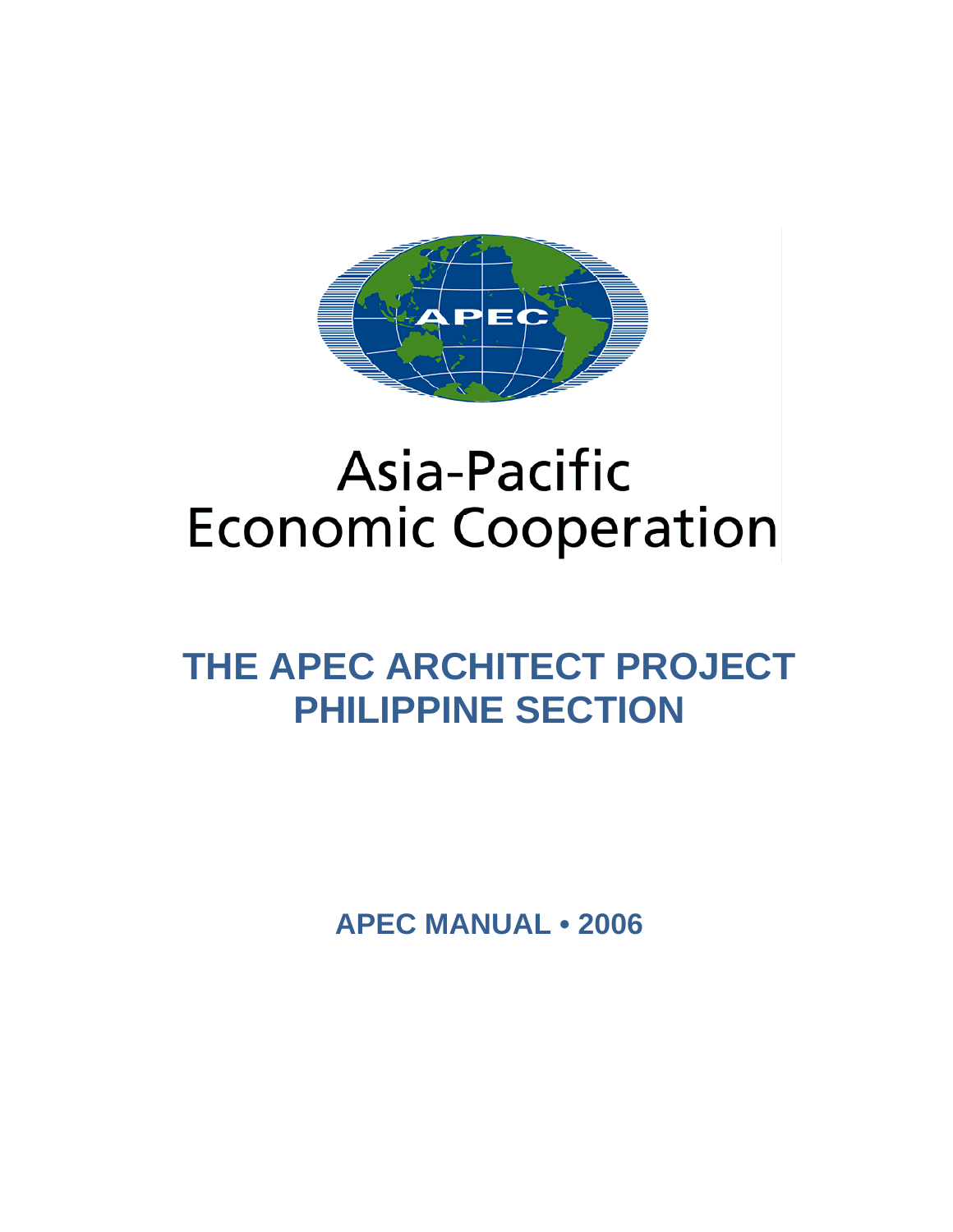There had been many meetings held on the APEC Architect Project:

| Date                  | Location               | Meeting                                                       |
|-----------------------|------------------------|---------------------------------------------------------------|
| September 17-19, 2001 | Brisbane, Australia    | The APEC Architect Project Meeting                            |
| June 12-14, 2002      | Sydney, Australia      | The 1st APEC Architect Steering Committee Meeting             |
| December 12-13, 2002  | Kuala Lumpur, Malaysia | The 2 <sup>nd</sup> APEC Architect Steering Committee Meeting |
| February 18-19, 2004  | Taipei, Taiwan         | The 3rd APEC Architect Steering Committee Meeting             |
| September 22-23, 2004 | Waikiki, Hawaii, USA   | The 4 <sup>th</sup> APEC Architect Steering Committee Meeting |
|                       |                        | and 1 <sup>st</sup> Provisional Council Meeting               |
| May 30-June1, 2005    | Tokyo, Japan           | The 2 <sup>nd</sup> Provisional Council Meeting and           |
|                       |                        | 1 <sup>st</sup> Central Council Meeting                       |

The 2<sup>nd</sup> APEC Architect Central Council Meeting will be held in Mexico City on May 22-24, 2005.

The Philippines has participated and intends to participate in all of these meetings as a cooperating member of the APEC, as a signatory to the GATT (General Agreement on Tariff and Trade) and the GATS (General Agreement on Trade in Services), and as a nation that nurtures the architectural profession in the country.

In September, 2001, the first 11 APEC economies that attended the first meeting on the APEC Architect Project, reached consensus on the value and public benefit in the mobility of architects in the provision of architectural services. Subsequent meetings established the framework of the APEC Architect Project, defined the practice of architecture, and enumerated the criteria for assessment of architects for registration as an APEC Architect. Organizational, operational and information exchange matters had also been discussed and agreed upon for the establishment of the Central Council and the operation of the APEC Architect Register.

Four years after that first meeting in 2001, 14 APEC economies in active attendance of the meetings, have established their respective Monitoring Committees at the local level. It was deemed ripe for the APEC Architect Register to be launched simultaneously in the various economies – thus the Launching scheduled by the Monitoring Committee Philippine Section on September 19, 2005 at the Manila Hotel. On this day, the APEC Architect Project is officially launched in all the 14 economies that so far have been attending the APEC Architect meetings.

We therefore make this call to qualified individuals to apply for registration as APEC Architect. We offer you this Handbook as a guide in your quest for yet another "title", another accomplishment as an architecture professional in this country – and in the APEC region.

> **The Monitoring Committee Philippine Section**  Professional Regulation Commission Commission on Higher Education United Architects of the Philippines

> > September 19, 2006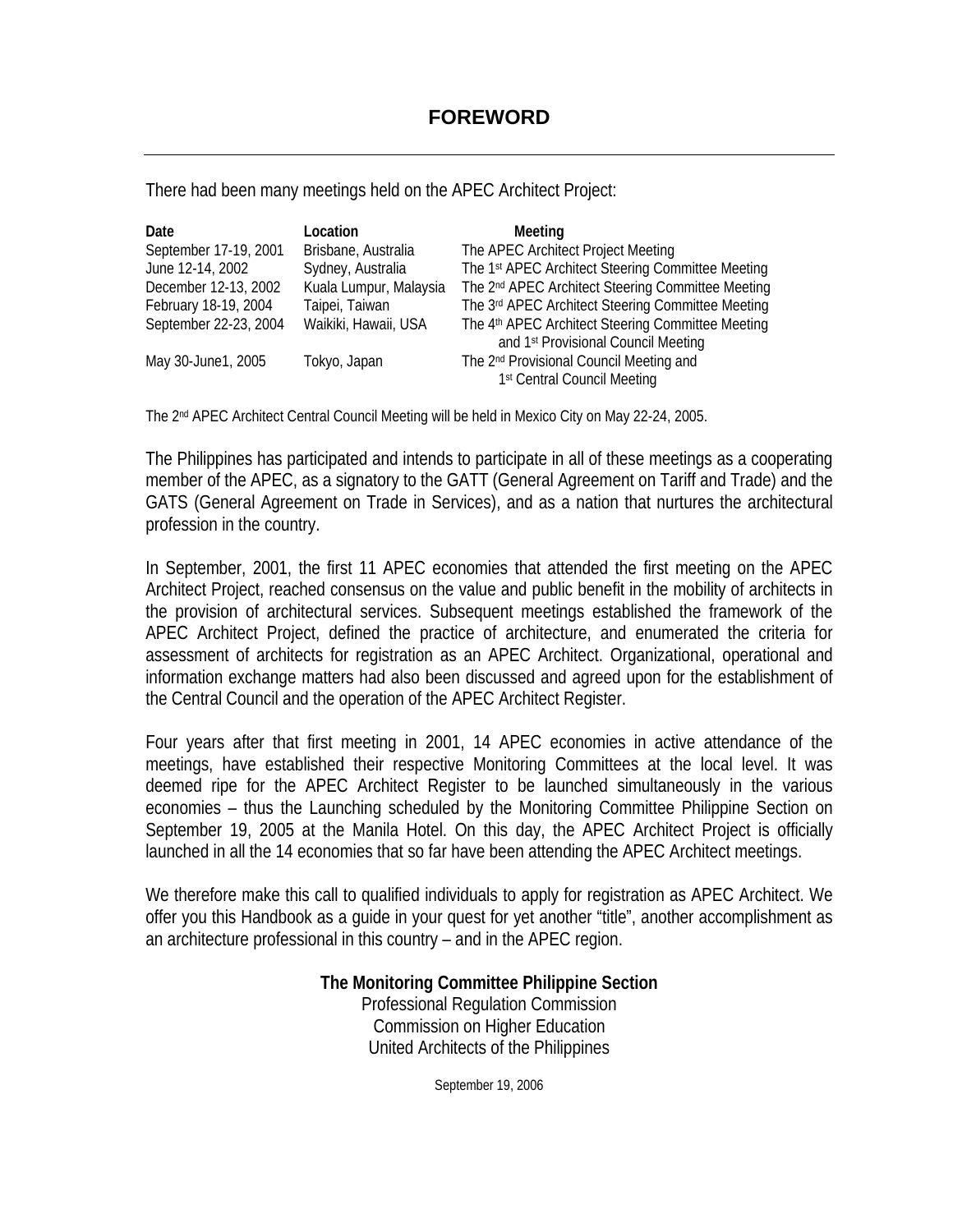# **CONTENTS**

# **THE APEC ARCHITECT PROJECT**

## **An Overview**

Introduction Purpose **Structure** APEC Architects Central Council Monitoring Committees

## **REGISTRATION AS AN APEC ARCHITECT**

The Competence of an APEC Architect

# **APEC ARCHITECT REGISTRATION CRITERIA**

Architectural Education Fulfillment of Post-Baccalaureate Diversified Training for Recognition As Architect in a Home Economy Fulfillment of Registration / Licensing Requirements for Registration As An Architect in a Home Economy Professional Practice as a License/Registered Architect Continuing Professional Development Membership in the Integrated and Accredited Professional Organization of Architects

# **STEPS FOR APPLICATION FOR REGISTRATION AS AN APEC ARCHITECT**

# **FORMS FOR APPLICATION FOR REGISTRATION AS AN APEC ARCHITECT Home Economy: REPUBLIC OF THE PHILIPPINES (PH)**

Personal Details Educational Qualifications Post-Baccalaureate Training Licensure and Registration Professional Practice and Experience Continuing Professional Development

#### **SAMPLES**

Covering Letter Certification of Authenticity of Information and Documents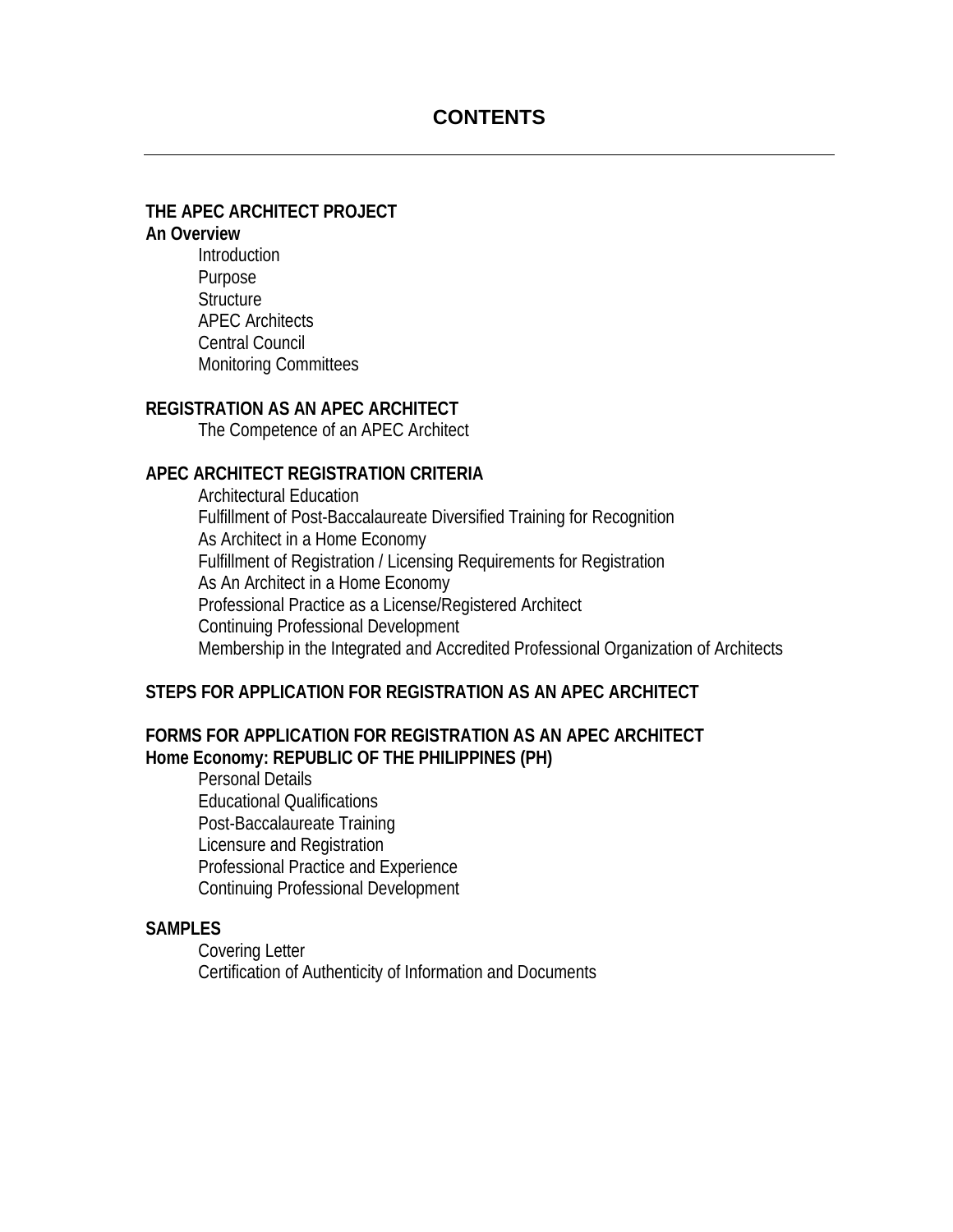# **The APEC ARCHITECT PROJECT An Overview**

## **Introduction**

Asia Pacific Economic Cooperation (APEC) is an international forum composed of twenty-one member economies with the objective to act collectively to promote economic and technical cooperation within the Asia-Pacific region. Its purpose is "to sustain the growth and development of the region for the common good of its peoples". APEC builds on the World Trade Organization (WTO) General Agreement on Trade in Services (GATS) principles for the progressive liberalization of trade in services through the reduction of regulatory restrictions, leading to reciprocal agreement between member economies where appropriate. It is a strategic priority of facilitating the mobility of qualified persons by developing means for the mutual recognition of skills and qualifications.

The APEC Architect project is an initiative of the APEC Human Resources Development Working Group (HRDWG), one of a number of sectoral groups established to implement APEC programs. The project was endorsed by the HRDWG at its year 2000 meeting in Brunei as a direct response to the Groups' strategic priority of facilitating mobility of qualified persons by developing a means for the mutual recognition of skills and qualifications

The APEC economies participating in the project have developed a mechanism by which current restrictions on the professional recognition of architects from other economies would be reduced or removed. A set of principles and operational framework for the creation of an APEC Architect Register has been agreed upon. Registration as an APEC Architect provides evidence of the achievement of professional standards that satisfy the requirements for the recognition of architects by host APEC economies.

The GATS identifies four modes of service provision, of which the third, "establishment of a commercial presence" and the fourth, "the presence of natural persons", are those that are essentially addressed by the APEC Architect framework. However, the project will have relevance for all means by which architectural services are exported.

The APEC Architect Register is managed by the APEC Central Council through the respective local Monitoring Committees in the APEC economies.

Member economies of the APEC Architect Central Council 2005 are: Australia, Canada, People's Republic of China, Hongkong China, Japan, Korea, Malaysia, Republic of Mexico, New Zealand, Republic of the Philippines, Singapore, Chinese Taipei, Thailand and the United States of America.

#### **Purpose**

The aim of the APEC Architect framework is to establish a mechanism to facilitate the mobility of architects for the provision of architectural services throughout the APEC region by reducing current barriers to the export of professional services. Its central function is to maintain a Register of APEC Architects who have fulfilled common elements of the education and training requirements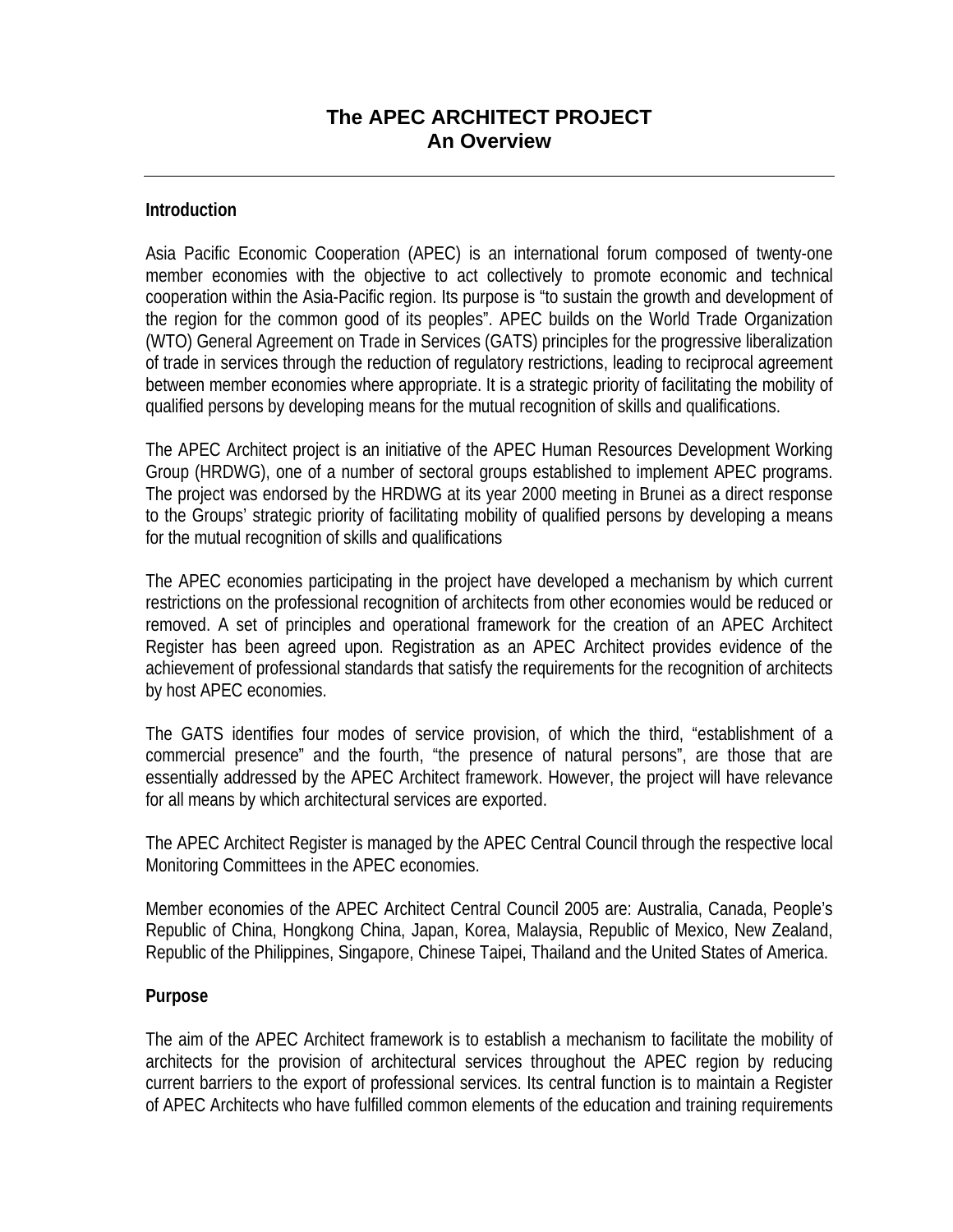for professional recognition in participating economies and are currently registered/licensed as architects, and who have a proven record of professional experience as registered practitioners.

Through the identification of these common aspects of professional recognition, reinforced by a period of professional experience, registration as an APEC Architect defines a level of competence that will satisfy designated registration criteria in other participating economies without further assessment. A host economy may additionally adopt special requirements for the recognition of APEC Architects to address aspects of professional practice specific to that economy, such requirements however must be fully transparent.

# **Structure**

Overall responsibility for operation of the APEC Architect Register rests with a Central Council composed of nominees of independent Monitoring Committees established for this purpose in each participating economy, and authorized by the Central Council to carry out its functions. Policies governing the operation of the APEC Architect Register and strategies adopted for its implementation are determined jointly by the representatives of participating economies appointed to the Central Council.

The APEC Architect Register is divided into sections, each administered by the Monitoring Committee of a participating economy, for the enrolment of architects registered/licensed in that economy who meet APEC Architect criteria. Monitoring Committees are responsible for the management of their respective sections of the Register on behalf of the Central Council.

# **APEC Architects**

An APEC Architect is a person who is registered, licensed or otherwise professionally recognized as an architect in a participating economy, and whose name is enrolled on the APEC Architect Register maintained by that economy.

The criteria adopted by the Central Council for admission to the APEC Architect Register, and use of the title "APEC Architect", are based on identification of common criteria among the participating economies which consist of:

- An accreditation or recognition procedure for education programs in architecture;
- A minimum period of post-baccalaureate practical experience, with specified requisites;
- Fulfillment of registration, licensing or other requirements for full professional recognition;
- A minimum period of professional practice as a registered or licensed architect, with specified requisites.

Architects deemed by the Central Council to fulfill these requirements are eligible for registration as an APEC Architect. To retain their registration, APEC Architects must comply with obligations imposed by their home economies for observing codes of professional conduct and for maintaining professional competence and currency of practice through continuing professional development.

Host economies may chose to impose special requirements for the recognition of APEC Architects for practice in their economies, but any such requirements must be fully transparent.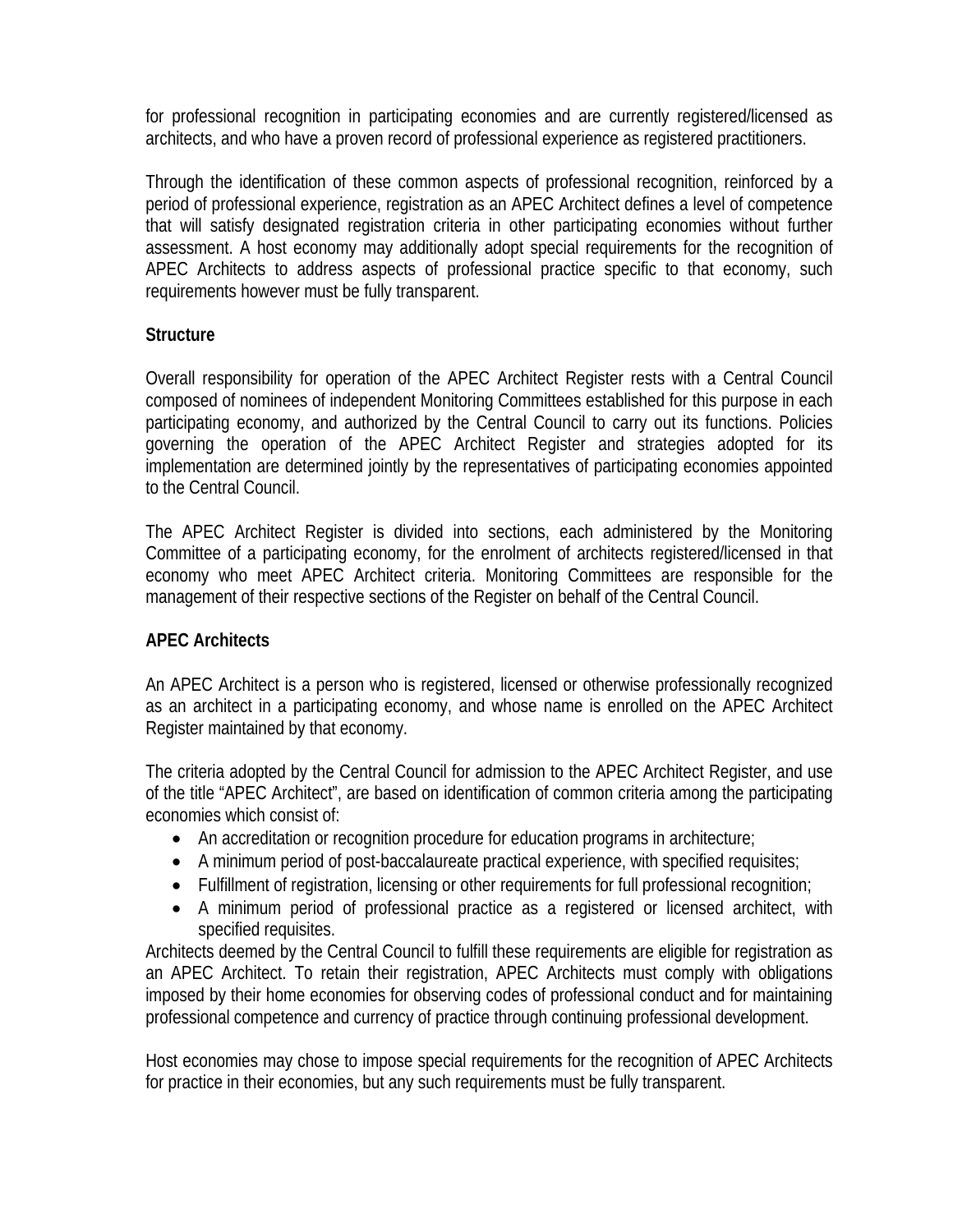# **Central Council**

The Central Council has ultimate responsibility for all matters relating to the APEC Architect framework. The Council comprises of representatives appointed by the Monitoring Committee of each economy authorized to operate a section of the Register. The Central Council's primary duty is to decide the standards and criteria required for registration as an APEC Architect and to establish operational procedures for management of the APEC Architect Register. These are reviewed periodically by the Council to ensure their continued relevance to the practice of architecture within the APEC region and the effectiveness of the systems employed to assess them. The Council is responsible for the authorization of Monitoring Committees to maintain a section of the Register and for subsequent review of their continued conformance with APEC Architect registration criteria.

Effective communication with relevant authorities in participating economies, architects and consumers alike, is essential for successful operation of the APEC Architect Register. The provision of information on its objectives and achievements and promotion of the role it plays in facilitating the mobility of architects within the region are also important functions of the Central Council.

# **Monitoring Committees**

Each participating economy is required to establish a Monitoring Committee to take responsibility for administration of the APEC Architect framework in that economy, after receiving authorization by the Central Council to do so. Monitoring Committees act with delegated authority from the Central Council to implement its policies and carry out its duties.

The primary duty of a Monitoring Committee is to operate a section of the APEC Architect Register for the enrolment of APEC Architects registered/licensed in that economy. It must confirm that candidates for APEC Architect registration have complied with criteria adopted by the Central Council and assess the professional practice experience they have obtained as registered/licensed architects. Each Monitoring Committee is also responsible for ensuring the continued maintenance of required standards.

Monitoring Committees are the constituent bodies of the Central Council. They must nominate one or more representatives to the Council; however, each Monitoring Committee is entitled to only one vote. They are called upon to contribute from time to time to the administrative and review functions of the Central Council and generally to act as centers of information on all APEC Architect matters, and to promote its purposes.

# **Monitoring Committee Philippine Section**

On January 28, 2004, the Professional Regulation Commission (PRC), the Commission on Higher Education (CHED) and the United Architects of the Philippines (UAP), signed a Memorandum of Agreement to bind themselves to work harmoniously as the Monitoring Committee Philippine Section of the APEC Architect Central Council, towards the establishment of the APEC Architect Register in the Philippines in accordance with the guidelines adopted by the APEC participating economies.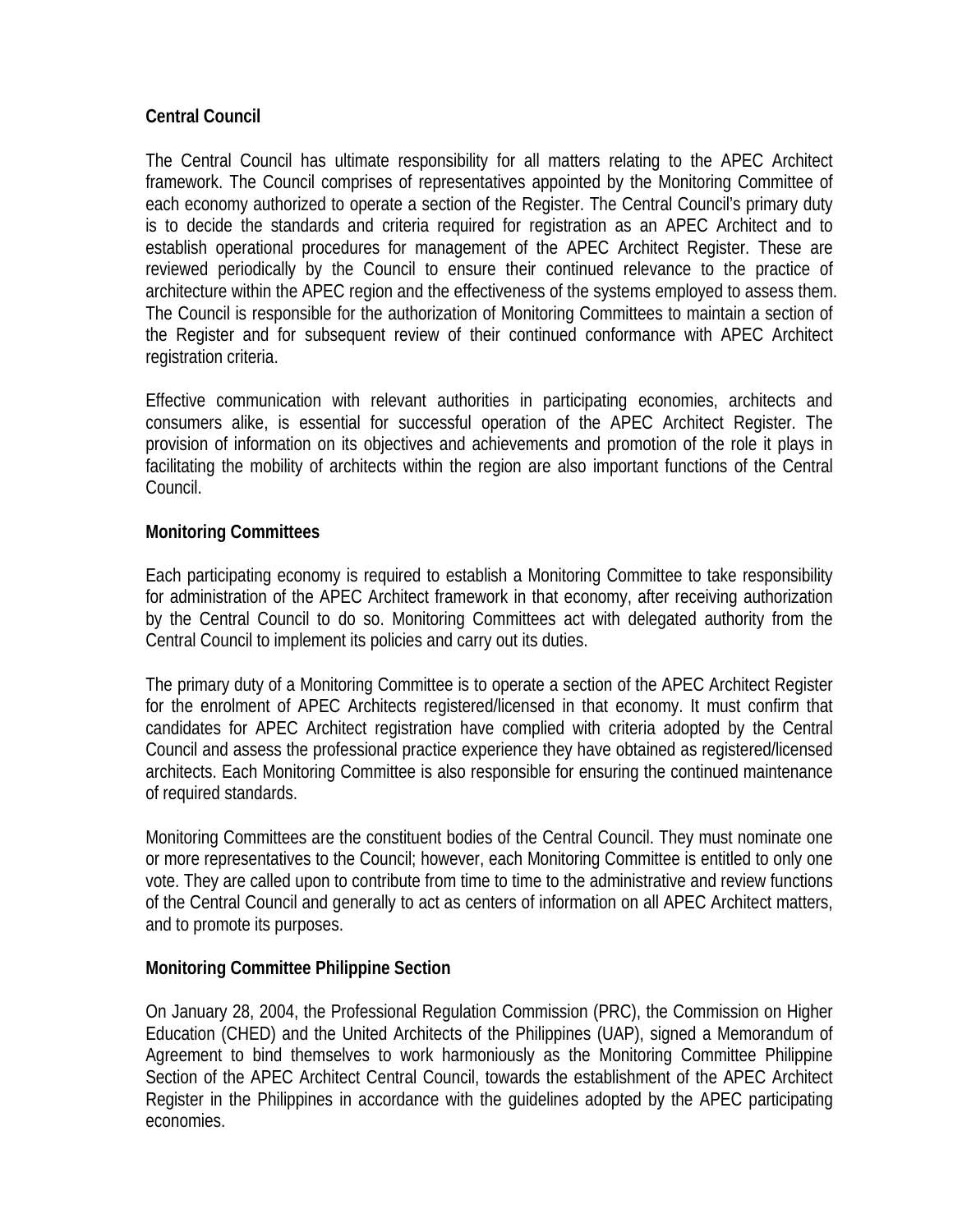During the Central Council meeting held in Tokyo, Japan on May 30 to June 1, 2005, the Monitoring Committee Philippine Section received its authorization from the Central Council to manage and operate the Philippine section of the APEC Architect Register and ensure the continued maintenance of required standards. It also received the authorization to take responsibility for administration of the APEC Architect framework in the Philippines.

The above-mentioned two (2) government agencies and one (1) chartered private association have agreed to do and perform their respective undertakings/responsibilities as follows:

# *Undertaking/Responsibilities of the PRC:*

- Confirm that the applicant for registration in the APEC Architect Register is a registered architect.
- Assess, using appropriate criteria and established assessment standards, the competence of the applicant for registration as APEC Architect.
- Issue special temporary permits to foreign architects registered in their economy's APEC Architect Register who desire to practice in the Philippines, after validation of their qualifications as APEC Architects.
- Exercise jurisdiction through the Board of Architecture in the suspension of the licenses issued to Filipino architects registered in the APEC Architect Register and foreign architects practicing in the Philippines by virtue of temporary special permits issued by the PRC.

# *Undertaking/Responsibilities of the CHED:*

- Determine, in coordination with the PRC through the Board of Architecture and in accordance with the principles adopted by the APEC Architect Register Project, the substantial equivalence of foreign architectural program in education to the Philippines architectural education programs.
- Assess the educational qualifications of applicants for registration in the APEC Architect Register in the Philippines.
- In consultation with the PRC through the Board of Architecture, establish and/or adopt alternative additional qualification requirements for architectural education programs taken or completed by applicants found to be deficient or not equivalent, taking into consideration the relevant provisions of the law regulating the profession and provide and develop a program for the applicant's compliance.
- Designate the institution or institutions which shall implement the program providing for alternative educational requirements to enable them to meet substantial equivalence for registration in the APEC Architect Register.

# *Undertaking/Responsibilities of the UAP:*

• Establish and/or provide the criteria or guidelines in accordance with the framework, guidelines, and policies agreed upon by APEC participating economies, for the assessment and validation of the applicant's relevant seven (7) years experience and the minimum three (3) years experience within the seven (7) years, spent as an architect with sole professional responsibility for projects of moderate complexity, or as an architect working in collaboration with other architects in charge of and responsible for a significant aspect of the design, documentation and contract administration of complex projects.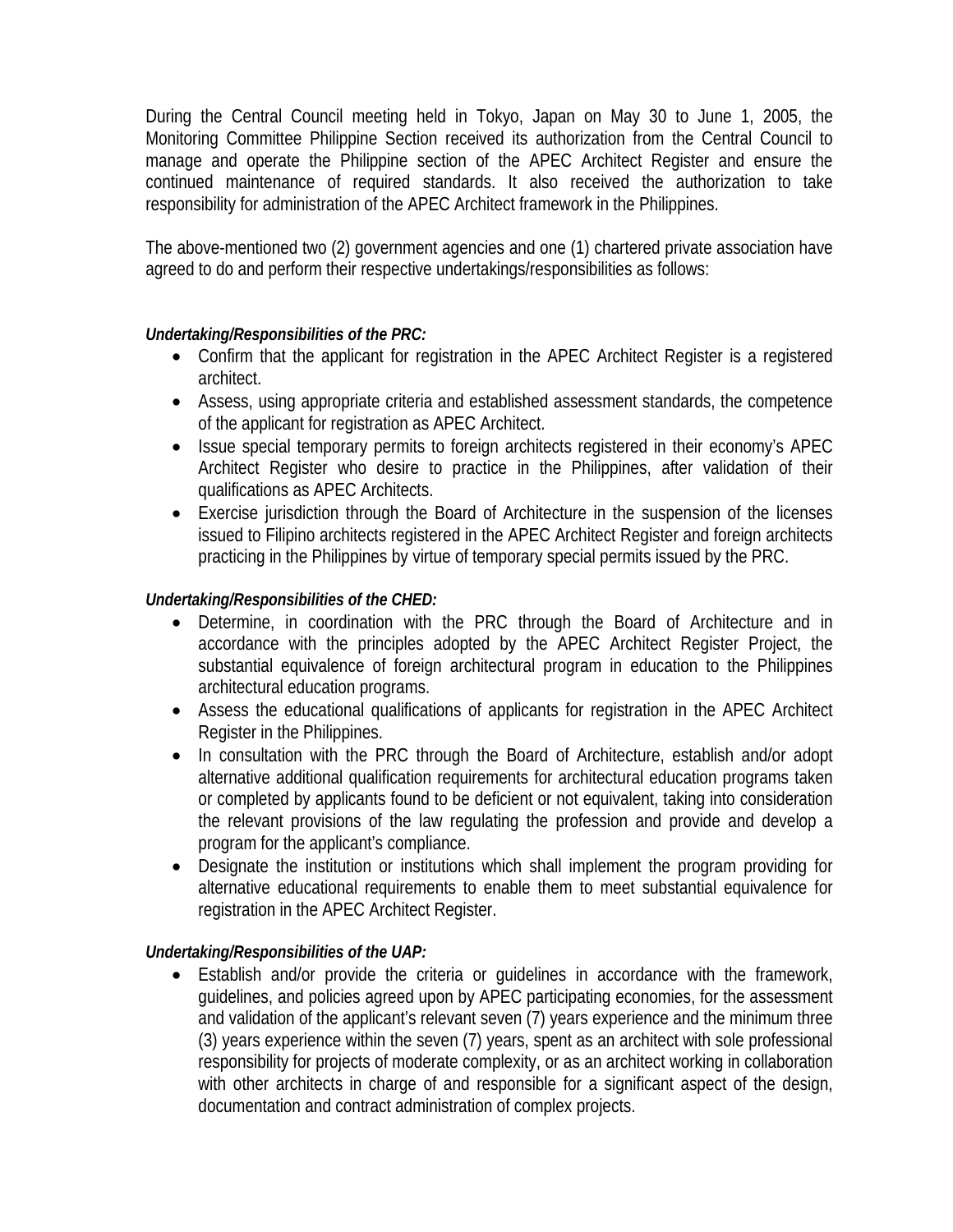- Assess, on the basis of the documents submitted, the applicant's compliance with the seven (7) years experience and the minimum three (3) years experience within the seven (7) years, spent as an architect with sole professional responsibility for projects of moderate complexity, or as an architect working in collaboration with other architects in charge of and responsible for a significant aspect of the design, documentation and contract administration of complex projects.
- Certify the status of the applicant with regards to his/her membership in the Integrated and Accredited Professional Organization of Architects.
- Make available its data bank with regards to the professional competence, qualifications and accomplishments of applicant.

# *Joint Undertaking/Responsibilities of the PRC, CHED and UAP:*

- Establish and maintain a section of the APEC Architect Register for the enrolment of APEC Architects registered/licensed in the Philippines.
- Create an APEC Architect National Monitoring Committee composed of representatives from each party with the rank of Commissioner or its equivalent and the President of the UAP or their designated representatives who shall choose their own chair on rotational basis annually to monitor the implementation of the APEC Architect Register in the Philippines through the Panel of Experts.
- Develop, maintain and implement the APEC Architect Register in the Philippines in accordance with the criteria agreed upon by the APEC participating economies in the APEC Architect Project.
- Create a three-person Panel of Experts, one (1) from each party to pass upon the qualifications of applicants for registration in the APEC Architect Register where each party shall nominate/designate its representative to the panel.

The PRC representative shall take charge of the ethical, moral and professional qualifications of the applicant for registration on the basis of his records at the PRC.

The CHED representative shall be the expert on educational qualification and shall review the documents of the applicant to establish equivalence of the educational program completed.

The UAP official representative shall take charge of the assessment and evaluation of professional experience qualifications to meet the criteria and standards agreed upon by the participating economies in the APEC Architect Project.

- Create a Secretariat to be composed of representatives from each party to work under the APEC Architect National Monitoring Committee. The Secretariat shall be headed by the representative from the PRC. The number of Secretariat personnel shall be decided by the parties.
- Upon recommendation of the Panel of Experts on the basis of their assessment of the documents submitted and upon approval by the APEC Architect National Monitoring Committee, the Secretariat shall register approved applicants in the APEC Architect Register Project for the Philippines.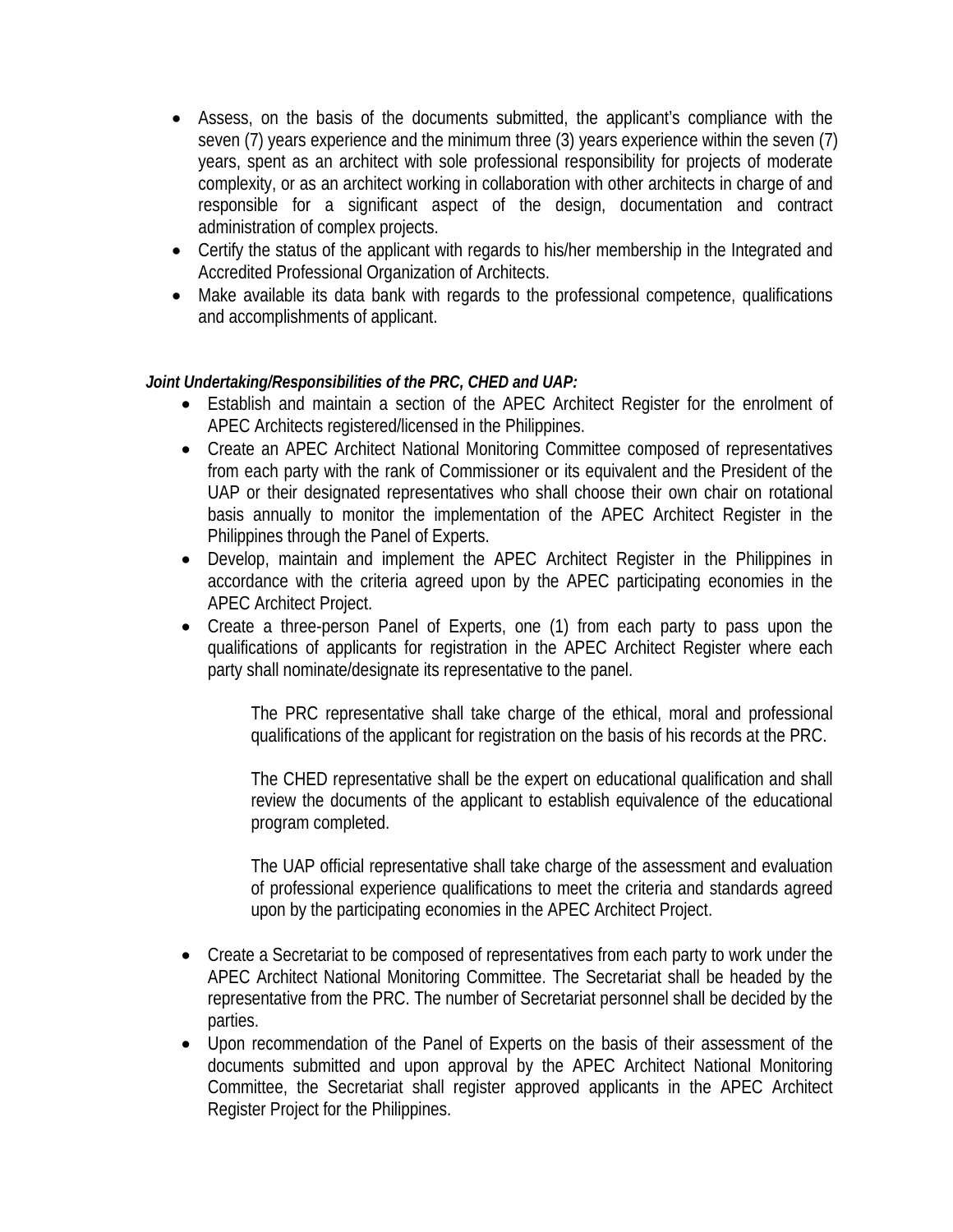- Upon prior notice from the APEC Human Resources Development Working Group, participate in the meetings of the APEC-HRDWG and other bodies of the APEC involved in the establishment of the APEC Architect Register.
- Constitute the bodies that will undertake the activities to be done under the APEC Architect Register Project.
- Perform such other functions as required to be undertaken in the establishment of the APEC Architect Register.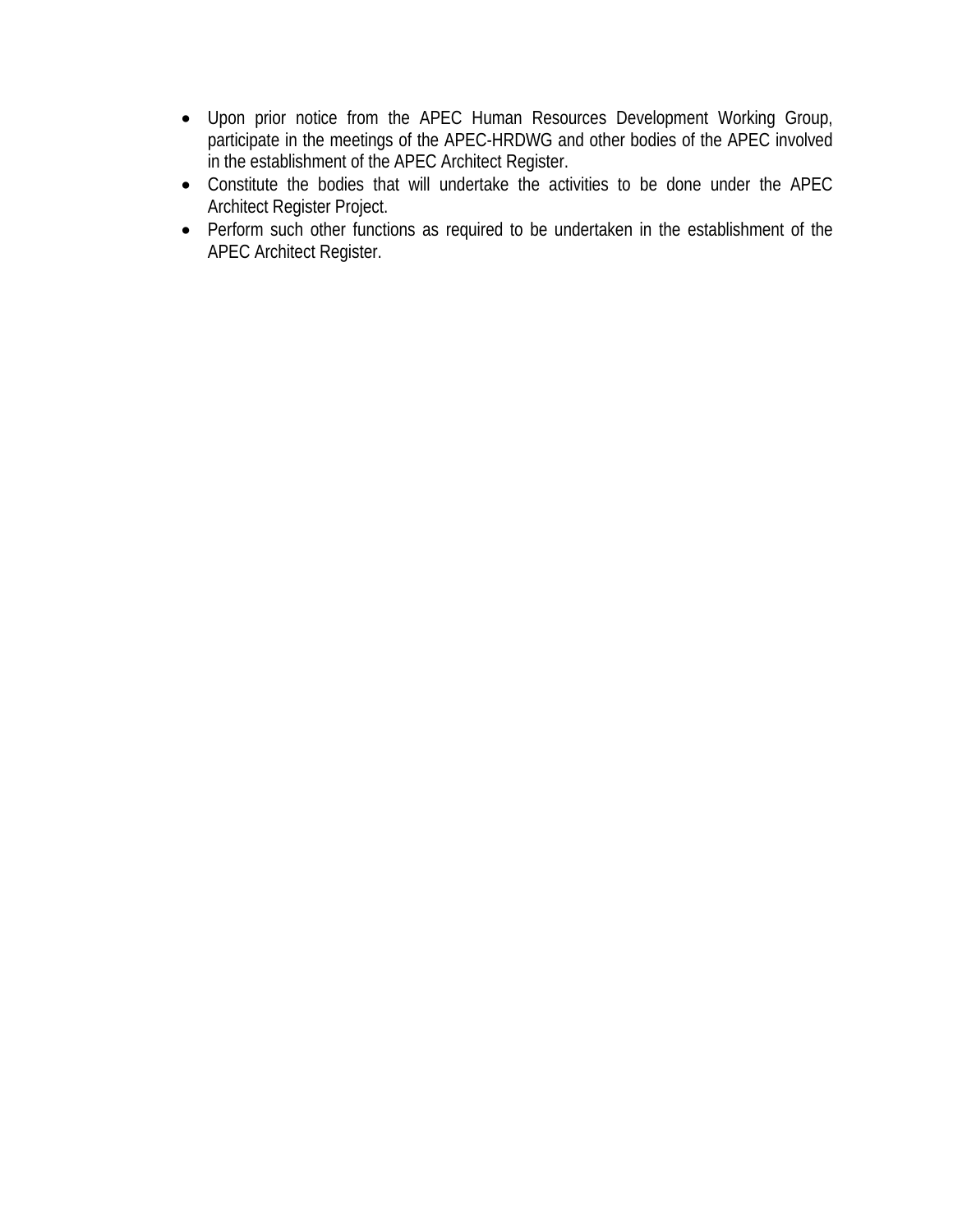# **REGISTRATION AS AN APEC ARCHITECT**

A candidate for registration as an APEC Architect must be currently registered / licensed or otherwise professionally recognized as an architect in the economy that maintains the section of the APEC Architect Register to which application for admission is made. Architects must submit documents to the appropriate Monitoring Committee that show that they have completed an accredited program of architectural education, fulfilled pre-registration experience requirements, have practiced for at least seven years as registered/licensed architects and satisfied any additional requirements, all in accordance with criteria determined by the Central Council. Architects may only be enrolled in the section of the APEC Architect Register in their home economy.

In the Philippine Section, candidates for registration are required to have achieved the prescribed number of continuing professional development units; and must be active members of the Integrated and Accredited Professional Organization of Architects (IAPOA).

APEC Architect Registration applies only to individual persons, not to architectural practices or firms.

# **The Competence of an APEC Architect**

The skills and knowledge required for admission to the APEC Architect Register are defined as follows:

An APEC Architect must be competent to create architectural designs that:

- satisfy both aesthetic and technical requirements;
- are informed by the history and theories of architecture and the related arts, technologies and human sciences;
- demonstrate an understanding of the relationship between people and buildings, and between buildings and their environment, and the need to relate buildings and the spaces between them to human needs and scale;
- respond to environment concerns and address sustainability issues;
- show skill in land-use planning and the planning process;
- take account of cultural and social factors and demonstrate an understanding of the responsibility of an architect to society.

An APEC Architect must be competent to translate a design concept into built form and be able to:

- investigate and interpret design objectives and relevant issues and prepare the brief for a design project;
- advise on project evaluation, feasibility studies and programs;
- evaluate and determine structural, constructional and engineering elements of a building design and integrate the advice and design of specialist disciplines into a building project;
- assess the physical influence on buildings and the technologies associated with providing internal conditions of comfort and protection against the climate, and coordinate and integrate services systems to control them;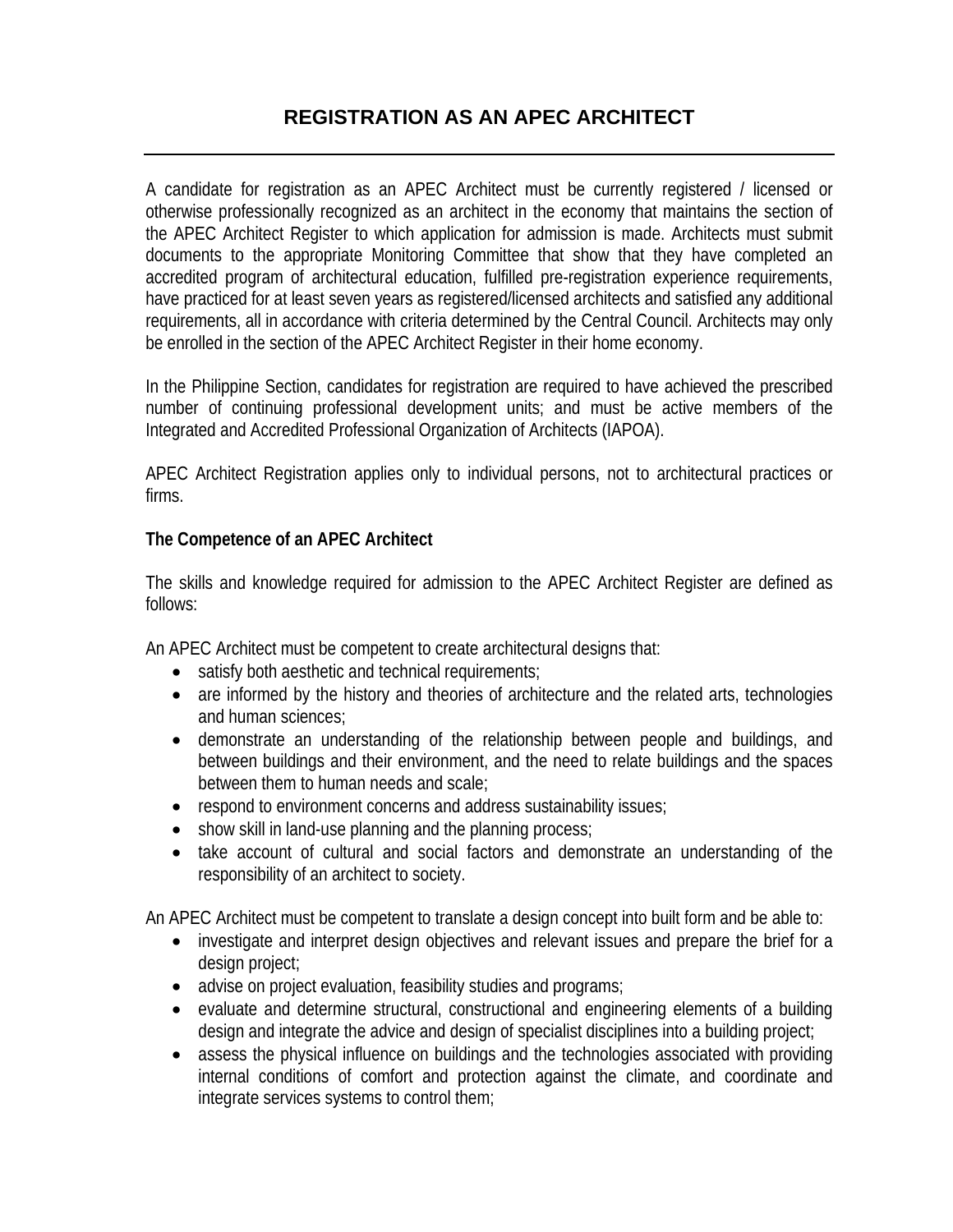- meet building users' requirements within the constraints imposed by cost factors and building regulations;
- provide advice on issues of construction, procurement and contract administration;
- generate the documentation and information needed to translate a design concept into a building;
- manage the procurement of buildings, administer contractual arrangements and monitor their construction.

An APEC Architect must be competent in the practice of architecture and:

- observe legal and regulatory obligations related to the planning and construction of buildings;
- have adequate knowledge of the industries, organization and procedures involved in the management and realization of a design project as a building;
- observe the standards of conduct expected of a professional by the community;
- maintain competence in relevant aspects of the practice of architecture.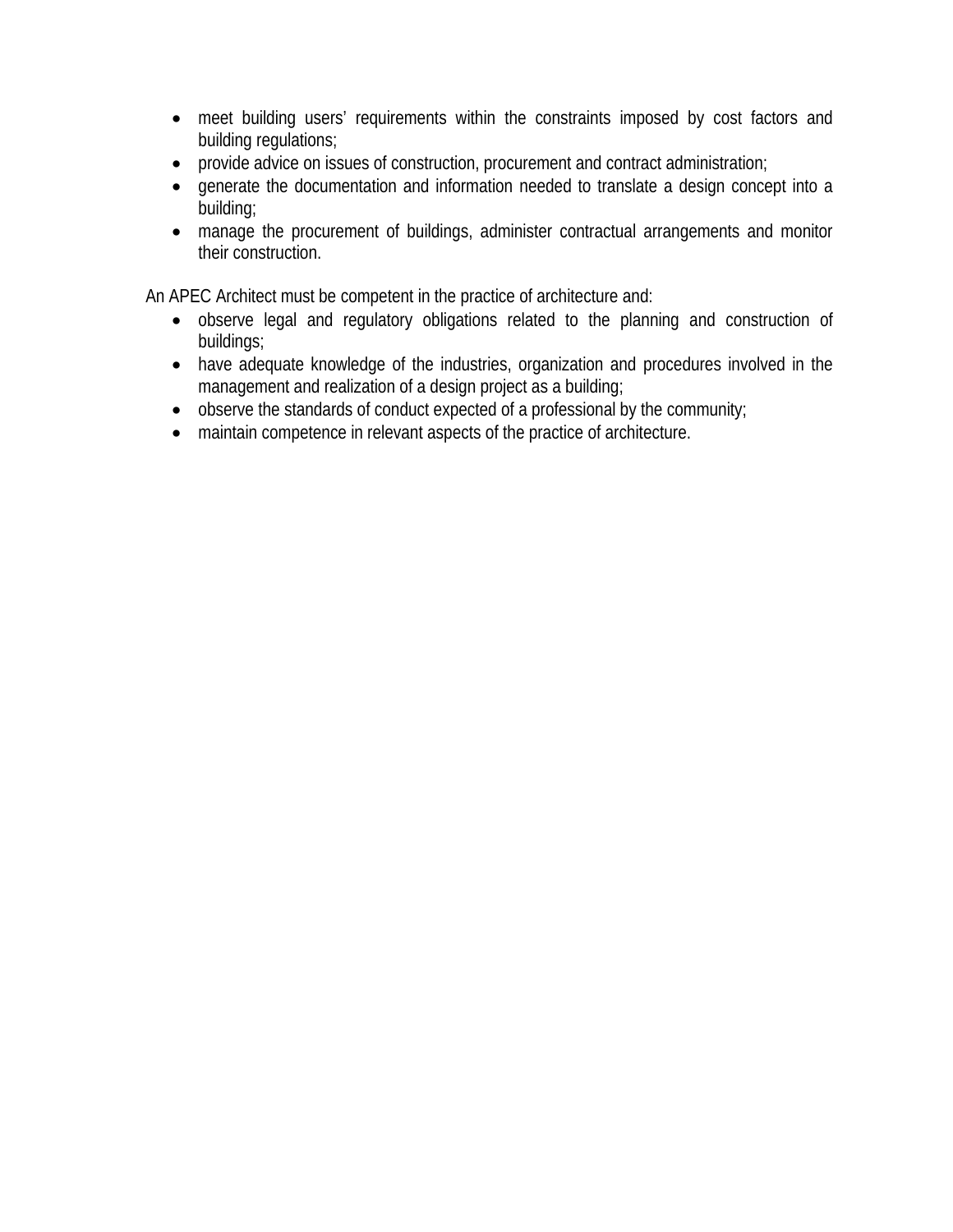# **APEC ARCHITECT REGISTRATION CRITERIA**

The following set of principles satisfies Central Council criteria for admission to the APEC Architect Register and the right to use the title "APEC Architect".

# **1. Architectural Education**

# *Educational Requirement:*

A candidate in the Philippine Section of the APEC Architect Register must have completed a degree in Bachelor of Science in Architecture obtained from a duly recognized and accredited educational institution. The educational degree must have a balance between theoretical and practical aspects of architectural training and lead to the acquisition of skills and knowledge necessary to underpin the required competence of an APEC Architect.

# *Architectural Education Program*

The core subject areas in an accredited/recognized program of architectural education are:

- Design, as the predominant subject category
- Technology and Environmental Science
- Social, Cultural and Environmental Studies, and
- Professional Studies

Other subject areas within architectural educational programs may include:

- Related Studies
- General Education

# **2. Fulfillment of Period of Post-Baccalaureate Diversified Training for Recognition as an Architect in a Home Economy**

Applicants for registration as an APEC Architect must have completed a prescribed period of practical diversified training for a minimum period equivalent to a total of 2 years.

# **3. Fulfillment of Registration/Licensing Requirements for Registration as an Architect in a Home Economy**

The purpose of this criterion is, in the first instance, to establish eligibility for registration as an APEC Architect, not for registration in another economy.

Fulfillment of registration/licensing requirements for recognition as an architect in a home economy is accepted as meeting this criterion for an APEC Architect.

# **4. Professional Practice as a Registered/Licensed Architect**

Applicants for registration as an APEC Architect must satisfy the home economy Monitoring Committee that they have completed a minimum period of professional practice of 7 years; after initial registration/licensure as an architect. This experience must be gained in all of the following categories of architectural practice: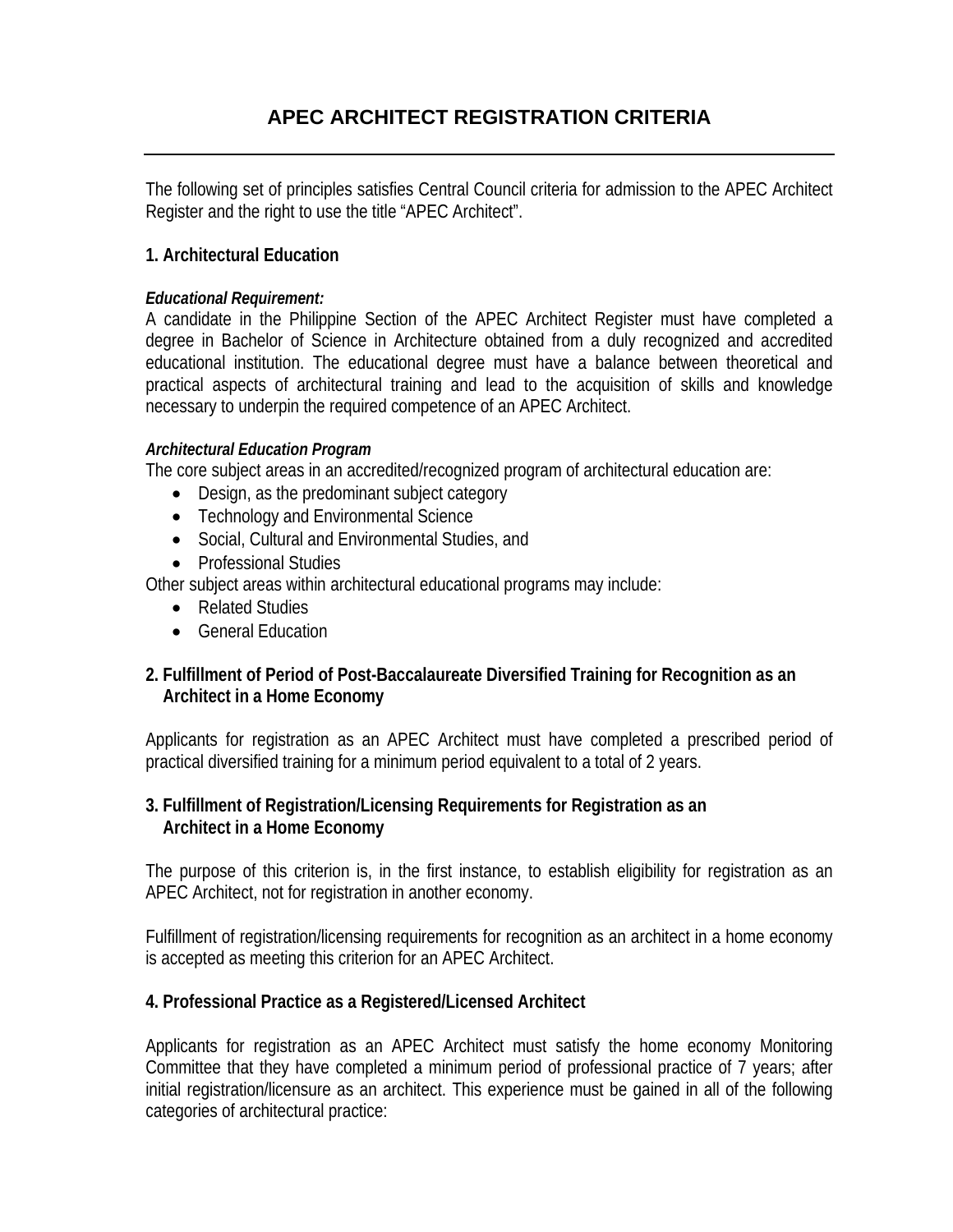- Preliminary Studies
- Design
- Contract Documentation
- Construction Supervision / Project Administration

At least 3 years of that period from the date of application must have been undertaken as an architect:

- With sole professional responsibility for the design, documentation and contract administration of buildings of moderate complexity; OR
- In collaboration with other architects, as an architect in charge of and professionally responsible for a significant aspect of the design, documentation and/or contract administration of complex buildings.

# *Practice Jurisdiction*

Professional practice that satisfies the above requirements undertaken in any economy may be accepted by the relevant Monitoring Committee.

# **5. Continuing Professional Development**

Republic Act 9266, the Architect's Act of 2002, stipulates the importance of a continuing professional development program so that architects are current and updated in their practice. To enhance the profession and maintain high professional, ethical and technical standards, the Professional Regulation Commission passed Resolution No. 2004-179, Series of 2004: "Standardized Guidelines and Procedures for the Implementation of the Continuing Professional Education for all Professions". All professionals with baccalaureate degrees must obtain 60 CPE (Continuing Professional Education) units for three (3) years, computed in accordance with the Matrix for CPE Programs, Activities or Sources of the same PRC Resolution.

The Monitoring Committee Philippine Section adopts this resolution of the PRC and its requirements for continuing professional education as criteria for registration as an APEC Architect.

# **6. Membership in the Integrated and Accredited Professional Organization of Architects (IAPOA)**

A candidate for registration as APEC Architect must have a current and active membership in the United Architects of the Philippines (UAP), the Integrated and Accredited Professional Organization of Architects (IAPOA).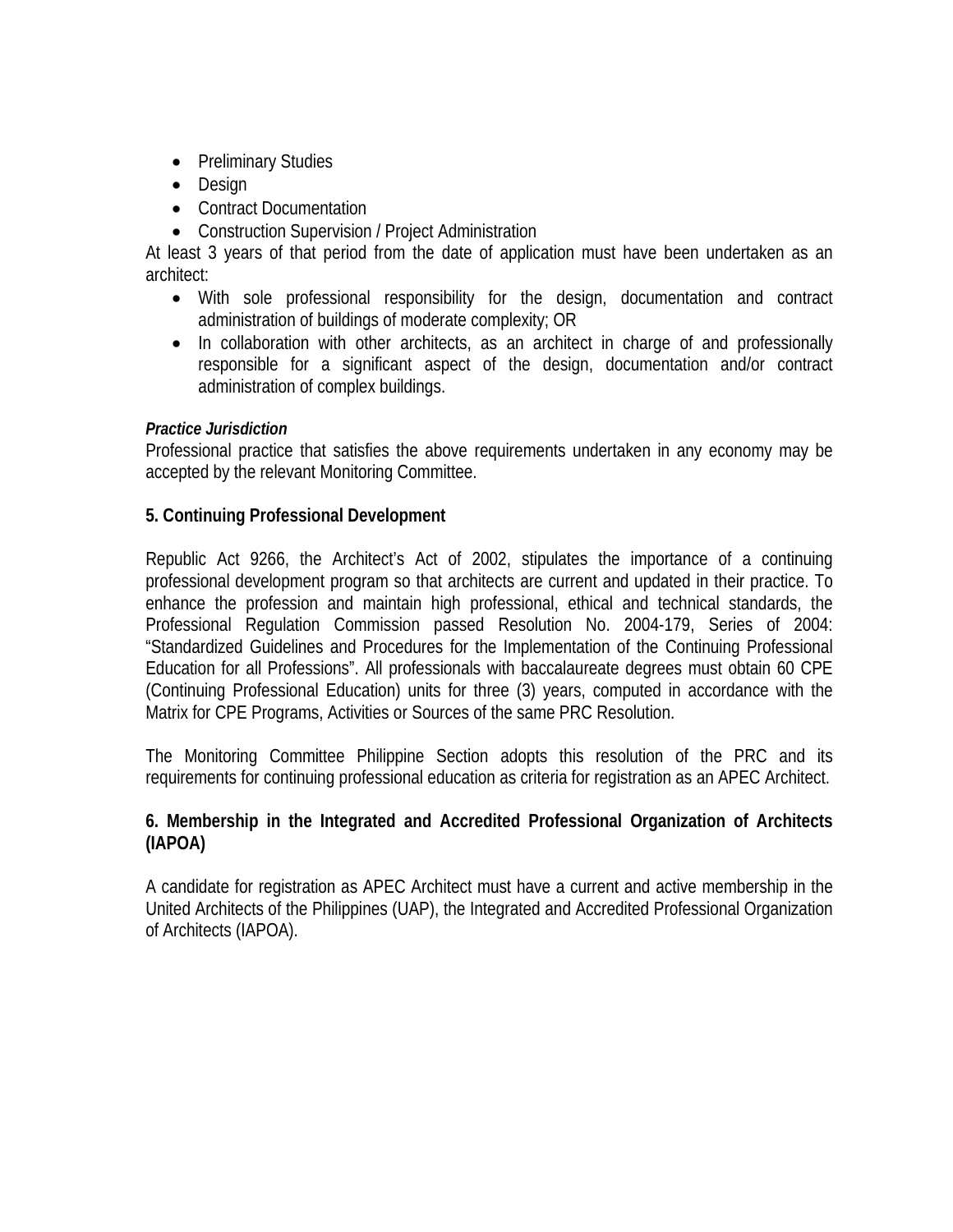# **STEPS FOR APPLICATION FOR REGISTRATION AS AN APEC ARCHITECT**

# **STEP 1: (Pre-requisites)**

To be eligible to apply for registration as an APEC Architect, you must:

- a. have a degree in Bachelor of Science in Architecture from a duly accredited school or college of architecture;
- b. have completed 3,840 hours or two years of practical pre-licensure diversified experience;
- c. have passed the architect's licensure examination given by the Board of Architecture of the Professional Regulation Commission;
- d. have completed a minimum period of professional practice of 7 years after licensure in your own economy, with experience gained in all of the following phases and scopes of architectural practice:
	- preliminary studies and preparation of brief,
	- design,
	- contract documentation, and
	- construction supervision and administration.

At least 3 years of that period immediately preceding date of application, must have been undertaken as an architect:

- with sole professional responsibility for the design, documentation and contract administration of buildings of moderate complexity; OR
- in collaboration with other architects, as an architect in charge of and professionally responsible for a significant aspect of the design, documentation and/or contract administration of complex buildings; OR
- with sole professional responsibility for the design, documentation and contract administration of complex buildings.
- e. demonstrate currency of practice and competence thru records of continuing professional development, and
- f. be an active member of UAP-IAPOA (United Architects of the Philippines Integrated Accredited Professional Organization of Architects).

# **STEP 2: (Self-Assessment)**

Do a self-assessment to check whether you have the necessary qualifications to proceed with your application. To do the self-assessment, peruse the Forms for Application:

Tables 1, 2, 3, 4 for professional practice and experience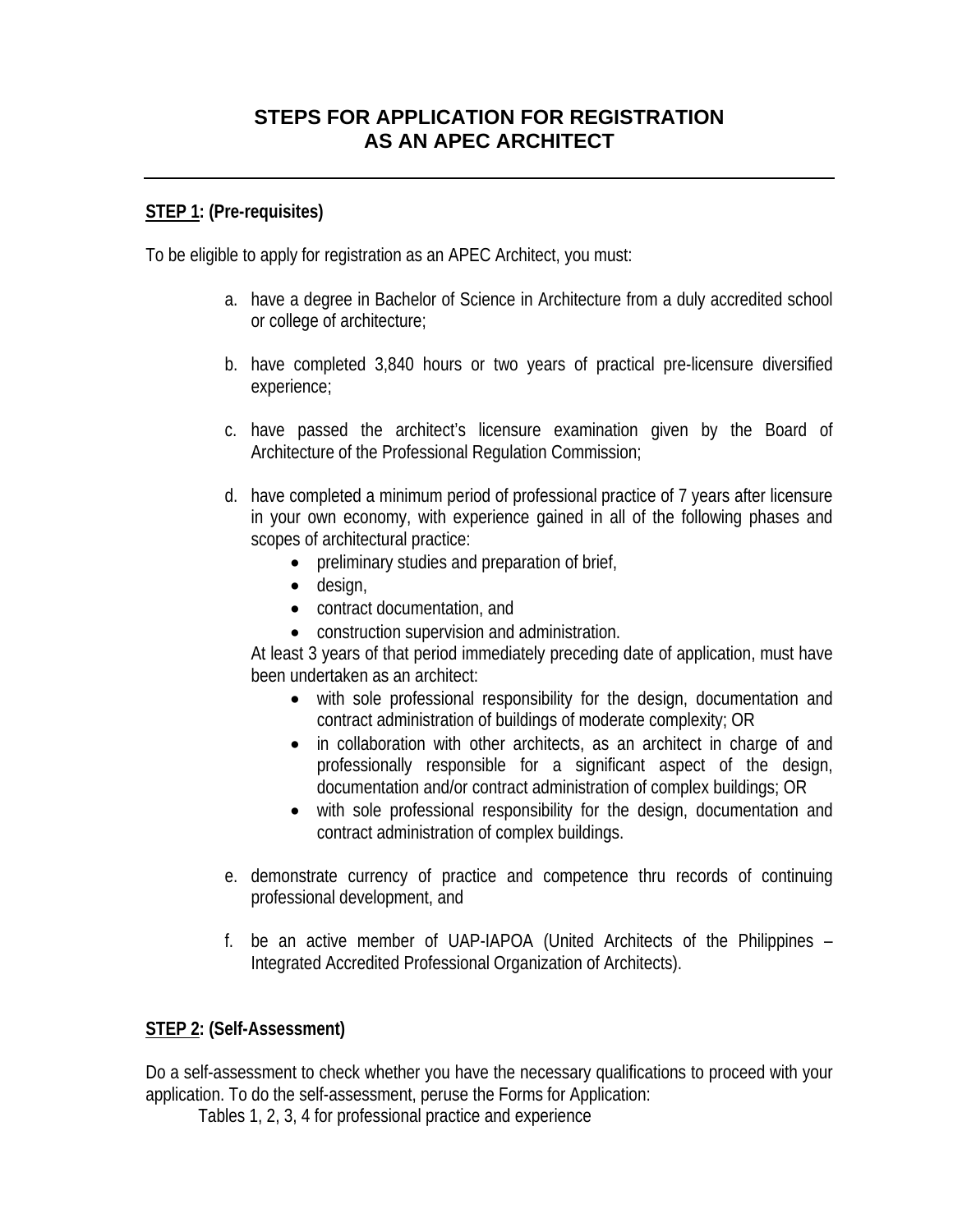Tables 5A, 5B, 5C, 5D, 6, 7A, 7B, 8A, 8B, 8C, 8D, 8E, 8F, 9 for continuing professional development.

You should be able to substantially fill up and provide the requirements called for in the Tables.

# **STEP 3:**

If you assess yourself as qualified, proceed to fill up the Forms for Application for Registration as an APEC Architect. Please note the documents and copies required which you must submit and attach to the duly-filled application form.

# **STEP 4:**

Prepare the Binder of your submittals, one (1) original and two (2) copies of the following: (the Binder is preferred to be in A-4 size, portrait format)

- a. Covering Letter (see sample)
- b. 3-copies of 2" x 2" photographs taken during the last 6 months, 1 photo attached where indicated in each copy of the Binder.
- c. Completed Forms for Application for Registration as an APEC Architect
- d. Photocopies of documents and other submittals required in the Forms for Application
- e. Detailed Curriculum Vitae indicating your employment history, experiences, awards and achievements, involvement in the UAP-IAPOA, and civic involvement
- f. Certified True Copy of IAPOA Certificate
- g. Certification of Authenticity of Information and Document (see sample)
- h. NBI Clearance

# **STEP 5:**

Pay the non-refundable application fee of US\$50.00 or its current PhP equivalent. Submit the above requirements in Step 4 to:

# **The Secretariat**

 United Architects of the Philippines UAP National Headquarters 5F, 53 Scout Rallos Street, Diliman, Quezon City Tel. No. (02) 4126403 / 4126364 / 4123311 Fax No. (02) 3721796 E-mail Address: uapnational@yahoo.com

# **STEP 6:**

The APEC Architect Project Monitoring Committee, Philippine Section (MC-Phi) will evaluate your application. You may or may not be invited for a Professional Interview (PI) by the MC-Phi. You will be duly informed of the date and time of the PI, if it is necessary.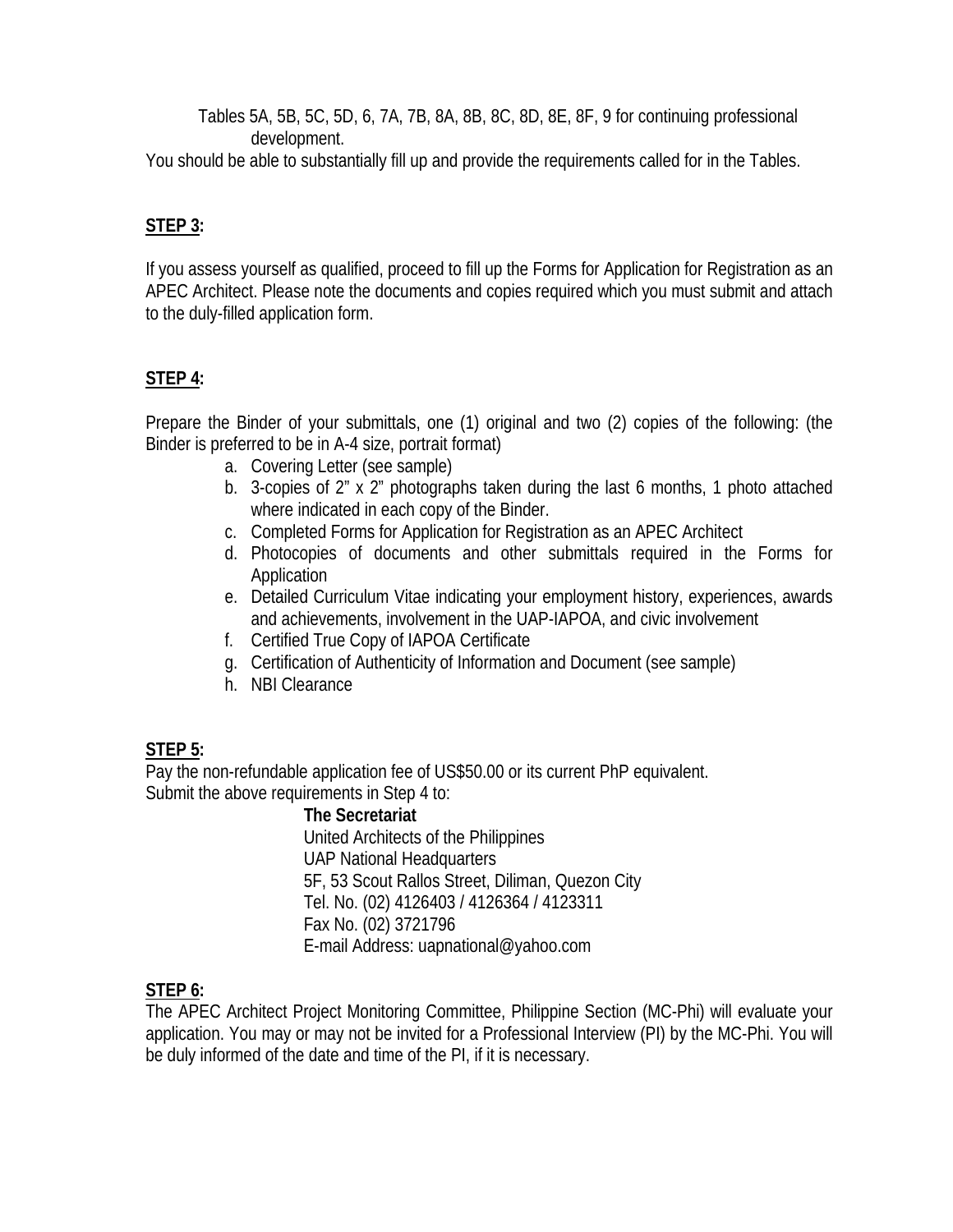# **STEP 7:**

If the MC-Phi finds that your application satisfies all the requirements and criteria set forth by the Central Council of the APEC Architect Project, your application will be forwarded to the Central Council for deliberation. You will be informed of this development.

At this point, you will have to pay the non-refundable processing fee of US\$200.00 or its PhP equivalent.

# **STEP 9:**

The Central Council of the APEC Architect Project will meet at an appointed time to deliberate the applications for registration as an APEC Architect from different economies. If your application is confirmed in this forum to have satisfied all the requirements and criteria for an APEC Architect, you will be enrolled in the APEC Architect Register and may carry the additional title APEC Architect. You will be informed of this development.

If your nomination as an APEC Architect is approved by the Central Council, you will pay the balance of US\$250.00 to complete your registration as an APEC Architect.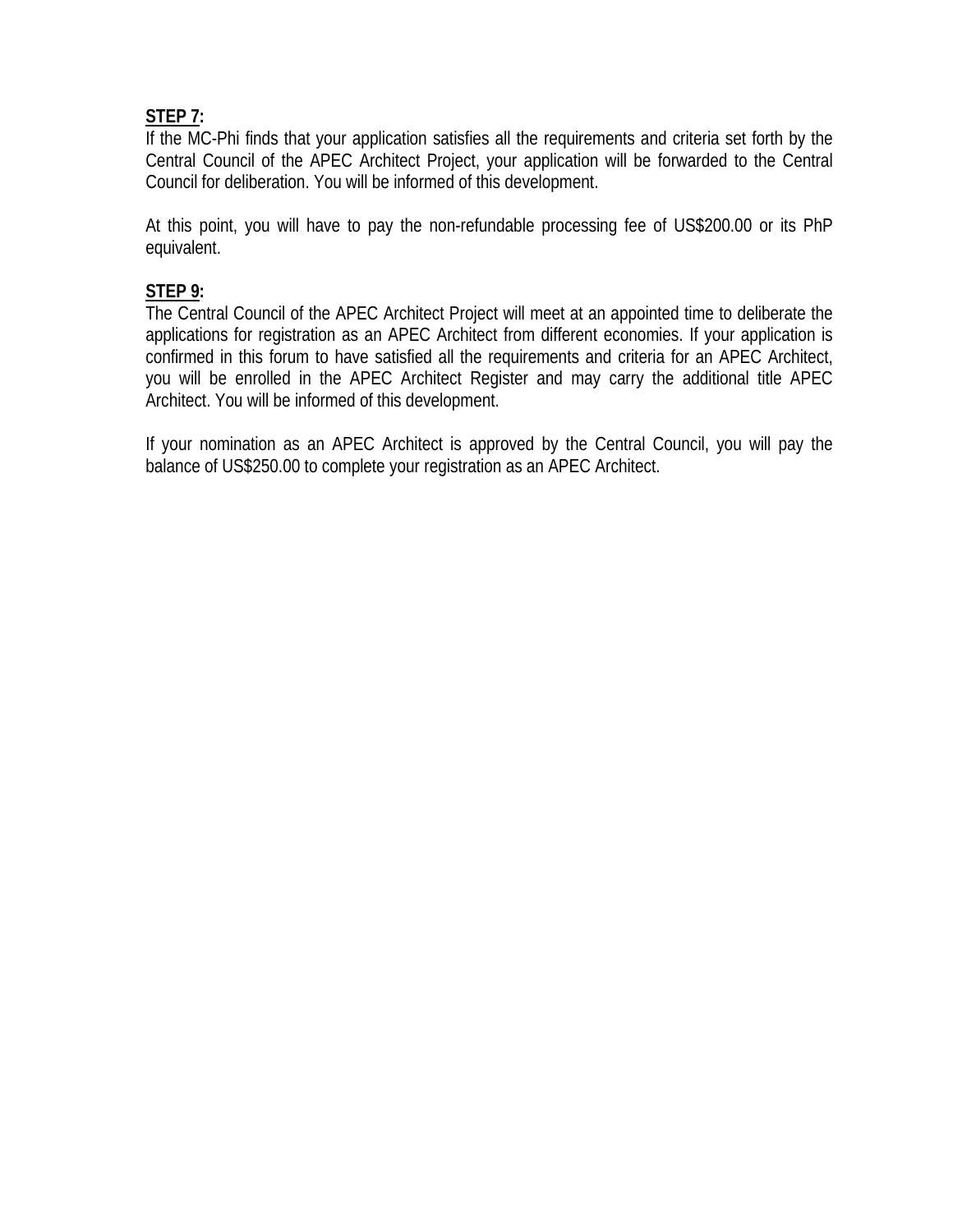# **FORMS FOR APPLICATION FOR REGISTRATION AS AN APEC ARCHITECT**

# **Home Economy: REPUBLIC OF THE PHILIPPINES (PH)**

The spaces provided in the application forms and the tables may not be adequate. Applicant may reproduce these forms and tables, or may obtain a copy of the CD containing these forms and tables from:

 The Secretariat United Architects of the Philippines 5F, No. 53 Scout Rallos, Diliman Quezon City, Philippines

| Attach 2" x 2" photo here |
|---------------------------|
|---------------------------|

#### **1. PERSONAL DETAILS** (Please use BLOCK LETTERS)

| Surname:                                                                        |                                          |
|---------------------------------------------------------------------------------|------------------------------------------|
| Given Name:                                                                     |                                          |
| Middle Name:                                                                    |                                          |
| Title:<br>$\blacksquare$ Male $\blacksquare$ Female<br>Gender:<br>Civil Status: |                                          |
| <b>Home Address</b>                                                             | <b>Business Address</b>                  |
|                                                                                 |                                          |
|                                                                                 |                                          |
|                                                                                 |                                          |
|                                                                                 |                                          |
| Please tick if preferred contact address)                                       | Please tick if preferred contact address |
|                                                                                 |                                          |
|                                                                                 |                                          |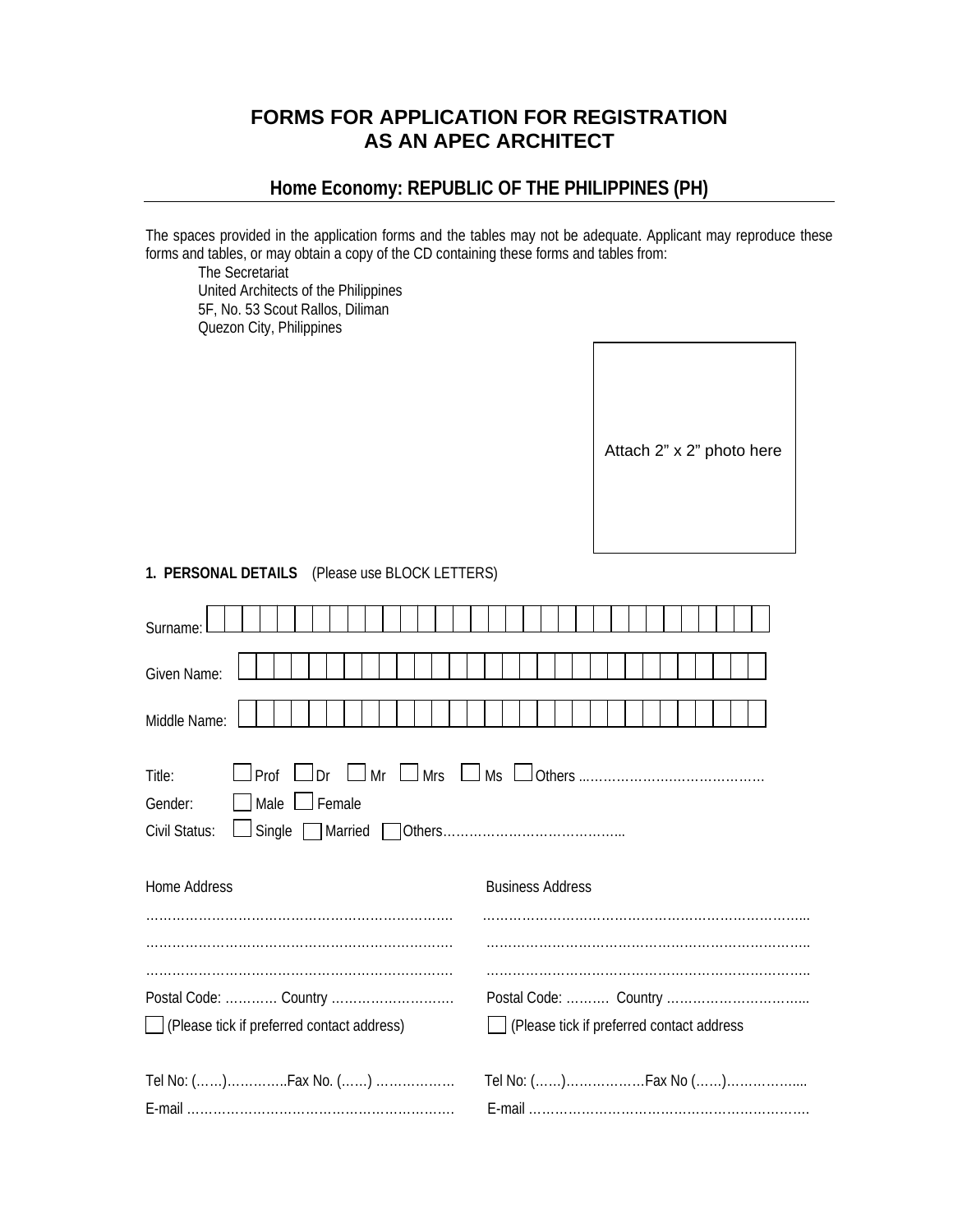#### **2. EDUCATIONAL QUALIFICATIONS**

| Academic Degrees    | University or College                                                                                 | Year Graduated |
|---------------------|-------------------------------------------------------------------------------------------------------|----------------|
| Baccalaureate:      |                                                                                                       |                |
|                     |                                                                                                       |                |
|                     |                                                                                                       |                |
|                     |                                                                                                       |                |
|                     |                                                                                                       |                |
| Post-Baccalaureate: |                                                                                                       |                |
|                     |                                                                                                       |                |
|                     |                                                                                                       | .              |
|                     |                                                                                                       |                |
|                     |                                                                                                       |                |
|                     | (Submit 3 photocopies each of the diploma certificates for the degrees obtained as enumerated above.) |                |

#### **3. POST BACCALAUREATE DIVERSIFIED TRAINING**

Please prepare a short statement of your post-baccalaureate diversified training as required before Licensure Examination, mentioning names of firms in which training was undertaken, and the assignments given as a trainee. (Optional requirement: Nominee may reinforce the hereunder statements with signature of Mentor or Principal of the architectural office or firm.)

Firm No.1 ………………………………………………………………………………………………………………………………………… ……………………………………………………………………………………………………………………. (Optional) Signature of Mentor/Principal Name in Print of Mentor/Principal :\_\_\_\_\_\_\_\_\_\_\_\_\_\_\_\_\_\_\_\_\_\_\_\_\_\_\_\_\_\_\_\_\_\_\_\_ Firm No. 2 ………………………………………………………………………………………………………………………………………… ………………………………………………………………………………………………………………………………………… (Optional) Signature of Mentor/Principal Name in Print of Mentor/Principal :\_\_\_\_\_\_\_\_\_\_\_\_\_\_\_\_\_\_\_\_\_\_\_\_\_\_\_\_\_\_\_\_\_\_\_\_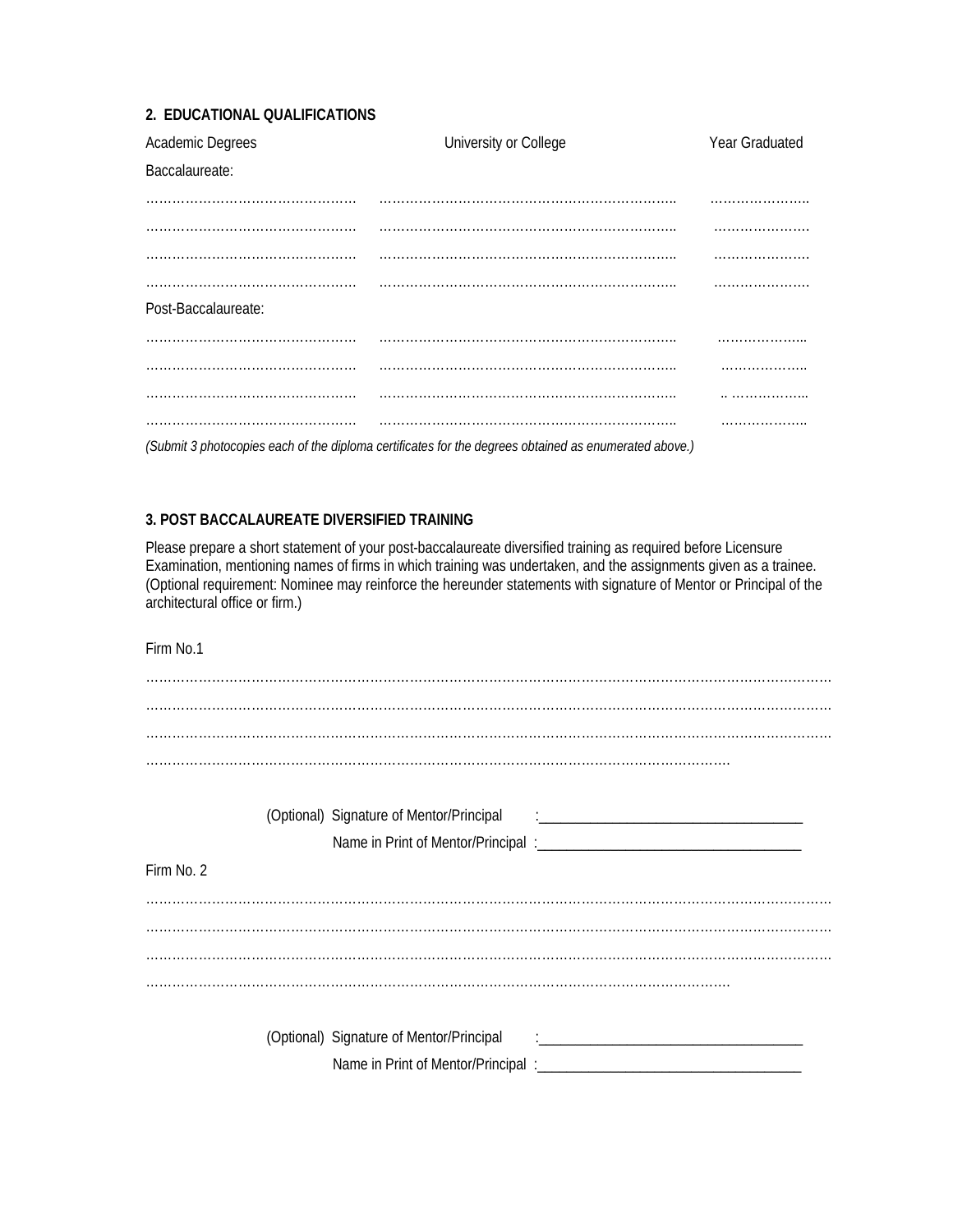Firm No. 3: (Optional) Signature of Mentor/Principal Name in Print of Mentor/Principal :\_ Firm No. 4: (Optional) Signature of Mentor/Principal Firm No. 5: (Optional) Signature of Mentor/Principal Firm No. 6: (Optional) Signature of Mentor/Principal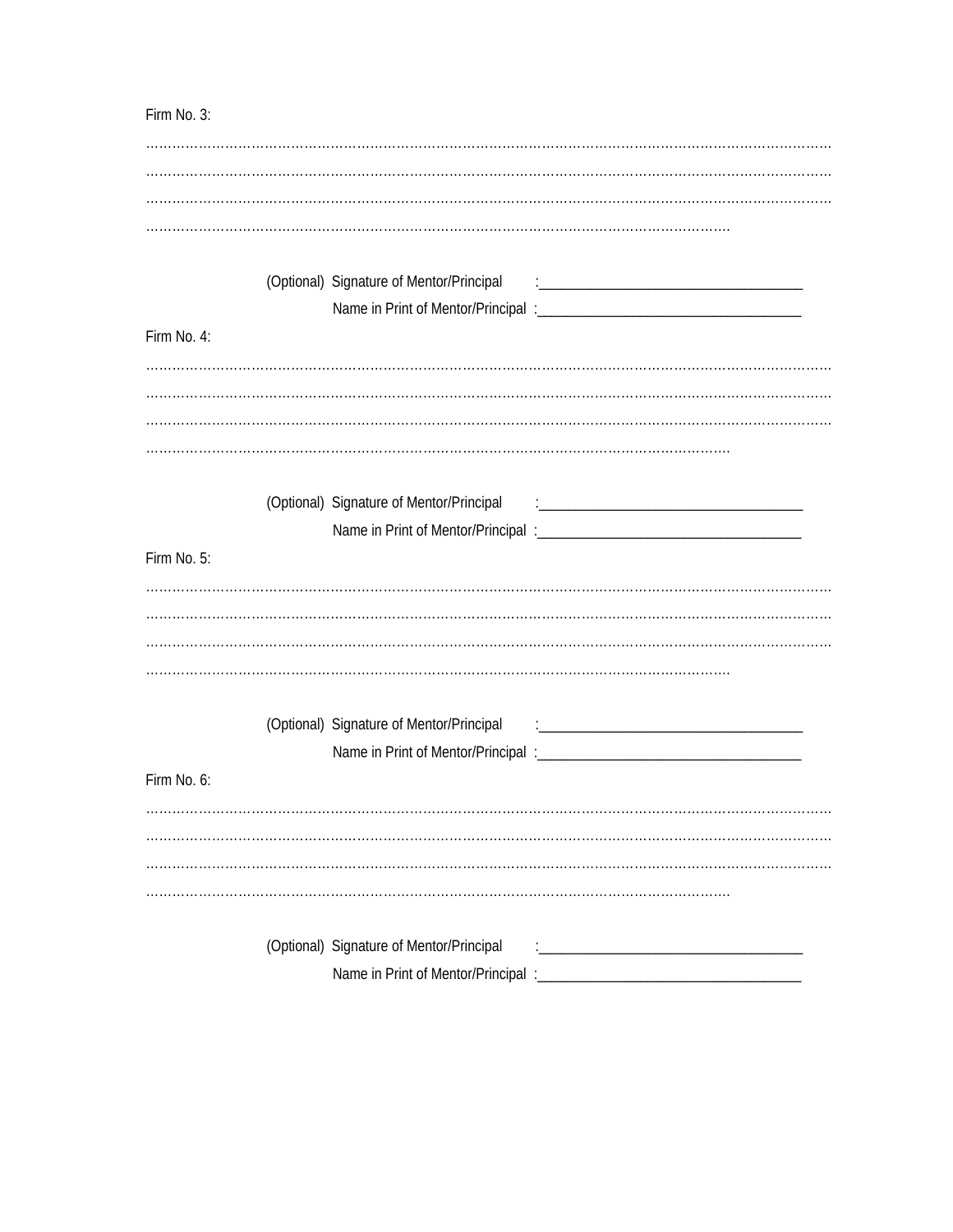#### **4. LICENSURE AND REGISTRATION**

#### *In the Philippines:*

| <b>PRC Registration Number</b>         |  |
|----------------------------------------|--|
| <b>Registration Date</b>               |  |
|                                        |  |
| United Architects of the Philippines - |  |
| <b>IAPOA Number</b>                    |  |

*(Submit 3 photocopies each of the following):* 

 *a. PRC Registration Certificate* 

 *b. Valid PRC Identification Card* 

 *c. IAPOA Certificate* 

#### *In Other Countries:*

| Registration No |
|-----------------|
|                 |
|                 |
| Registration No |
|                 |
|                 |
|                 |
|                 |

*(Please submit 3 photocopies each of the certificates, identification cards or other documents attesting to the above registration in a host country other than the Philippines.)*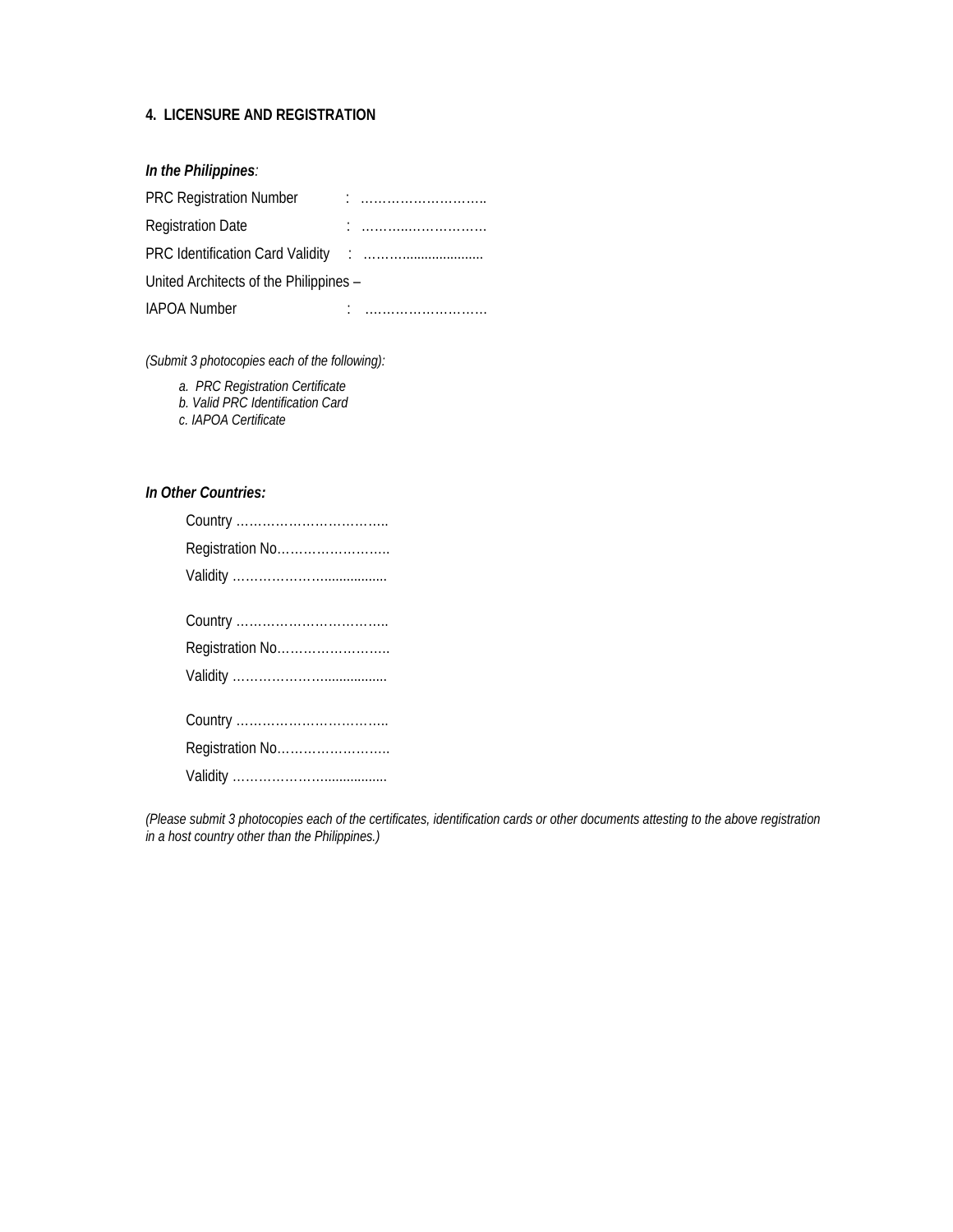#### **5. PROFESSIONAL PRACTICE and EXPERIENCE**

Applicants for APEC Architect registration shall complete the following record of relevant experiences in the Tables attached. The definition of some terms that will help the applicant sort out and organize his experiences are included below.

- TABLE 1: PRACTICE DURING THE IMMEDIATE PAST THREE (3) YEARS FROM DATE OF APPLICATION, AS AN ARCHITECT WITH SOLE RESPONSIBILITY FOR BUILDINGS OF MODERATE COMPLEXITY.
- TABLE 2: PRACTICE DURING THE IMMEDIATE PAST THREE (3) YEARS FROM THE DATE OF APPLICATION, AS AN ARCHITECT WORKING IN COLLABORATION WITH OTHER ARCHITECTS, IN CHARGE OF AND PROFESSIONALLY RESPONSIBLE FOR A SIGNIFICANT ASPECT, BE IT DESIGN, DOCUMENTATION AND/OR CONTRACT ADMINISTRATION, OF COMPLEX BUILDINGS.
- TABLE 3: PRACTICE DURING THE IMMEDIATE PAST THREE (3) YEARS FROM DATE OF APPLICATION AS AN ARCHITECT WITH SOLE RESPONSIBILITY FOR COMPLEX BUILDINGS.
- TABLE 4: GENERAL EXPERIENCE GAINED IN PROFESSIONAL PRACTICE AS AN ARCHITECT (A minimum additional four (4)-year experience is required. However, applicant may include experience beyond these four (4) years.)

#### *Definition of Terms:*

- *1. Sole responsibility means that applicant is lead professional and is legally liable and professionally responsible for the whole project of moderate complexity.*
- *2. In charge of and professionally responsible for a significant aspect of the project means that applicant is working under a liable architect, is collaborating with peers, and is in charge of only a part, but a significant part, of the complex project.*
- *3. Buildings of moderate complexity, as defined in these documents, are those belonging to Groups 1, 2 and 4 of the Schedule of Minimum Basic Fee as stipulated in UAP Document 202 (Design Services) of the Standards of Professional Practice, Architects National Code:* 
	- *a. Group 1 Structures of simplest utilization, character, which are without complication of design or detail and require a minimum of finish, structural, mechanical and electrical design. Types of facilities are as enumerated therein:* 
		- *Armories Parking Structures Bakeries Printing Plants Farm Structures<br>Freight Facilities Hangars Simple Loft-type Structures Industrial Buildings Warehouses Manufacturing/Industrial Plans Packaging and Processing Plants*

 *Freight Facilities Service Garages* 

*b. Group 2 – Structures of moderate complexity of design requiring a moderate amount of structural, mechanical and electrical design and research. Types of facilities are as enumerated therein* 

*Art Galleries Art Galleries Art Galleries Banks, Exchange and other Office Buildings Bowling Alleys Recreational Facilities Churches and Religious Facilities Police Stations City Halls Post Offices* 

 *Financial Institutions Park, Playground and Open-Air*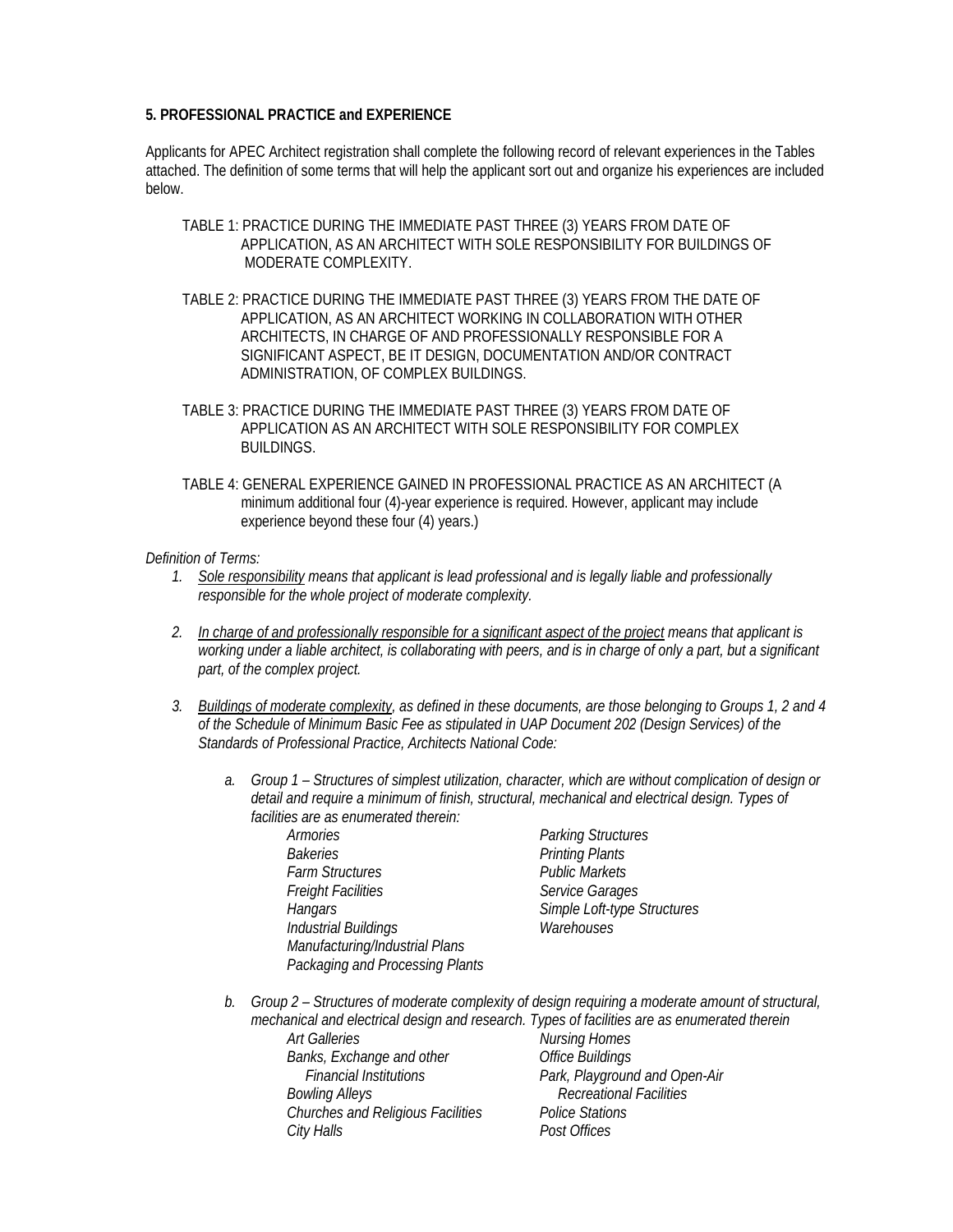| College Buildings                              | Private Clubs            |
|------------------------------------------------|--------------------------|
| <b>Convents, Monasteries and Seminaries</b>    | <b>Publishing Plants</b> |
| <b>Correctional and Detention Institutions</b> | Race Tracks              |
| <b>Court Houses</b>                            | Restaurants              |
| Dormitories                                    | <b>Retail Stores</b>     |
| <b>Exhibition Halls and Display Structures</b> | <b>Schools</b>           |
| <b>Fire Stations</b>                           | <b>Shopping Centers</b>  |
| Laundries & Cleaning Facilities                | <b>Specialty Shops</b>   |
| Libraries                                      | Supermarkets             |
| Motels and Apartels                            | <b>Welfare Buildings</b> |
| Multi-storey Apartments                        |                          |

- *c. Group 4 Residences (Single detached or duplex), small apartment houses and town houses.*
- *4. Complex Buildings, as defined in these documents are those belonging to Groups 3 and 5 of the Schedule of Minimum Basic Fee as stipulated in UAP Document 202 (Design Services) of the Standard of Professional Practice, Architects National Code:* 
	- *a. Group 3 Structures of exceptional character and complexity of design or requiring comparatively large amounts of structural, mechanical and electrical design and research. Types of facilities are as enumerated therein:*

| Aquariums                              | Laboratories                           |
|----------------------------------------|----------------------------------------|
| <b>Atomic Facilities</b>               | <i>Marinas</i>                         |
| Auditoriums                            | Medical Office Facilities & Clinics    |
| Airports                               | Mental Institutions                    |
| <b>Breweries</b>                       | <b>Mortuaries</b>                      |
| Cold Storage Facilities                | <i><b>Observatories</b></i>            |
| <b>Communication Buildings</b>         | <b>Public Health Centers</b>           |
| <b>Convention Halls</b>                | <b>Research Facilities</b>             |
| Gymnasiums                             | <b>Stadiums</b>                        |
| <b>Hospitals and Medical Buildings</b> | <b>Theaters and Similar Facilities</b> |
| Hotels                                 | Veterinary Hospitals                   |
|                                        |                                        |

*b. Group 5 – Monumental buildings and other facilities requiring consummate design skill and much precise detailing. Types of facilities are as enumerated therein:* 

 *Mausoleums, Memorials, Monuments Structures of similar nature or use Museums.* 

 *Exposition and Fair Buildings Specialized Decorative Buildings* 

- *5. Buildings under Group 6: Repetitive Construction of Buildings, will follow the same classification as Groups 1, 2, 3, and 5 above.*
- *6. On the other hand, buildings under Group 7: Housing Projects, will follow the same classification as Group 4 above.*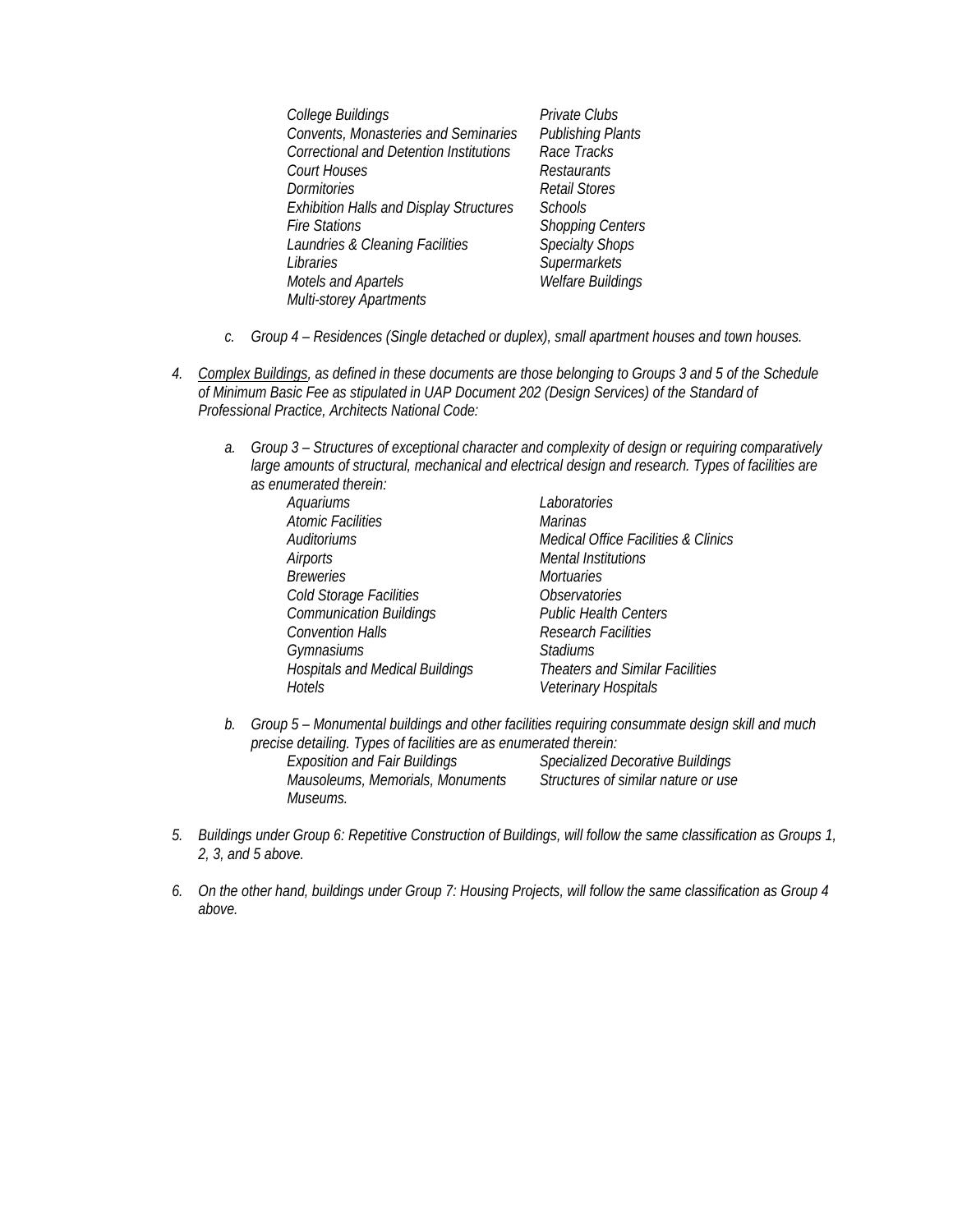#### **6. CONTINUING PROFESSIONAL DEVELOPMENT**

Applicants for APEC Architect registration shall complete the following groups of record of Continuing Professional Development, as applicable:

- TABLE 5A: RECORD OF CONTINUING PROFESSIONAL DEVELOPMENT: SEMINARS AND CONVENTIONS AS PARTICIPANT
- TABLE 5B: RECORD OF CONTINUING PROFESSONAL DEVELOPMENT: SEMINARS AND CONVENTIONS AS RESOURCE SPEAKER / PAPER PRESENTER
- TABLE 5C: RECORD OF CONTINUING PROFESSIONAL DEVELOPMENT: SEMINARS AND CONVENTIONS AS PANELIST / REACTOR
- TABLE 5D: RECORD OF CONTINUING PROFESSIONAL DEVELOPMENT: SEMINARS AND CONVENTIONS AS FACILITATOR / MODERATOR

TABLE 6: RECORD OF CONTINUING PROFESSIONAL DEVELOPMENT: ACADEMIC PREPARATION

TABLE 7A: RECORD OF CONTINUING PROFESSIONAL DEVELOPMENT: SELF-DIRECTED LEARNING PACKAGE USING MODULES

TABLE 7B: RECORD OF CONTINUING PROFESSIONAL DEVELOPMENT: SELF-DIRECTED LEARNING PACKAGE USING TECHNICAL PAPERS/PROFESSIONAL JOURNAL ARTICLES

- TABLE 8A: RECORD OF CONTINUING PROFESSIONAL DEVELOPMENT: AUTHORSHIP THRU RESEARCH WORKS
- TABLE 8B: RECORD OF CONTINUING PROFESSIONAL DEVELOPMENT: AUTHORSHIP THRU A BOOK / MONOGRAM
- TABLE 8C: RECORD OF CONTINUING PROFESSIONAL DEVELOPMENT: AUTHORSHIP AS EDITOR OF A BOOK
- TABLE 8D: RECORD OF CONTINUING PROFESSIONAL DEVELOPMENT: AUTHORSHIP AS EDITOR OF A PROFESSIONAL JOURNAL
- TABLE 8E: RECORD OF CONTINUING PROFESSIONAL DEVELOPMENT: AUTHORSHIP THRU PEER REVIEW

TABLE 9: RECORD OF CONTINUING PROFESSIONAL DEVELOPMENT: STUDY / OBSERVATION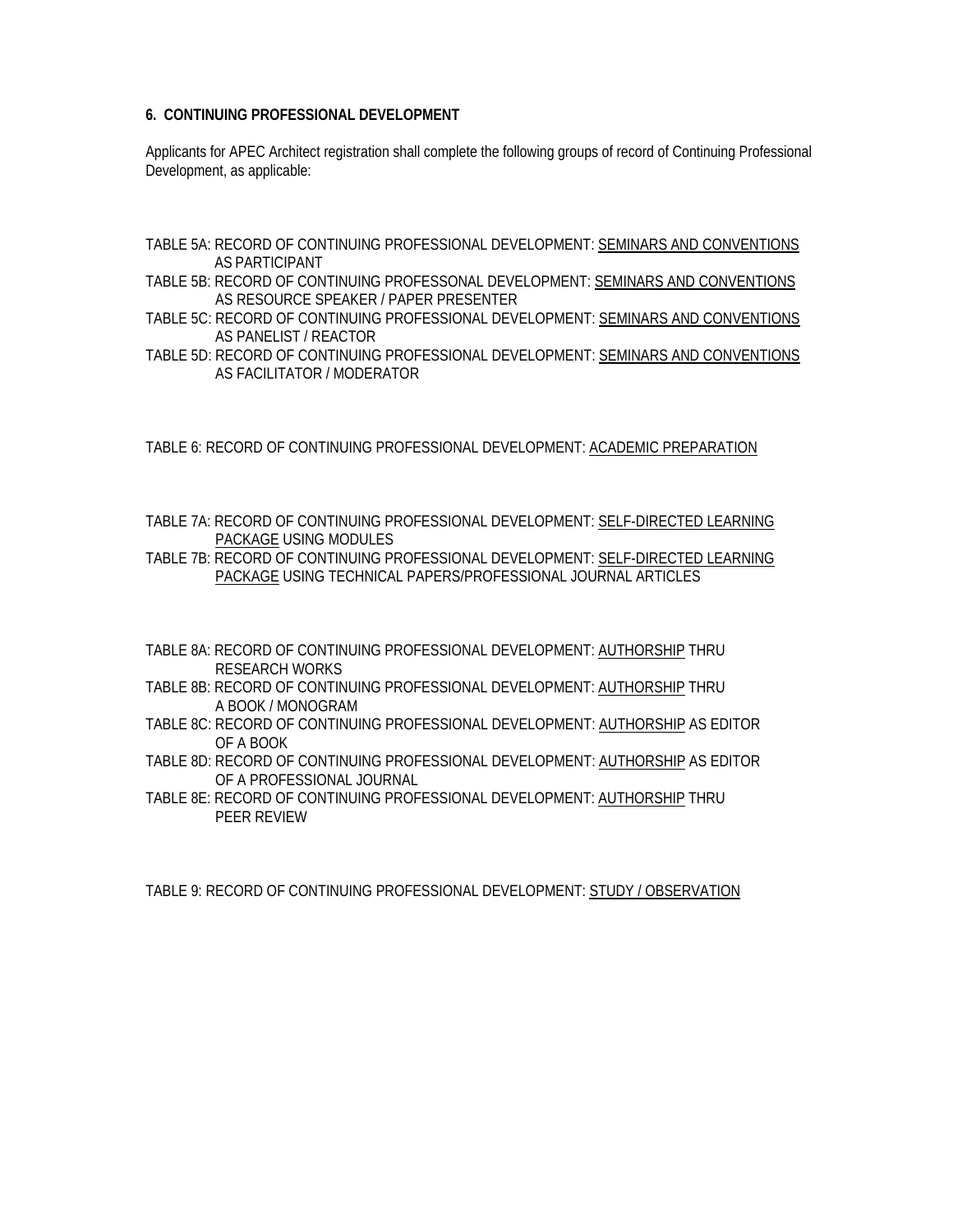#### **7. RESEARCH AND DEVELOPMENT (Related to architecture and building technologies)**

Applicants for APEC Architect registration shall complete the following tables to document their research and development accomplishments related to architecture and building technologies, as applicable:

TABLE 10: RECORD OF COPYRIGHTS TABLE 11: RECORD OF PATENTS

#### **8. SERVICE TO THE PROFESSION**

Applicants for APEC Architect registration shall complete the following tables to document their service to such institutions/organizations as the Board of Architecture, the Integrated and Accredited Professional Organization of Architects, and other professional organizations of architects.)

Please list positions held per term of office.

- TABLE 12A: SERVICE TO THE PROFESSION: As member of the Board of Architecture, Professional Regulation Commission
- TABLE 12B: SERVICE TO THE PROFESSION: As National Executive Officer of UAP-IAPOA and/or equivalent positions in other architectural professional organizations
- TABLE 12C: SERVICE TO THE PROFESSION: As District Director/Executive Director of UAP-IAPOA and/or equivalent positions in other architectural professional organizations
- TABLE 12D: SERVICE TO THE PROFESSION: As National Standing Committee Chair of the UAP-IAPOA And/or equivalent positions in other architectural professional organizations
- TABLE 12E: SERVICE TO THE PROFESSION: As Chapter President of the UAP-IAPOA and/or equivalent Positions in other architectural professional organizations
- TABLE 12F: SERVICE TO THE PROFESSION: As Office Bearer of international organizations of architects (UIA, ARCASIA, APEC ARCHITECT COUNCIL)
- TABLE 12G: SERVICE TO THE PROFESSION: As Member of international organizations of architects (UIA, ARCASIA, APEC ARCHITECT COUNCIL)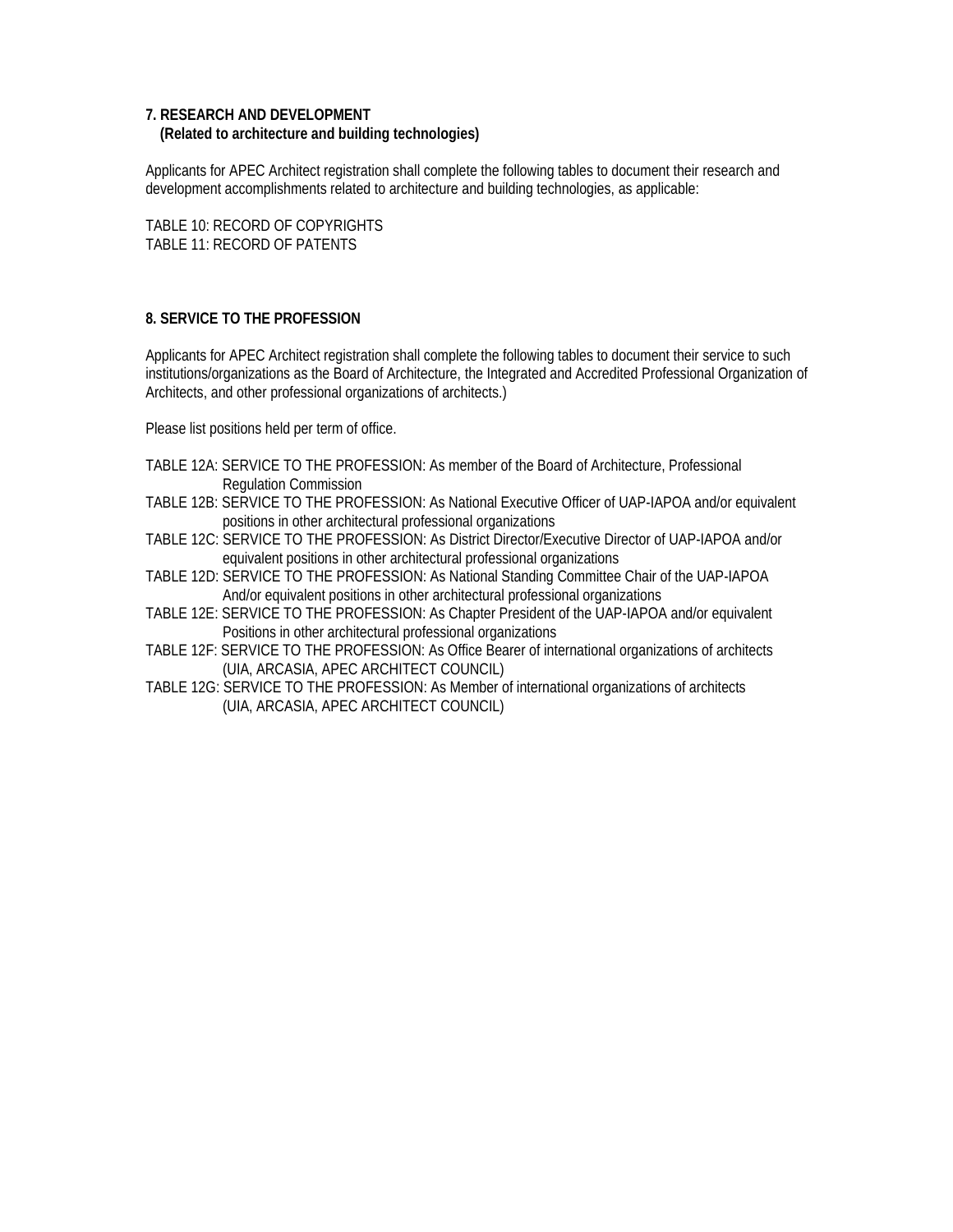#### **TABLE 1:** PRACTICE DURING THE IMMEDIATE PAST THREE (3) YEARS FROM DATE OF APPLICATION, AS AN ARCHITECT WITH SOLE RESPONSIBILITY FOR BUILDINGS OF MODERATE COMPLEXITY.

Please list projects in reverse date order, starting with the most recent period first.

#### **Project Name and Location:**

**Project Date:** From:(m / y) To:(m / y)

**Name of Firm or Office:** 

**Role of Applicant:** (Principal, Sole Practitioner, Others):

**Brief Description of Project:**  (Size, site, concept, occupancy, technologies, etc.)

**Project Name and Location:** 

**Project Date:** From:(m / y) To:(m / y)

**Name of Firm or Office:** 

**Role of Applicant:** (Principal, Sole Practitioner, Others):

# **Brief Description of Project:**

(Size, site, concept, occupancy, technologies, etc.)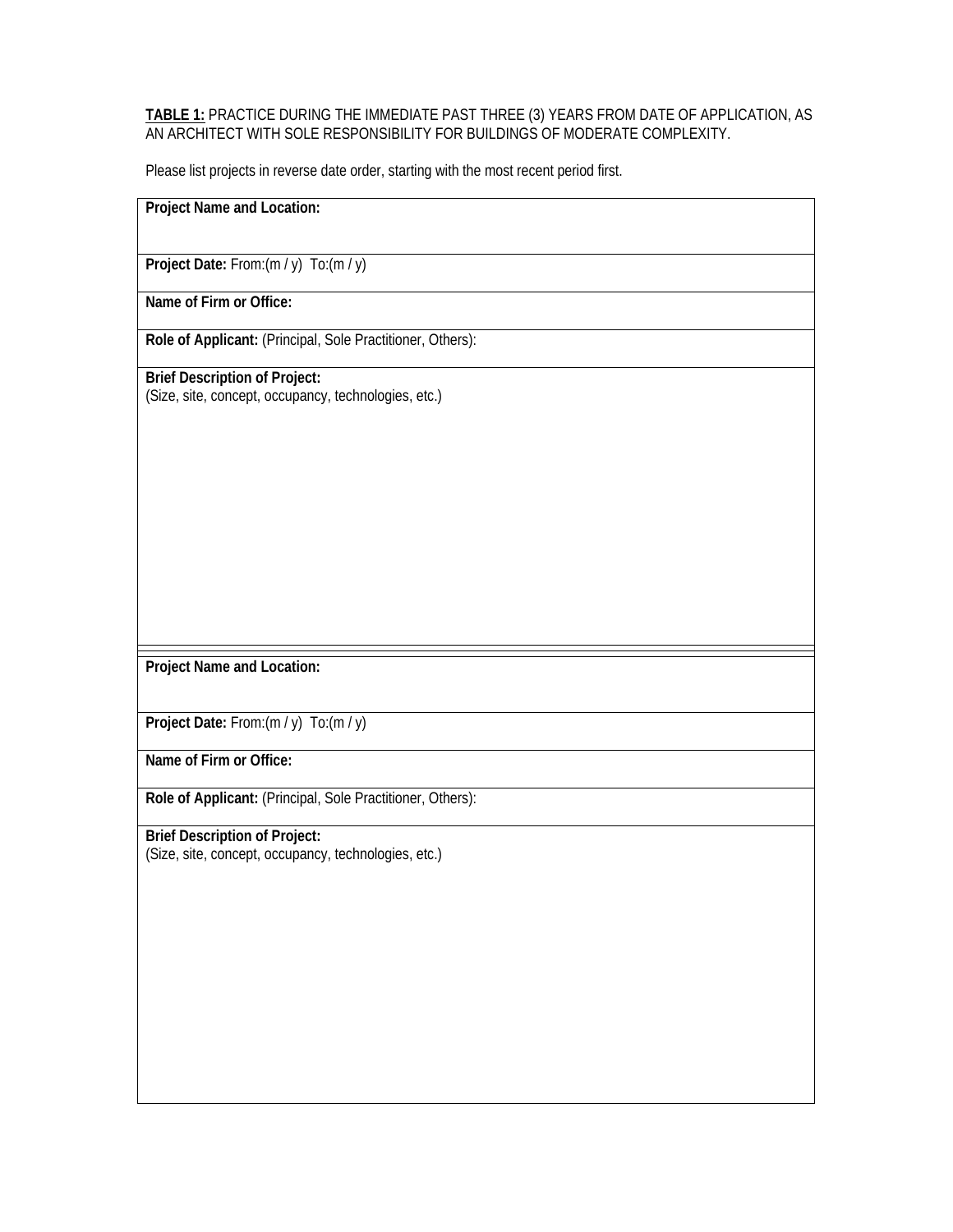**TABLE 2:** PRACTICE DURING THE IMMEDIATE PAST THREE (3) YEARS FROM DATE OF APPLICATION, AS AN ARCHITECT IN COLLABORATION WITH OTHER ARCHITECTS, IN CHARGE OF AND PROFESSIONALLY RESPONSIBLE FOR A SIGNIFICANT ASPECT OF COMPLEX BUILDINGS. SIGNIFICANT INVOLVEMENT MAY BE IN ONE OR MORE OF THE FOLLOWING:

1) PRE-DESIGN, 2) DESIGN, 3) INTERIOR DESIGN, LANDSCAPE DESIGN, PHYSICAL PLANNING, 4) CONSTRUCTION, 5) POST-CONSTRUCTION, OR 6) PROJECT MANAGEMENT

Please list projects in reverse date order, starting with the most recent period first.

#### **Project Name and Location:**

Project Date: From:  $(m / y)$  To:  $(m / y)$ 

**Name of Firm or Office:** 

**Role and Responsibilities:** (Please describe briefly the role you played in the project and your responsibilities)

**Brief Description of Project:**  (Size, site, concept, occupancy, technologies)

**Project Name and Location:** 

**Project Date:** From:  $(m / y)$  To:  $(m / y)$ 

**Name of Firm or Office:** 

**Role and Responsibilities:** (Please describe briefly the role you played in the project and your responsibilities)

**Brief Description of Project:**  (Size, site, concept, occupancy, technologies)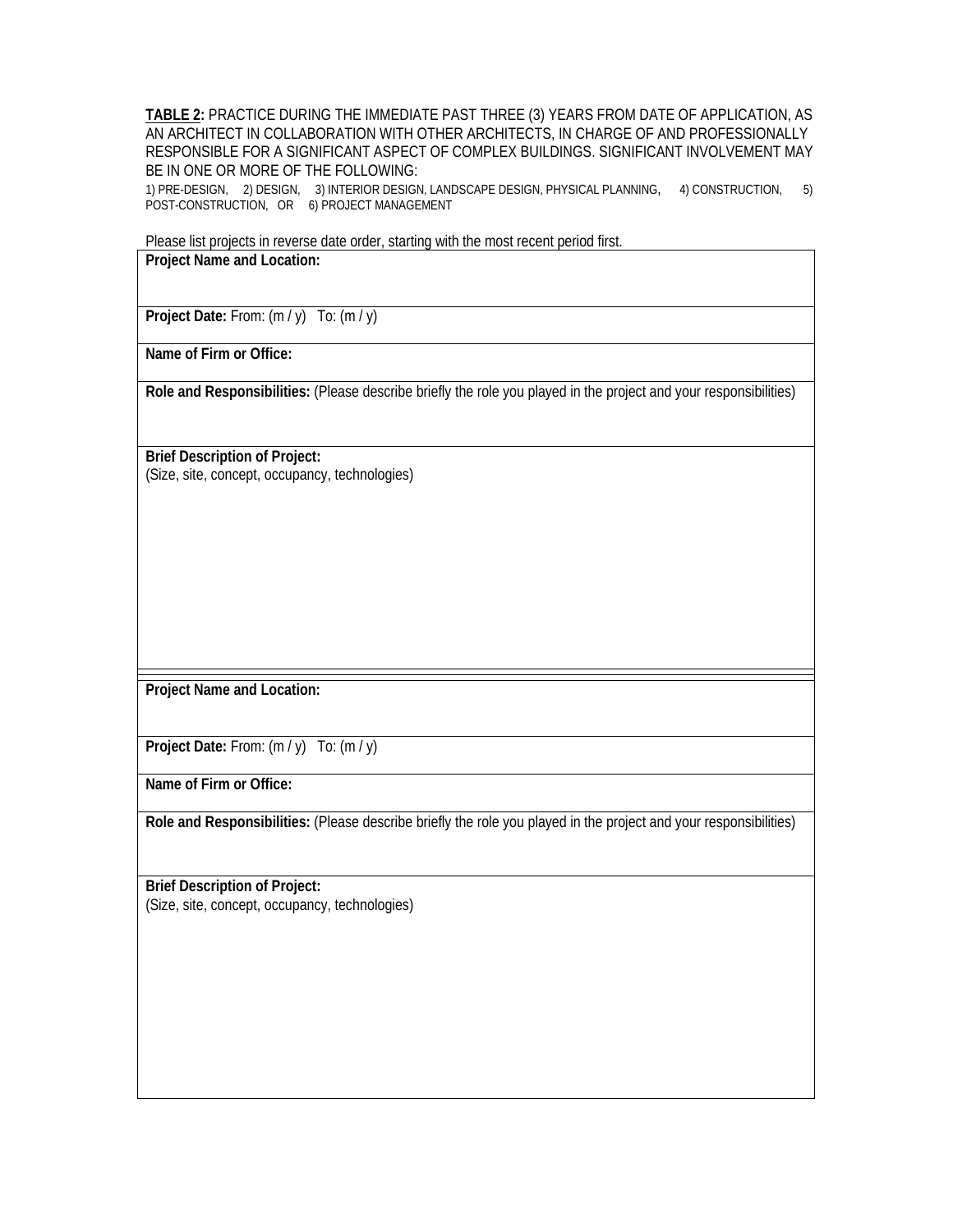#### **TABLE 3:** PRACTICE DURING THE IMMEDIATE PAST THREE (3) YEARS FROM DATE OF APPLICATION, AS AN ARCHITECT WITH SOLE RESPONSIBILITY FOR COMPLEX BUILDINGS.

Please list projects in reverse date order, starting with the most recent period first. **Project Name and Location:** 

**Project Date:** From:(m / y) To:(m / y)

**Name of Firm or Office:** 

**Role of Applicant:** (Principal, Sole Practitioner, Others):

**Brief Description of Project:**  (Size, site, concept, occupancy, technologies, etc.)

**Project Name and Location:** 

**Project Date:** From:(m / y) To:(m / y)

**Name of Firm or Office:** 

**Role of Applicant:** (Principal, Sole Practitioner, Others):

**Brief Description of Project:**  (Size, site, concept, occupancy, technologies, etc.)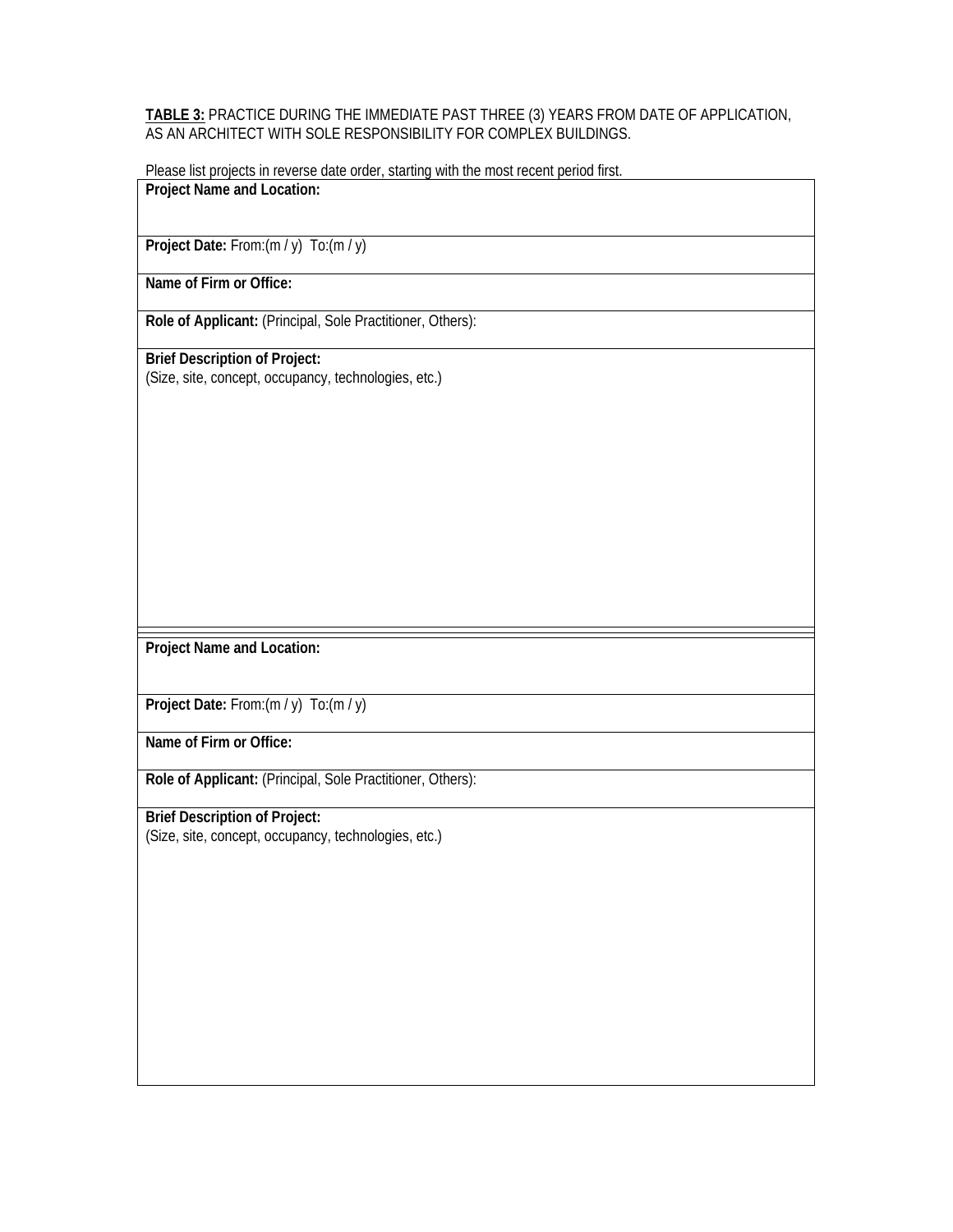**TABLE 4:** GENERAL EXPERIENCE GAINED IN PROFESSIONAL PRACTICE AS AN ARCHITECT (A MINIMUM ADDITIONAL FOUR (4) YEARS OF EXPERIENCE IS REQUIRED.

If applicant has been practicing for more than four (4) years precedent to the immediate past three (3) years described above, applicant may list down all other relevant projects experienced during these years of professional practice.

Applicants shall record professional experiences gained in any or all of the following scopes of service per project: A. Preliminary Studies C. Contract Documentation

B. Design D. Construction Supervision / Project Administration

| Please list projects in reverse date order, starting with the most recent period first.             |                                  |                                                     |
|-----------------------------------------------------------------------------------------------------|----------------------------------|-----------------------------------------------------|
| <b>Project Name and Location:</b>                                                                   |                                  |                                                     |
|                                                                                                     |                                  |                                                     |
| Project Date: From: (m / y)<br>To: $(m / y)$                                                        |                                  |                                                     |
| Name of Firm or Office:                                                                             |                                  |                                                     |
| Role of Applicant: (Principal, Associate, Junior Associate, Job Captain, Project Coordinator, etc.) |                                  |                                                     |
| <b>Brief Description of Project:</b>                                                                |                                  |                                                     |
| (Please tick scope of service delivered or performed)                                               |                                  |                                                     |
|                                                                                                     |                                  |                                                     |
| <b>Preliminary Studies</b><br>Design                                                                | Contract<br>Documentation        | Construction Supervision/<br>Project Administration |
|                                                                                                     |                                  |                                                     |
|                                                                                                     |                                  |                                                     |
|                                                                                                     |                                  |                                                     |
|                                                                                                     |                                  |                                                     |
|                                                                                                     |                                  |                                                     |
|                                                                                                     |                                  |                                                     |
| Project Name and Location:                                                                          |                                  |                                                     |
|                                                                                                     |                                  |                                                     |
| Project Date: From: (m / y)<br>To: $(m / y)$                                                        |                                  |                                                     |
|                                                                                                     |                                  |                                                     |
| Name of Firm or Office:                                                                             |                                  |                                                     |
| Role of Applicant: (Principal, Associate, Junior Associate, Job Captain, Project Coordinator, etc.) |                                  |                                                     |
|                                                                                                     |                                  |                                                     |
| <b>Brief Description of Project:</b>                                                                |                                  |                                                     |
| (Please tick scope of service delivered or performed)                                               |                                  |                                                     |
|                                                                                                     |                                  |                                                     |
| <b>Preliminary Studies</b><br>Design                                                                | Contract<br><b>Documentation</b> | Construction Supervision/<br>Project Administration |
|                                                                                                     |                                  |                                                     |
|                                                                                                     |                                  |                                                     |
|                                                                                                     |                                  |                                                     |
|                                                                                                     |                                  |                                                     |
|                                                                                                     |                                  |                                                     |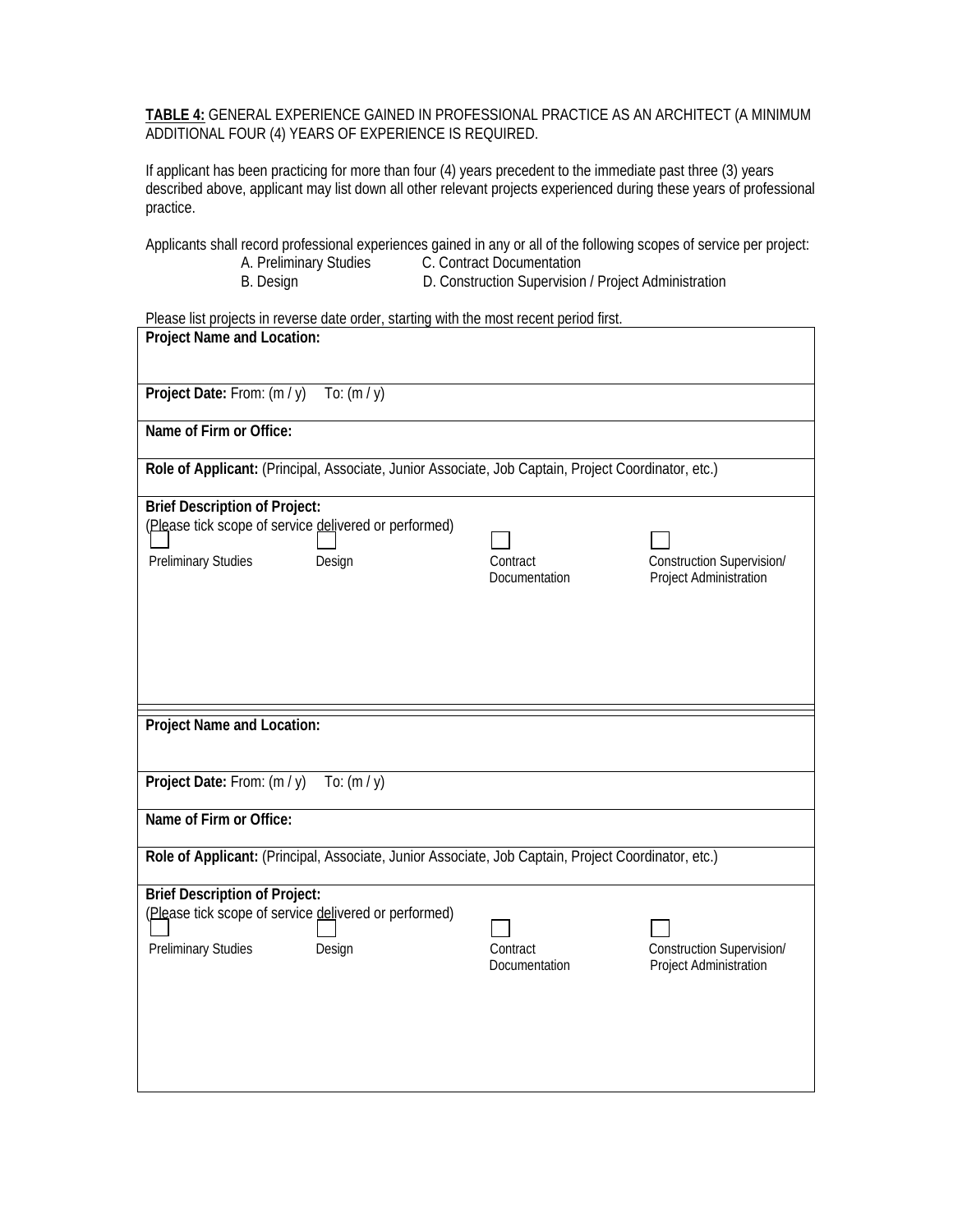#### **TABLE 5A:** RECORD OF CONTINUING PROFESSIONAL DEVELOPMENT: SEMINARS AND CONVENTIONS

A. As Participant: List seminars/conventions/conferences attended. Please list in reverse date order, starting with the most recent period first. **Seminar / Convention / Conference:** 

**Title or Theme of Seminar / Convention / Conference:** 

**Date/Venue:** 

**Number of Contact Hours:** 

**Name of Speakers/Resource Persons:** 

**Brief Description of Contents of Seminar/Convention/Conference:** (In approximately 100 words)

**Supporting Documents:**

Submit Certificate of Attendance, Registration Receipt or any proof of attendance.

**Seminar / Convention / Conference:** 

**Title or Theme of Seminar / Convention / Conference:** 

**Date/Venue:** 

**Number of Contact Hours:** 

**Name of Speakers/Resource Persons:** 

**Brief Description of Contents of Seminar/Convention/Conference:** (In approximately 100 words)

**Supporting Documents:** Submit Certificate of Attendance, Registration Receipt or any proof of attendance.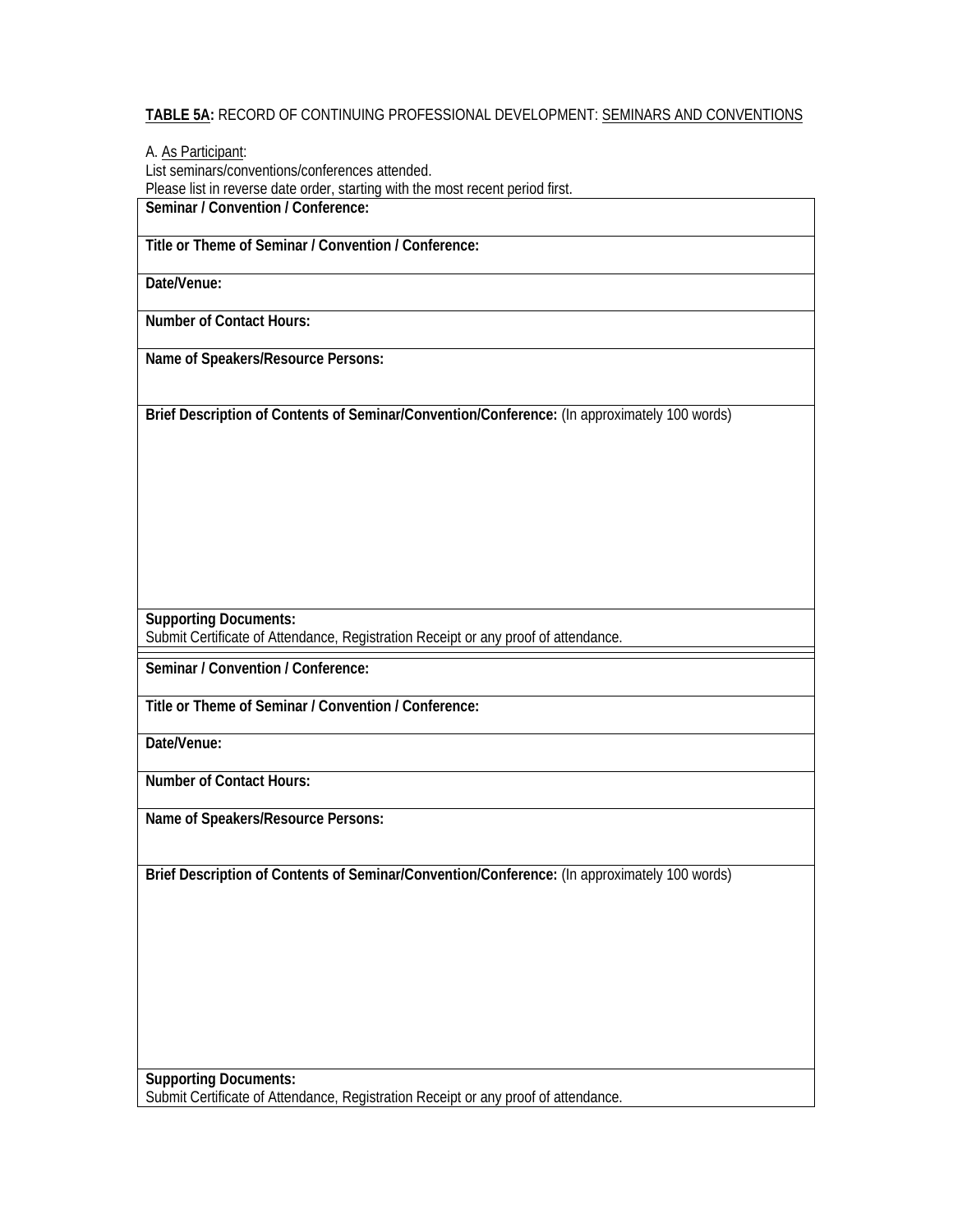#### **TABLE 5B:** RECORD OF CONTINUING PROFESSIONAL DEVELOPMENT: SEMINARS AND CONVENTIONS

B. As Resource Speaker / Paper Presenter: List Lectures delivered or Papers Presented. Please list in reverse date order, starting with the most recent period first. **Title of Lecture or Paper:** 

**Forum Where Delivered/Presented:** (Seminar, Convention, Conference)

**Date/Venue:** 

**Number of Contact Hours:** 

**Type of Attendees:** (Architects, Engineers, Other Professionals)

**Abstract of Lecture or Paper:** (in approximately 100 words):

**Supporting Documents:**

Submit photocopy of Certificate/Plaque of Appreciation, or Program, or Invitation.

**Title of Lecture or Paper:** 

**Forum Where Delivered/Presented:** (Seminar, Convention, Conference)

**Date/Venue:** 

**Number of Contact Hours:** 

**Type of Attendees:** (Architects, Engineers, Other Professionals)

**Abstract of Lecture or Paper:** (in approximately 100 words):

**Supporting Documents:** Submit photocopy of Certificate/Plaque of Appreciation, or Program, or Invitation.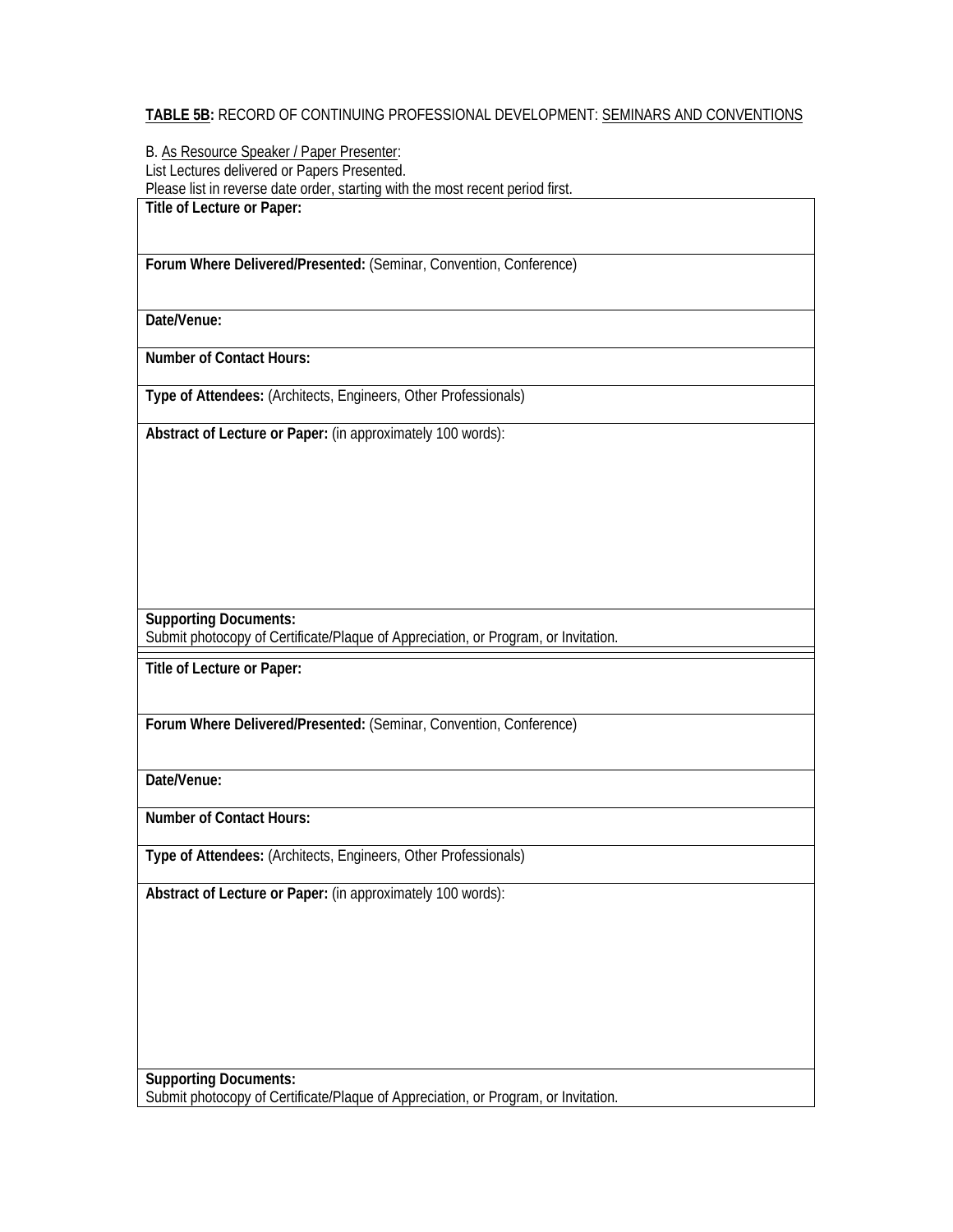#### **TABLE 5C:** RECORD OF CONTINUING PROFESSIONAL DEVELOPMENT: SEMINARS AND CONVENTIONS

C. As Panelist / Reactor: List Lectures / Seminars in which applicant has performed this role. Please list in reverse date order, starting with the most recent period first.) **Title and Author of Lecture or Paper:** 

**Forum Where Delivered/Presented:** (Seminar, Convention, Conference)

**Date/Venue:** 

**Number of Contact Hours:** 

**Type of Attendees:** (Architects, Engineers, Other Professionals)

**Summary of Comments/Reaction to Paper:** (in approximately 100 words):

**Supporting Documents:**

Submit certification from proponent organization, or Invitation, or Program.

**Title and Author of Lecture or Paper:** 

**Forum Where Delivered/Presented:** (Seminar, Convention, Conference)

**Date/Venue:** 

**Number of Contact Hours:** 

**Type of Attendees:** (Architects, Engineers, Other Professionals)

**Summary of Comments/Reaction to Paper:** (in approximately 100 words):

**Supporting Documents:** Submit certification from proponent organization, or Invitation, or Program.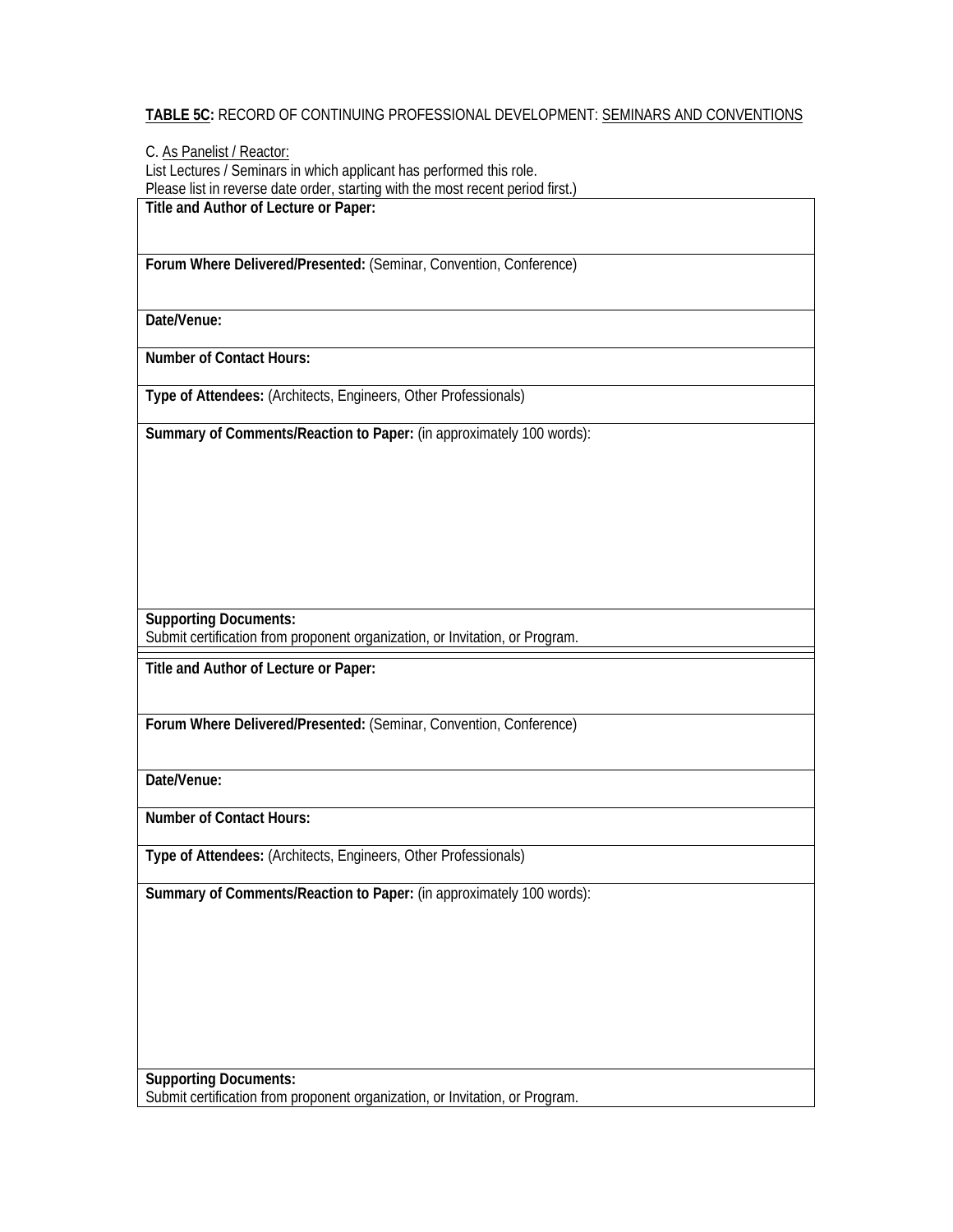#### **TABLE 5D:** RECORD OF CONTINUING PROFESSIONAL DEVELOPMENT: SEMINARS AND CONVENTIONS

D. As Facilitator / Moderator:

List Seminars, Lecture or Paper Presentation in which applicant has performed this role Please list in reverse date order, starting with the most recent period first.

**Title of Seminar / Lecture / Paper Presentation and Name of Resource Person / Lecturer / Presenter:** 

**Forum Where Delivered/Presented:** (Name of Seminar / Convention / Conference)

**Date/Venue:** 

**Number of Contact Hours:** 

**Type of Attendees:** (Architects, Engineers, Other Professionals)

**Brief Description of Discussion Facilitated or Moderated: (**in approximately 100 words):

**Supporting Documents:**

Submit certification from proponent organization, or Program.

**Title of Seminar / Lecture / Paper Presentation and Name of Resource Person / Lecturer / Presenter:** 

**Forum Where Delivered/Presented:** (Name of Seminar / Convention / Conference)

**Date/Venue:** 

**Number of Contact Hours:** 

**Type of Attendees:** (Architects, Engineers, Other Professionals)

**Brief Description of Discussion Facilitated or Moderated: (**in approximately 100 words):

**Supporting Documents:** Submit certification from proponent organization, or Program.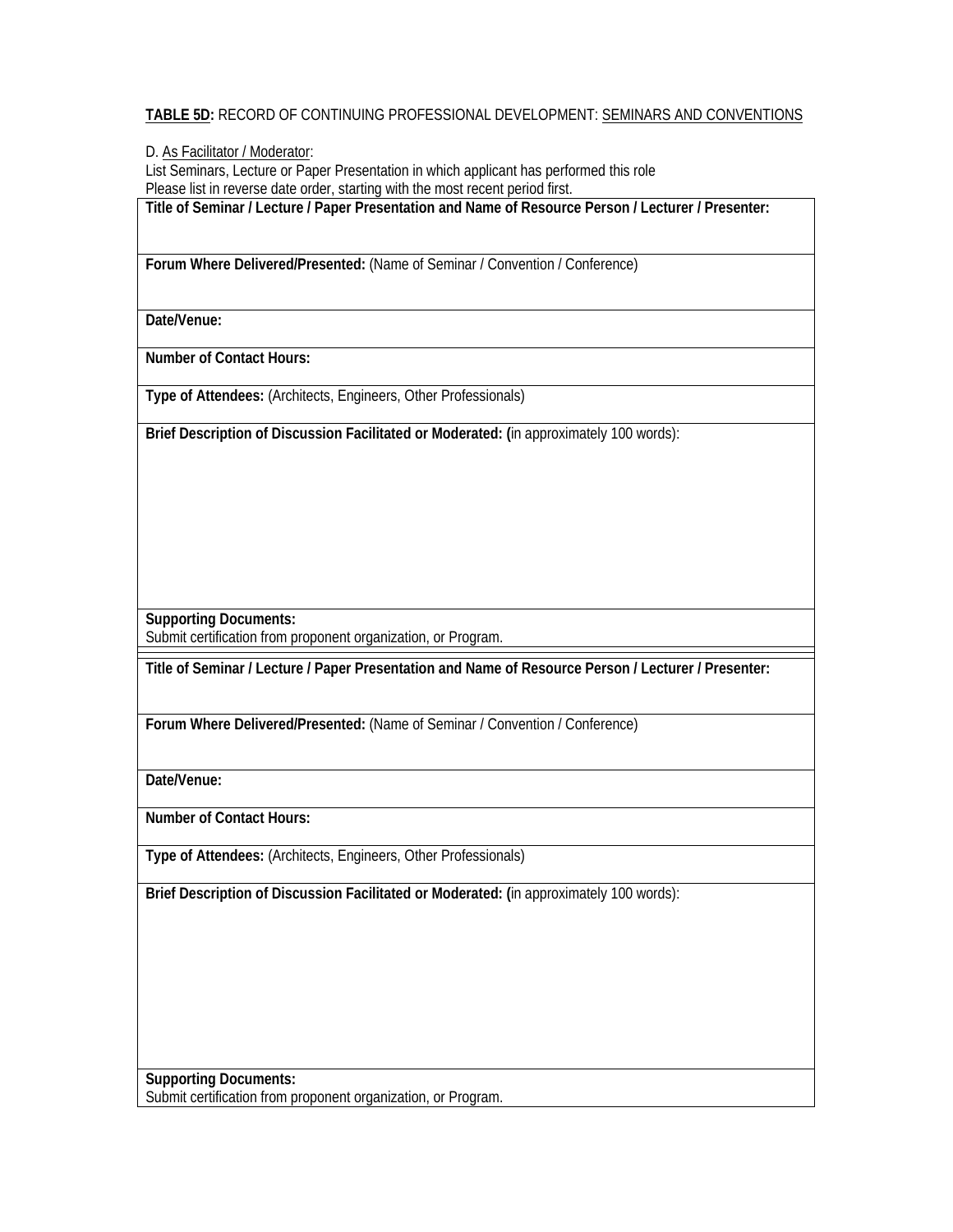**TABLE 6:** RECORD OF CONTINUING PROFESSIONAL DEVELOPMENT: ACADEMIC PREPARATION. Degrees obtained thru Residential Mode (taken within the university campus) or Distance Mode (taken thru distance learning modules with student not in campus), are acceptable.

Please list in reverse date order, starting with the most recent period first. **Master's Degree:** (Please submit copy of diploma and transcript of records) 1. Degree : ……………………………………………………………………………………………………….. 2. Mode : ……………………………………………………………………………………………………….. 3. University/School : ……………………………………………………………………………………………………….. 4. Year Graduated : ……………………………………………………………………………………………………….

**Master's Degree:** (Please submit copy of diploma and transcript of records)

1. Degree : ……………………………………………………………………………………………………….. 2. Mode : ……………………………………………………………………………………………………….. 3. University/School : ………………………………………………………………………………………………………..

4. Year Graduated : ……………………………………………………………………………………………………….

**Master's Degree:** (Please submit copy of diploma and transcript of records)

1. Degree : ……………………………………………………………………………………………………….. 2. Mode : ……………………………………………………………………………………………………….. 3. University/School : ……………………………………………………………………………………………………….. 4. Year Graduated : ………………………………………………………………………………………………………. **Doctoral Degree:** (Please submit copy of diploma and transcript of records)

1. Degree : ……………………………………………………………………………………………………….. 2. Mode : ……………………………………………………………………………………………………….. 3. University/School : ……………………………………………………………………………………………………….. 4. Year Graduated : ……………………………………………………………………………………………………….

**Doctoral Degree:** (Please submit copy of diploma and transcript of records)

| 1. Degree         | $\cdot$ |
|-------------------|---------|
| -2. Mode          |         |
|                   |         |
| 4. Year Graduated |         |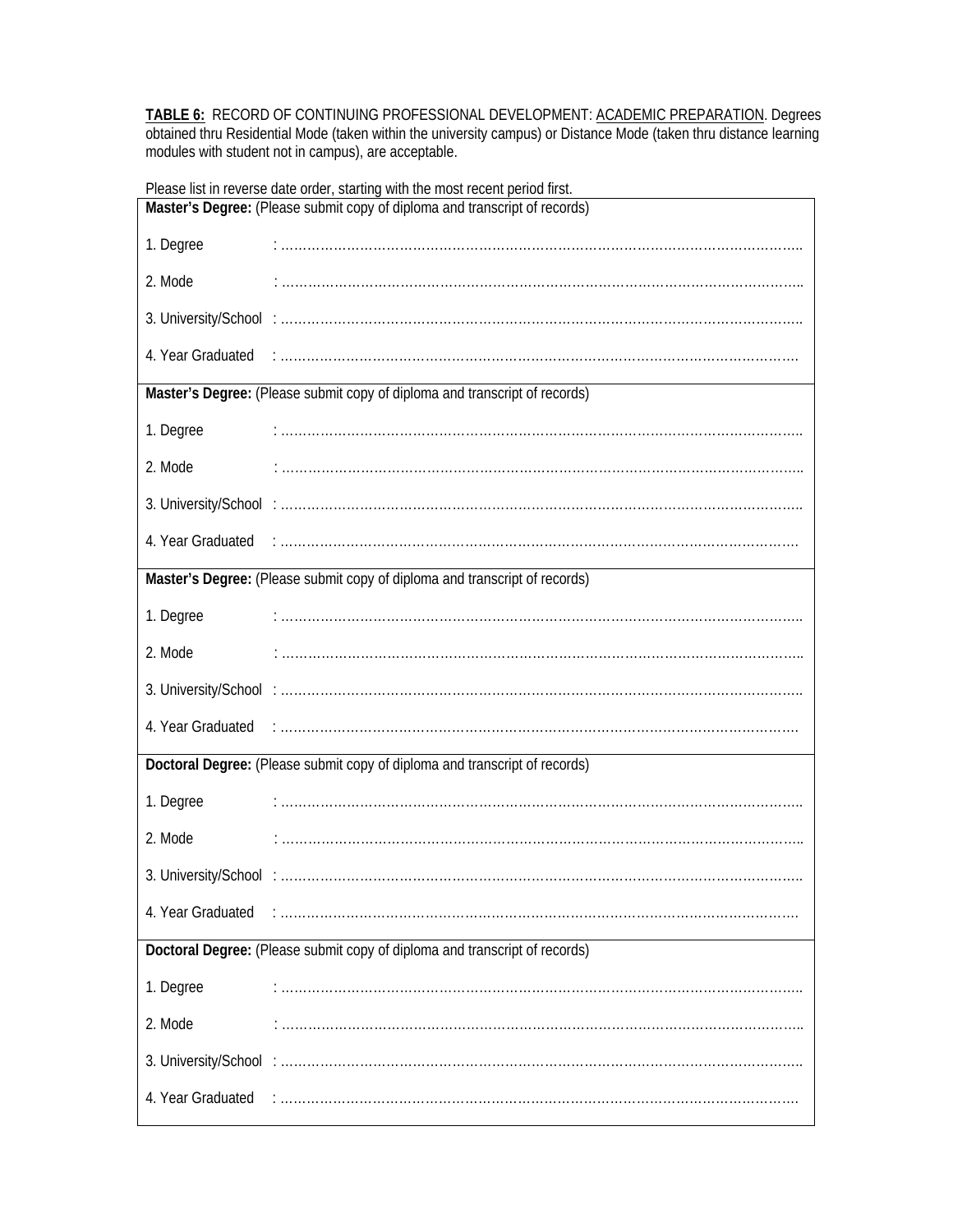#### **TABLE 7A**: RECORD OF CONTINUING PROFESSIONAL DEVELOPMENT: SELF-DIRECTED LEARNING PACKAGE.

A. Module is a self-directed learning package which uses course manuals or accredited learning modules, which include self-instructional materials or programs which may be in the form of printed manuals, audio and video cassette tapes, films, computer-assisted learning, study kits, learning aids.

List Modules completed.

Please list in reverse date order, starting with the most recent period first.)

**Title of Module:** 

**Author / Writer:** 

**Description of Content:** (approximately 100 words)

**Evaluation:** Applicant will submit a copy of the test questionnaire or evaluation questionnaire, duly accomplished by the applicant. Copy of the result of the evaluation will also be submitted.

**Title of Module:** 

**Author / Writer:** 

**Description of Content:** (approximately 100 words)

**Evaluation:** Applicant will submit a copy of the test questionnaire or evaluation questionnaire, duly accomplished by the applicant. Copy of the result of the evaluation will also be submitted.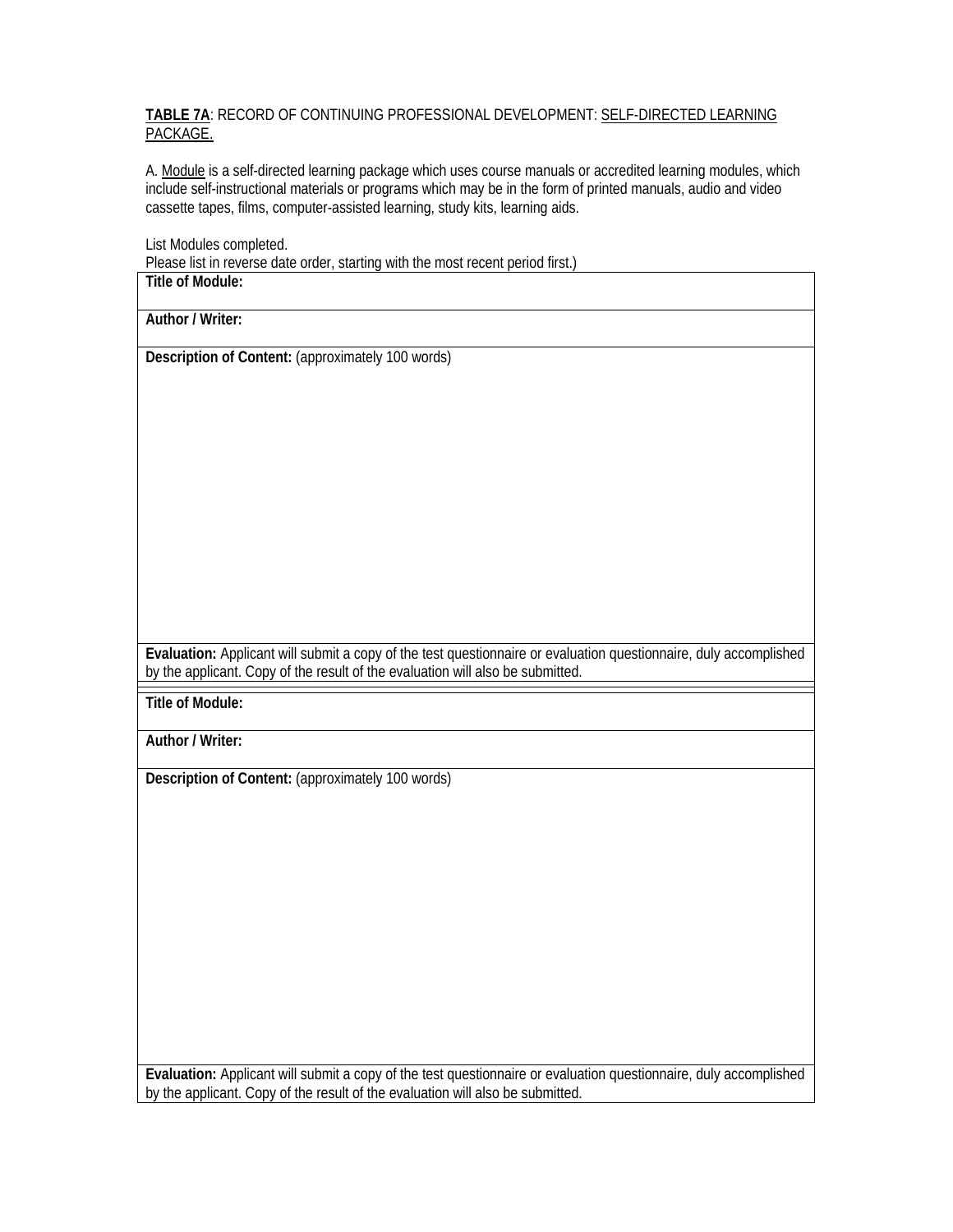#### **TABLE 7B**: RECORD OF CONTINUING PROFESSIONAL DEVELOPMENT: SELF-DIRECTED LEARNING PACKAGE.

B. Technical Paper / Professional Journal Article is a self-directed learning package which uses a technical paper or an article written by others published in a professional journal as a learning material. Writers or authors of these papers or articles are requested to formulate questionnaires which are given to readers to answer. The answers are returned to the authors or to the editors of the journal for evaluation and are given points for continuing professional development.

List technical papers and professional journal articles read under this learning package. Please list in reverse date order, starting with the most recent period first.

**Title of Paper or Article:** 

**Author / Writer:** 

**Description of Content:** (approximately 100 words)

**Evaluation:** Applicant will submit a copy of the test questionnaire or evaluation questionnaire, duly accomplished by the applicant. Copy of the result of the evaluation and continuing professional development points given will also be submitted.

**Title of Paper or Article:** 

**Author / Writer:** 

**Description of Content:** (approximately 100 words)

**Evaluation:** Applicant will submit a copy of the test questionnaire or evaluation questionnaire, duly accomplished by the applicant. Copy of the result of the evaluation will also be submitted.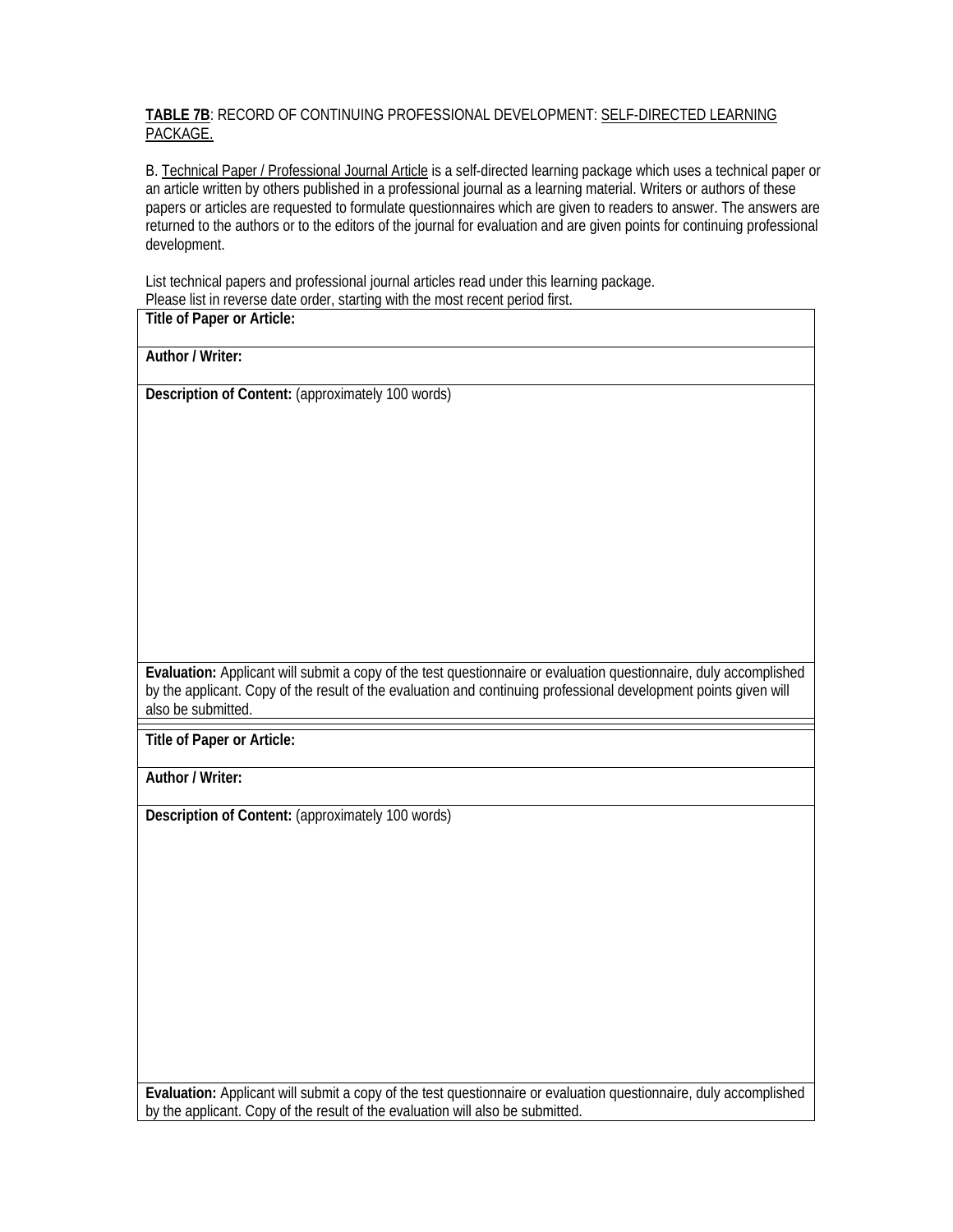#### **TABLE 8A**: RECORD OF CONTINUING PROFESSIONAL DEVELOPMENT: AUTHORSHIP

#### A. Research Work

List research works undertaken.

Please list in reverse date order, starting with the most recent period first.

# **Title of Research Work:**

**Inclusive Dates of Research Work:** 

**Source of Funding:** (Grant, professorial chair, etc.)

**Journal in which research work was published:** (State whether refereed or not)

**Forum in which research work was presented:** 

**Brief Description of Research Work:** (in approximately 100 words)

**Title of Research Work:** 

**Inclusive Dates of Research Work:** 

**Source of Funding:** (Grant, professorial chair, etc.)

**Journal in which research work was published:** (State whether refereed or not)

**Forum in which research work was presented:** 

**Brief Description of Research Work:** (in approximately 100 words)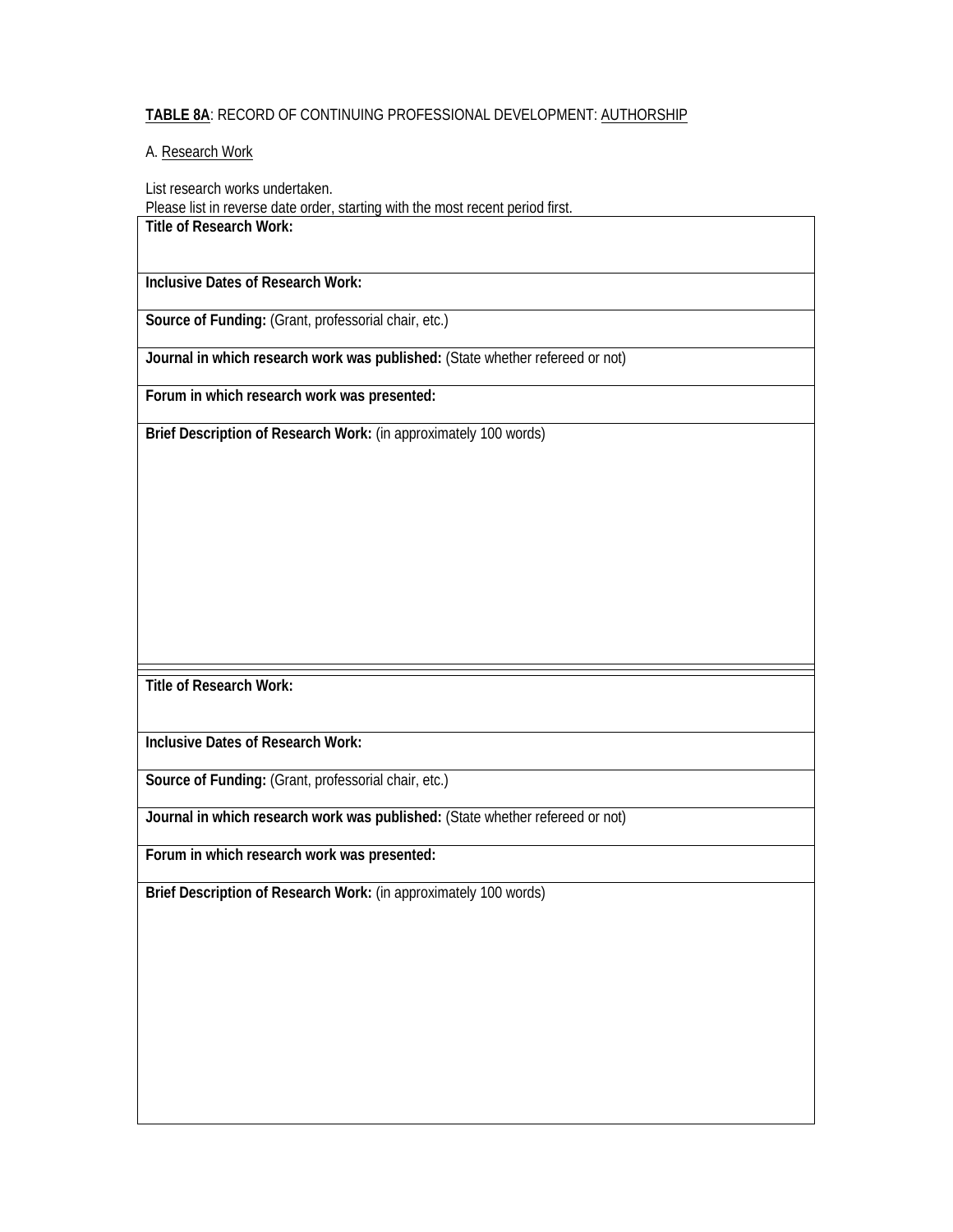#### **TABLE 8B**: RECORD OF CONTINUING PROFESSIONAL DEVELOPMENT: AUTHORSHIP

#### B. Book / Monogram

List books / monograms written.

Please list in reverse date order, starting with the most recent period first.

# **Title of Book / Monogram:**

#### **Co-Authors, if any:**

**Publisher:** 

**Copyright:** Submit proof of copyright

**Brief Summary of Book:** (in approximately 100 words):

**Title of Book / Monogram:** 

**Co-Authors, if any:** 

**Publisher:** 

**Copyright:** Submit proof of copyright **Brief Summary of Book:** (in approximately 100 words):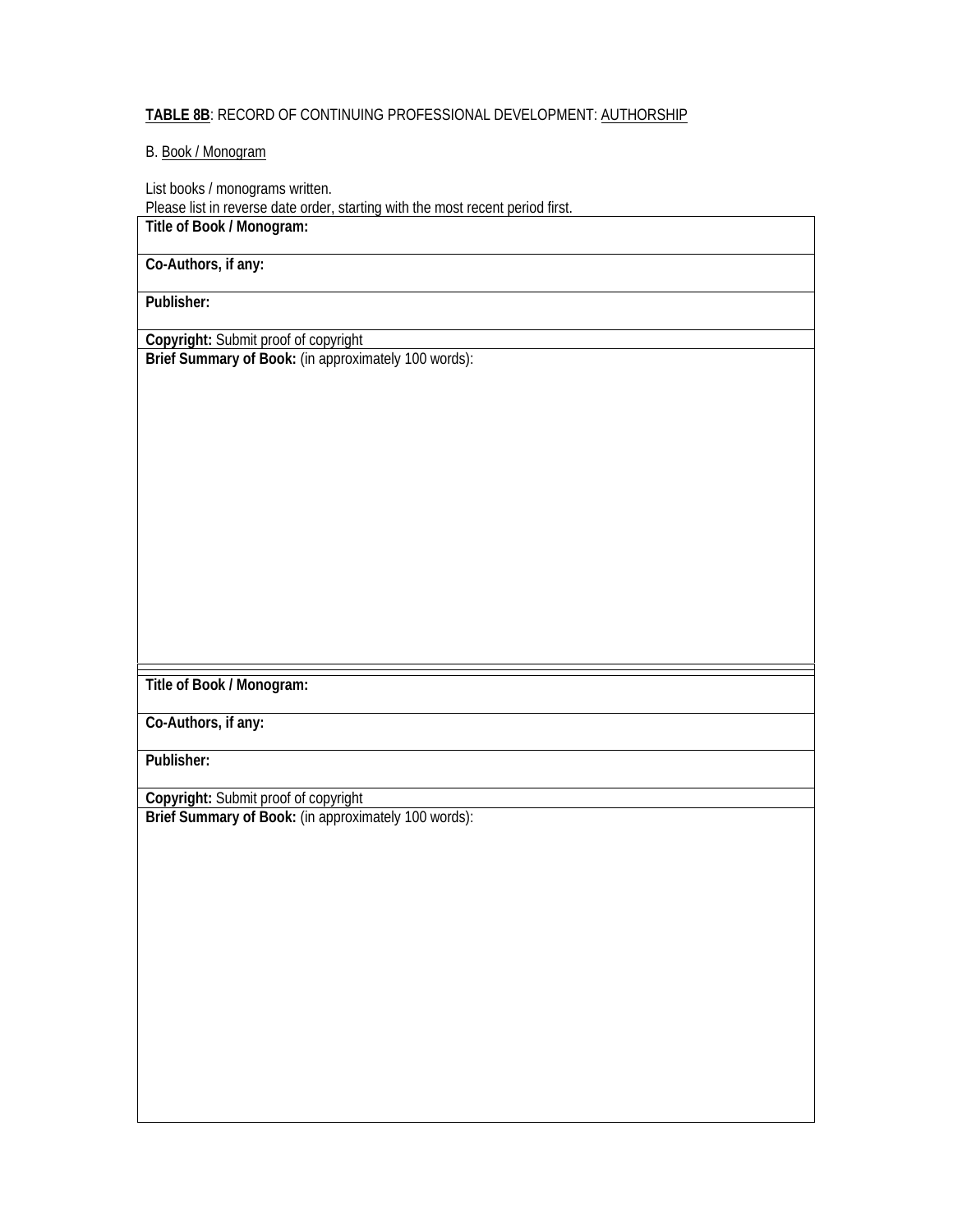#### **TABLE 8C**: RECORD OF CONTINUING PROFESSIONAL DEVELOPMENT: AUTHORSHIP

C. Article:

List articles written.

Please list in reverse date order, starting with the most recent period first. **Title of Article:** 

**Title of Book, or any Publication in Which Article Appeared:** 

**Co-Authors, if any:** 

**Proof of Publication:** (Submit proof of publication)

**Brief Summary of Book:** (in approximately 100 words:

**Title of Article:** 

**Title of Book, or any Publication in Which Article Appeared:** 

**Co-Authors, if any:** 

**Proof of Publication:** (Submit proof of publication)

**Brief Summary of Book:** (in approximately 100 words: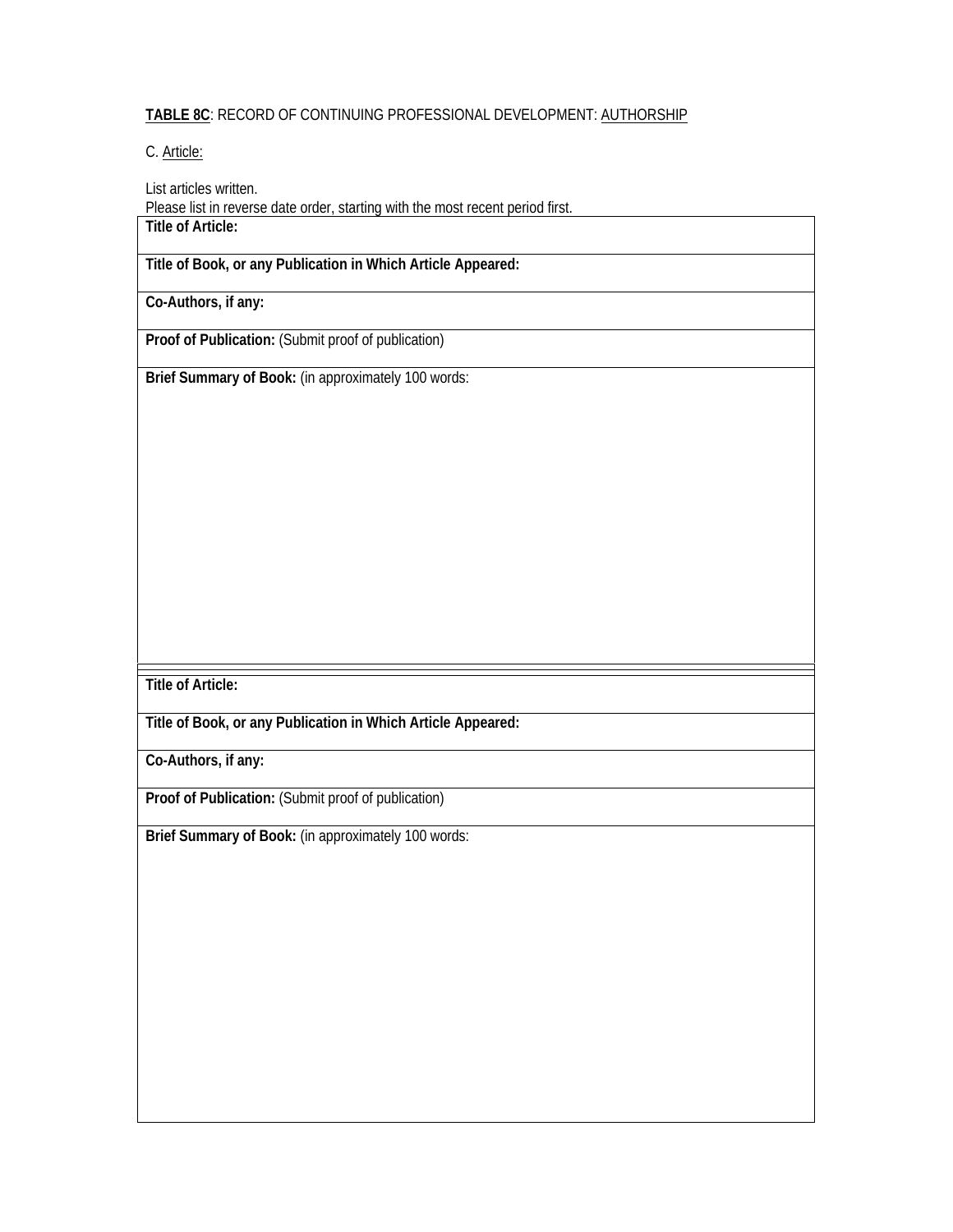#### **TABLE 8D**: RECORD OF CONTINUING PROFESSIONAL DEVELOPMENT: AUTHORSHIP

D. Editor of Book:

List books edited. Please list in reverse date order, starting with the most recent period first. **Title of Book:** 

**Co-authors, co-writers:** 

**Publisher:** 

**Copyright:** (Submit proof of copyright)

**Brief Summary of Contents of Book:** (in approximately 100 words)

**Title of Book:** 

**Co-authors, co-writers:** 

**Publisher:** 

**Copyright:** (Submit proof of copyright)

**Brief Summary of Contents of Book:** (in approximately 100 words)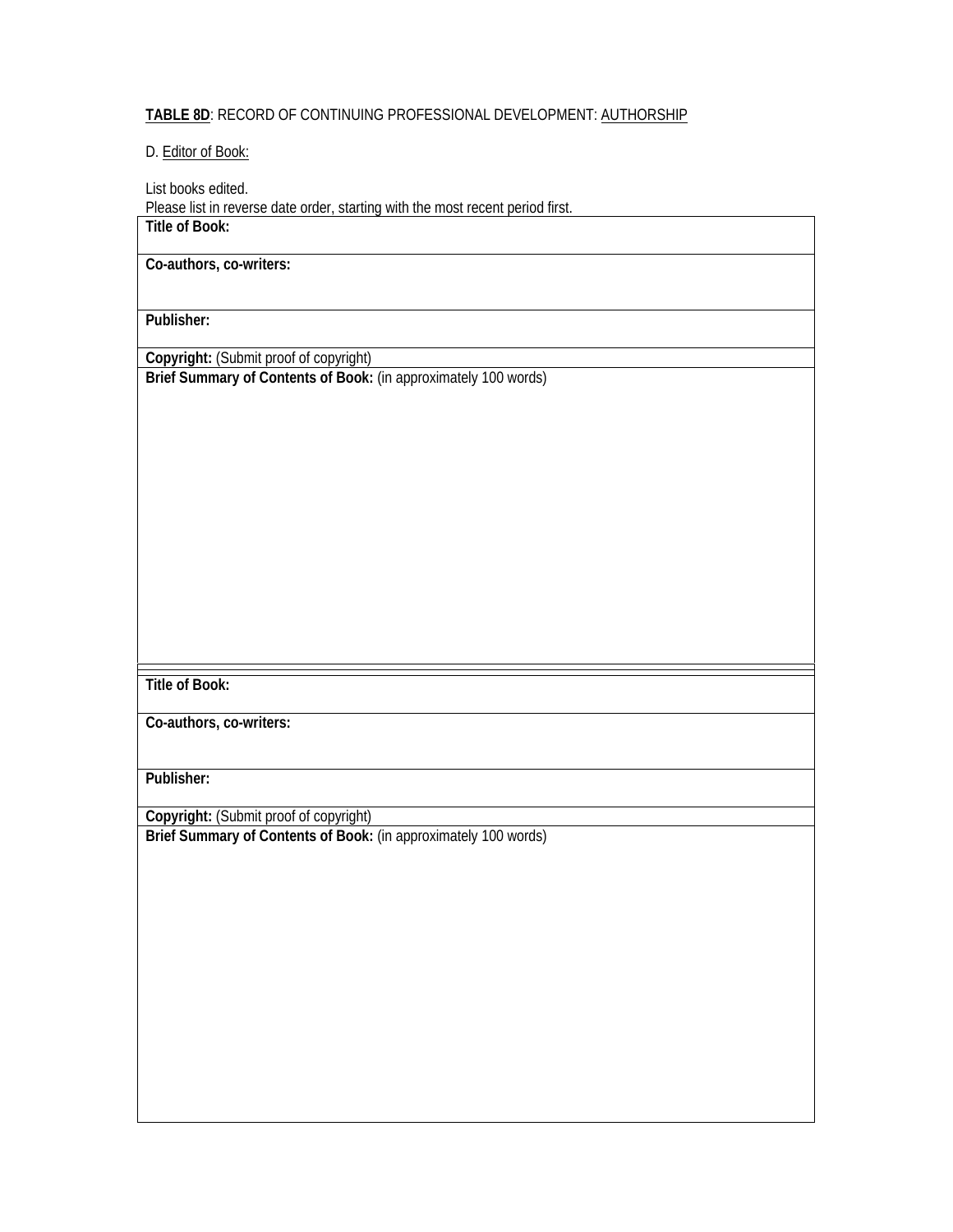# **TABLE 8E**: RECORD OF CONTINUING PROFESSIONAL DEVELOPMENT: AUTHORSHIP

## E. Editor of Professional Journal:

List professional journals edited.

Please list in reverse date order, starting with the most recent period first.

**Name of Journal:** 

| Date of First Issue:                          |
|-----------------------------------------------|
| <b>Frequency of Publication:</b>              |
| Readership:                                   |
| Submit a copy of the latest published Journal |
| Name of Journal:                              |
| Date of First Issue:                          |
| Frequency of Publication:                     |
| Readership:                                   |
| Submit a copy of the latest published Journal |
| Name of Journal:                              |
| Date of First Issue:                          |
| <b>Frequency of Publication:</b>              |
| Readership:                                   |
| Submit a copy of the latest published Journal |
| Name of Journal:                              |
| Date of First Issue:                          |
| <b>Frequency of Publication:</b>              |
| Readership:                                   |
| Submit a copy of the latest published Journal |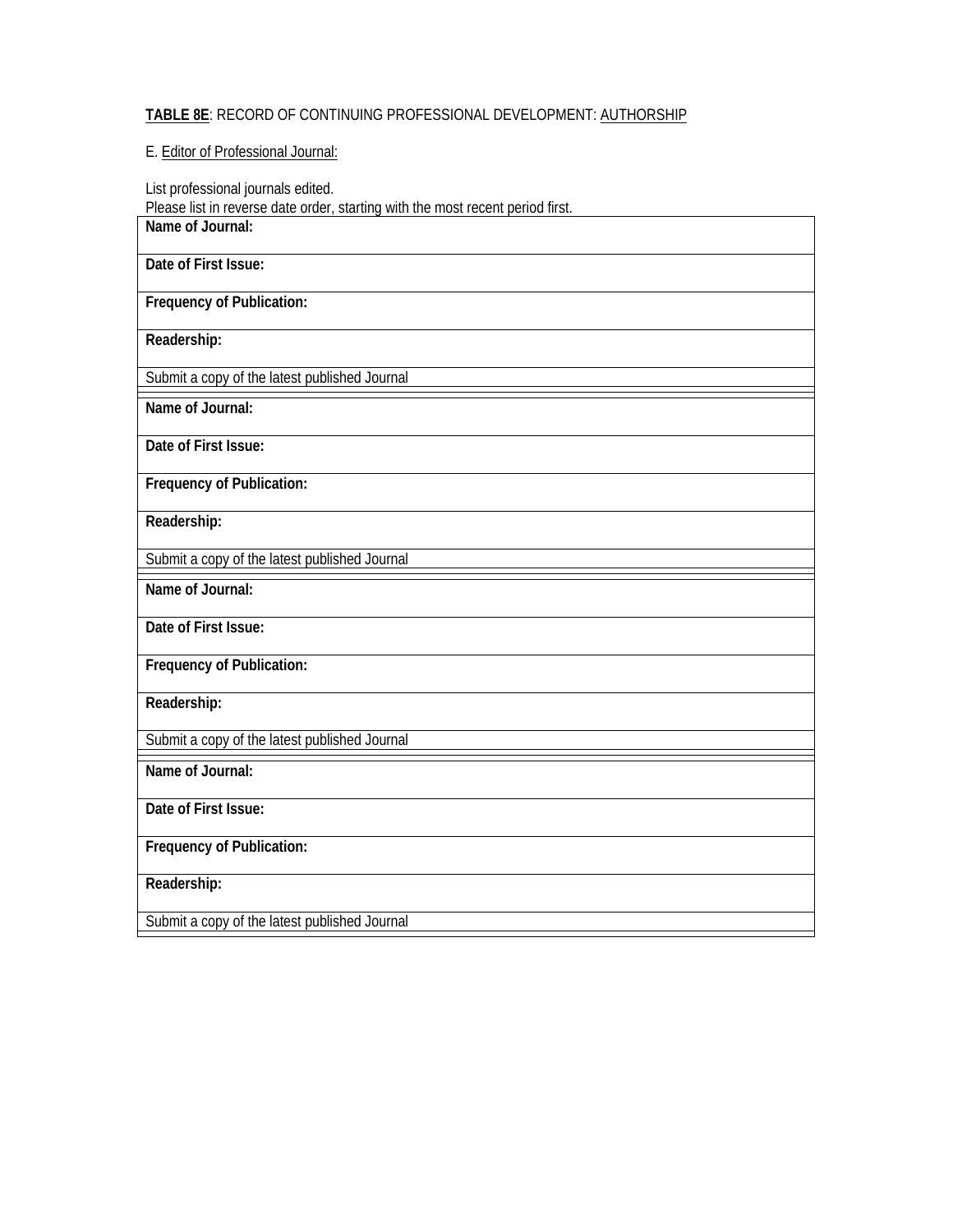#### **TABLE 8F**: RECORD OF CONTINUING PROFESSIONAL DEVELOPMENT: AUTHORSHIP

#### F. Peer Review:

List the books or articles reviewed (whether overt or blind reviewing was undertaken) Please list in reverse date order, starting with the most recent period first.

**Title of Book or Article Reviewed:** 

**Author, Co-Authors:** 

**Proof of Publication:** (Submit proof of publication)

**Brief Summary of Book or Article:** (in approximately 100 words:

**Title of Book or Article Reviewed:** 

**Author, Co-Authors:** 

**Proof of Publication:** (Submit proof of publication)

**Brief Summary of Book or Article:** (in approximately 100 words: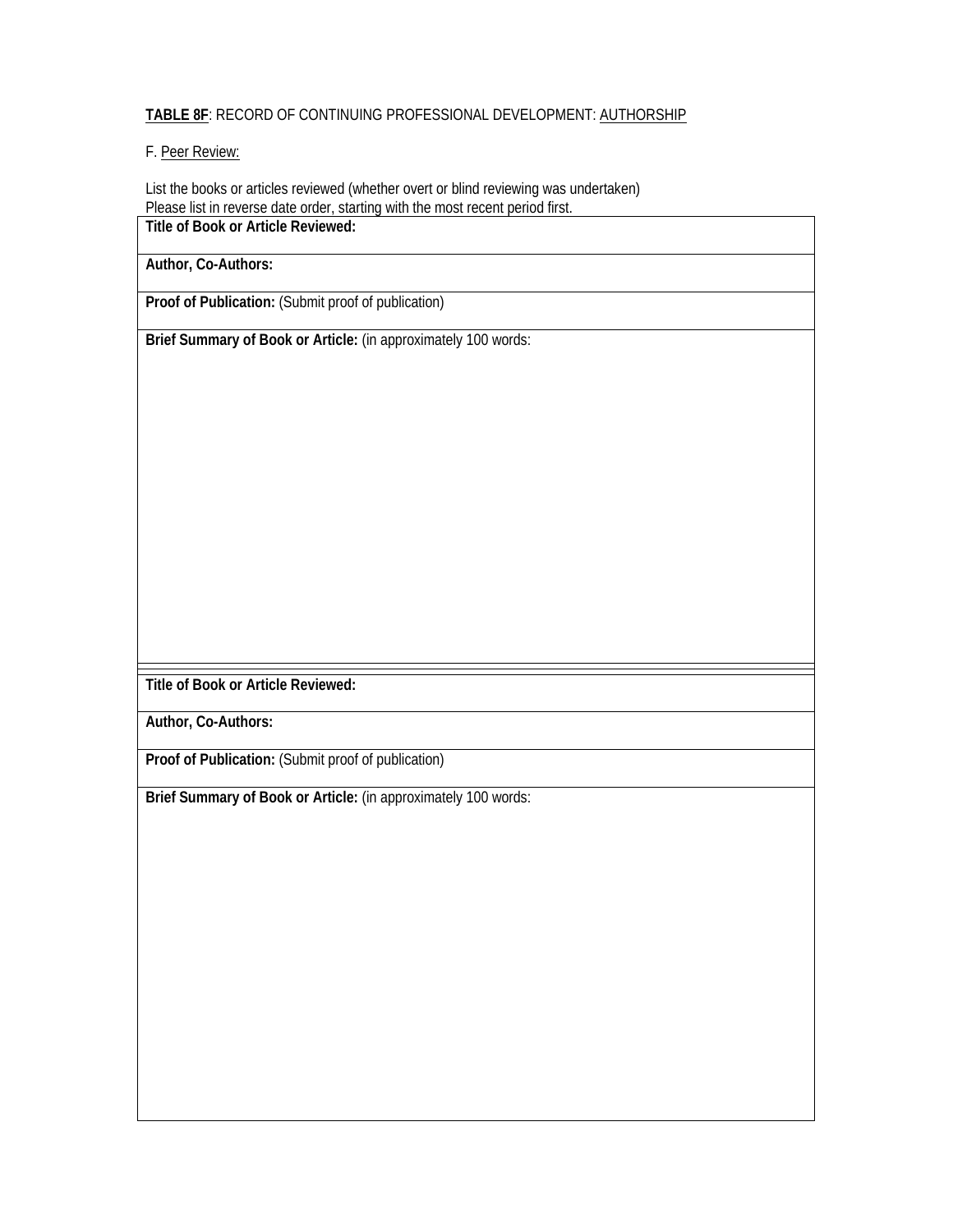#### **TABLE 9:** RECORD OF CONTINUING PROFESSIONAL DEVELOPMENT: STUDY / OBSERVATION

List all study / observation tours.

Please list in reverse date order, starting with the most recent period first. **Date:** 

**City / Country:** 

**Specific Places Visited:** 

**Subject of Inquiry or Interest:** 

**Proof of Visit:** Submit Official Itinerary, or Annotated Pictures or any proof of study / observation undertaken

**Date:** 

**City / Country:** 

**Specific Places Visited:** 

**Subject of Inquiry or Interest:** 

**Proof of Visit:** Submit Official Itinerary, or Annotated Pictures or any proof of study / observation undertaken

**Date:** 

**City / Country:** 

**Specific Places Visited:** 

**Subject of Inquiry or Interest:** 

**Proof of Visit:** Submit Official Itinerary, or Annotated Pictures or any proof of study / observation undertaken

**Date:** 

**City / Country:** 

**Specific Places Visited:** 

**Subject of Inquiry or Interest:** 

**Proof of Visit:** Submit Official Itinerary, or Annotated Pictures or any proof of study / observation undertaken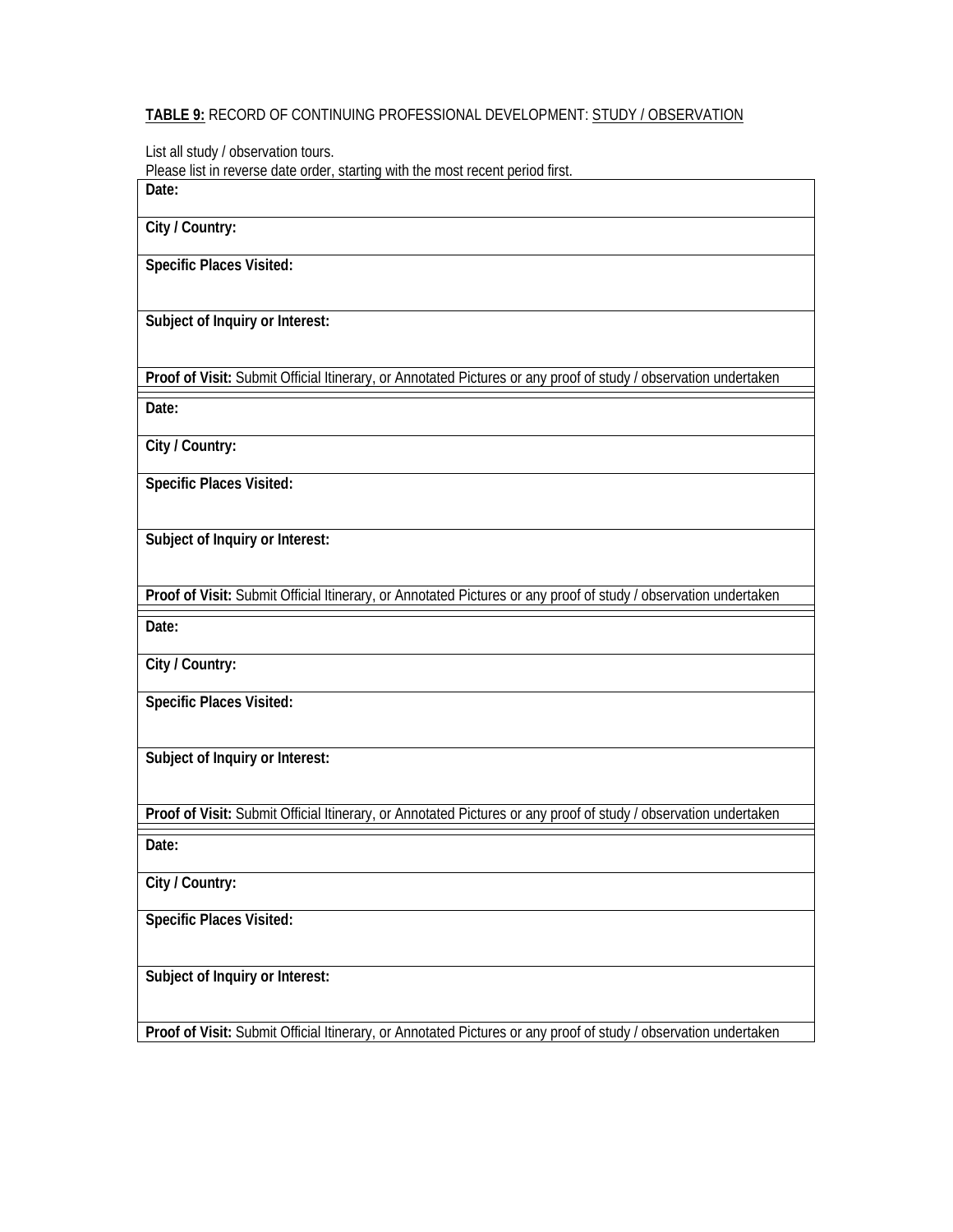# **TABLE 10:** RESEARCH AND DEVELOPMENT UNDERTAKEN: COPYRIGHTS OBTAINED

List all copyrights obtained in research and development work related to architecture and building technologies.

Please list in reverse date order, starting with the most recent period first.

| Copyright No.<br>Title: |
|-------------------------|
| Description:            |
|                         |
|                         |
|                         |
|                         |
|                         |
|                         |
|                         |
| Copyright No.           |
| Title:                  |
| Description:            |
|                         |
|                         |
|                         |
|                         |
|                         |
|                         |
|                         |
|                         |
| Copyright No.<br>Title: |
|                         |
| Description:            |
|                         |
|                         |
|                         |
|                         |
|                         |
|                         |
|                         |
|                         |
| Copyright No.<br>Title: |
| Description:            |
|                         |
|                         |
|                         |
|                         |
|                         |
|                         |
|                         |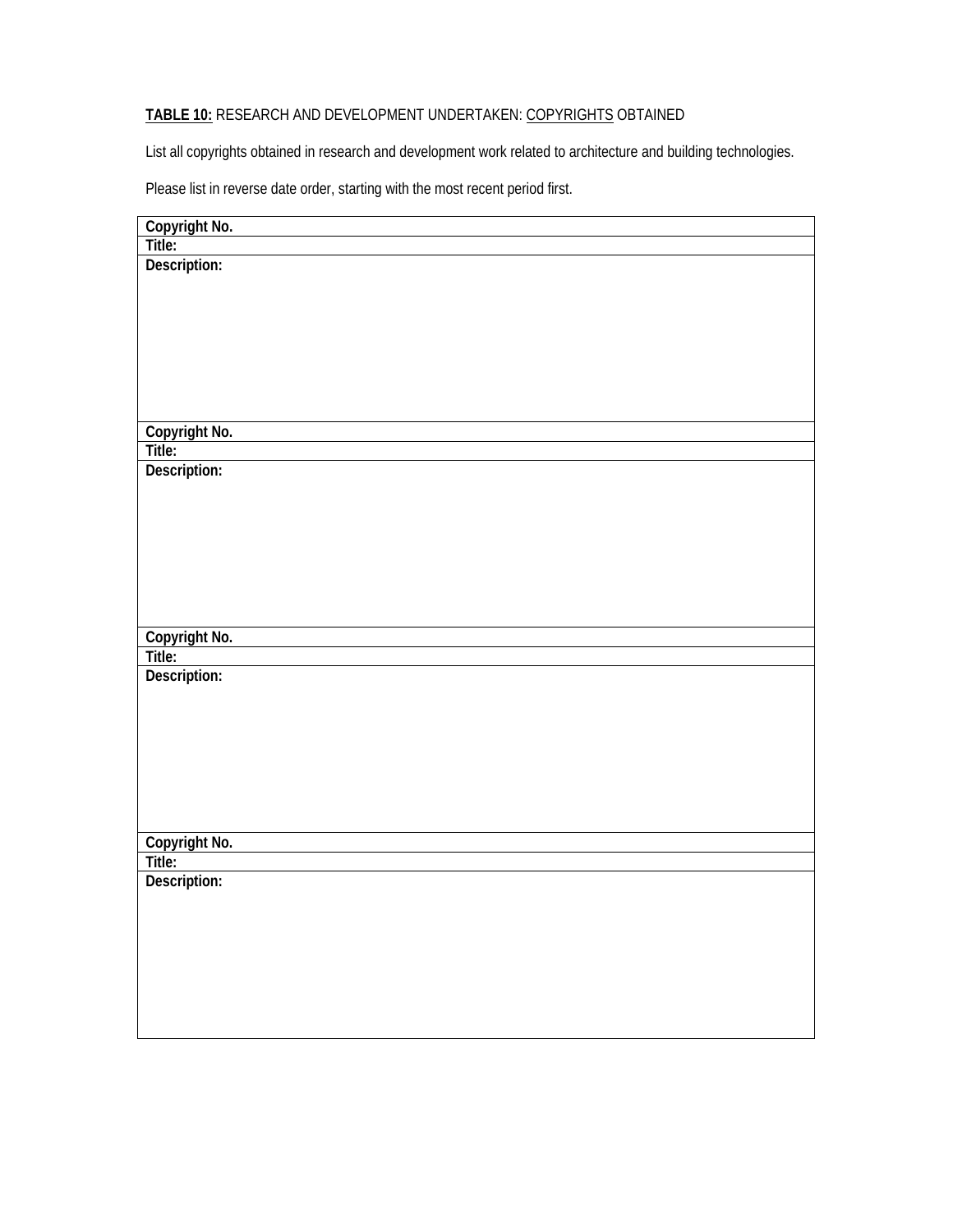# **TABLE 11:** RESEARCH AND DEVELOPMENT UNDERTAKEN: PATENTS OBTAINED

List all copyrights obtained in research and development work related to architecture and building technologies.

Please list in reverse date order, starting with the most recent period first.

| Patent No.   |
|--------------|
| Title:       |
| Description: |
|              |
|              |
|              |
|              |
|              |
|              |
|              |
| Patent No.   |
| Title:       |
| Description: |
|              |
|              |
|              |
|              |
|              |
|              |
| Patent No.   |
| Title:       |
| Description: |
|              |
|              |
|              |
|              |
|              |
|              |
|              |
| Patent No.   |
| Title:       |
| Description: |
|              |
|              |
|              |
|              |
|              |
|              |
|              |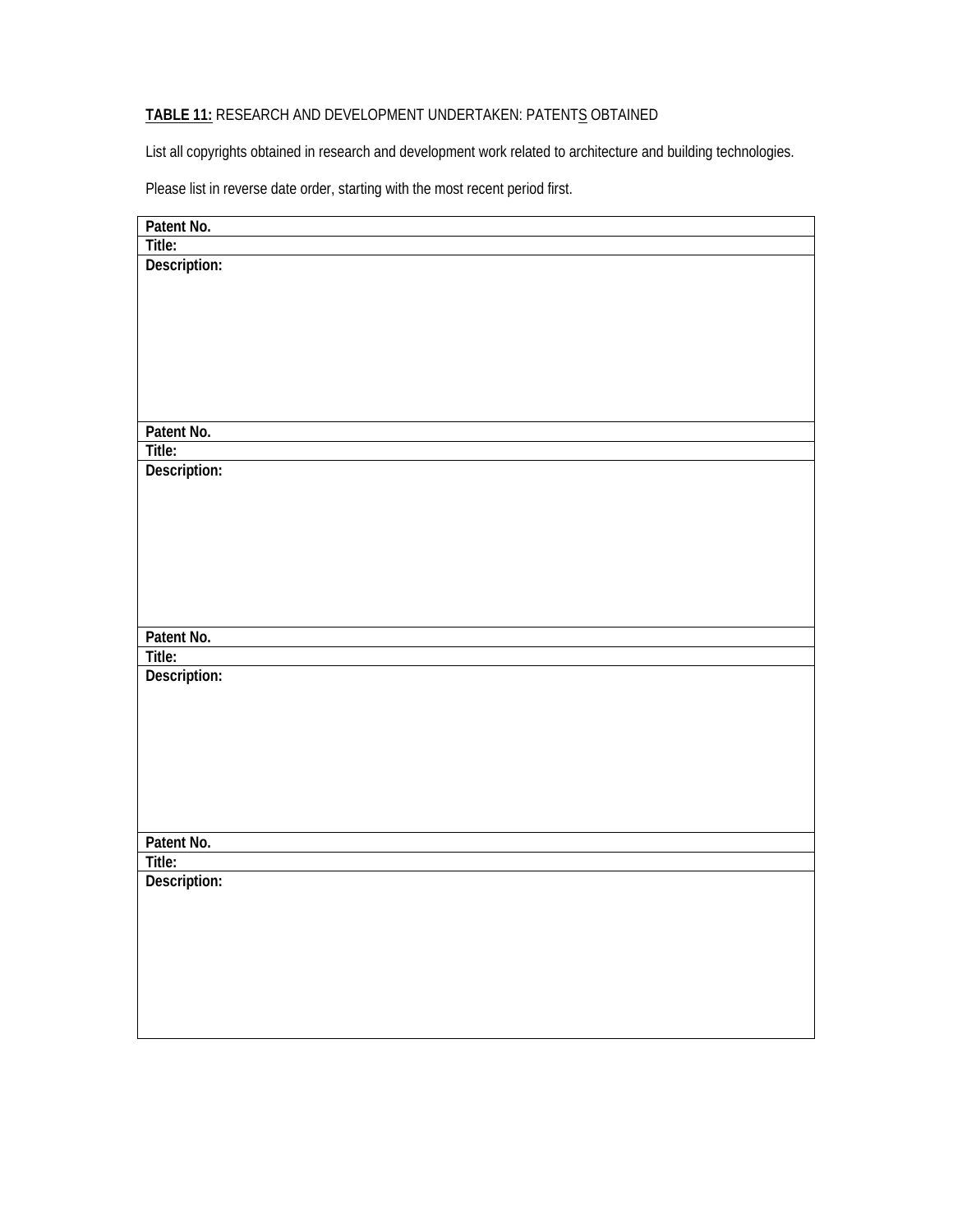#### **SERVICE TO THE PROFESSION**

Applicants for APEC Architect registration shall complete the following tables to document their service to such institutions/organizations as the Board of Architecture, the Integrated and Accredited Professional Organization of Architects, and other professional organizations of architects.)

Please list in reverse date order, starting with the most recent period first.

#### **TABLE 12A:** SERVICE TO THE PROFESSION:

| AS Member of the Board of Architecture, Professional Requiation Commission |                        |                        |
|----------------------------------------------------------------------------|------------------------|------------------------|
|                                                                            | <b>Inclusive Dates</b> | Position / Designation |
| From:                                                                      |                        |                        |
| To                                                                         |                        |                        |
| From:                                                                      |                        |                        |
| To :                                                                       |                        |                        |
| From:                                                                      |                        |                        |
| To:                                                                        |                        |                        |
| From:                                                                      |                        |                        |
| Τo                                                                         |                        |                        |

#### As Member of the Board of Architecture, Professional Regulation Commission

#### **TABLE 12B:** SERVICE TO THE PROFESSION:

As National Executive Office of UAP-IAPOA and/or

equivalent positions in other architectural professional organizations

| <b>Inclusive Dates</b> | Position / Designation |
|------------------------|------------------------|
| From:                  |                        |
| To                     |                        |
| From:                  |                        |
| To<br>$\cdot$          |                        |
| From:                  |                        |
| To                     |                        |
| From:                  |                        |
| To                     |                        |

#### **TABLE 12C:** SERVICE TO THE PROFESSION

As District Director / Executive Director of UAP-IAPOA and/or

equivalent positions in other architectural professional organizations

| <b>Inclusive Dates</b> | Position / Designation |
|------------------------|------------------------|
| From:                  |                        |
| To                     |                        |
| From:                  |                        |
| $\overline{10}$        |                        |
| From:                  |                        |
| To                     |                        |
| From:                  |                        |
| To                     |                        |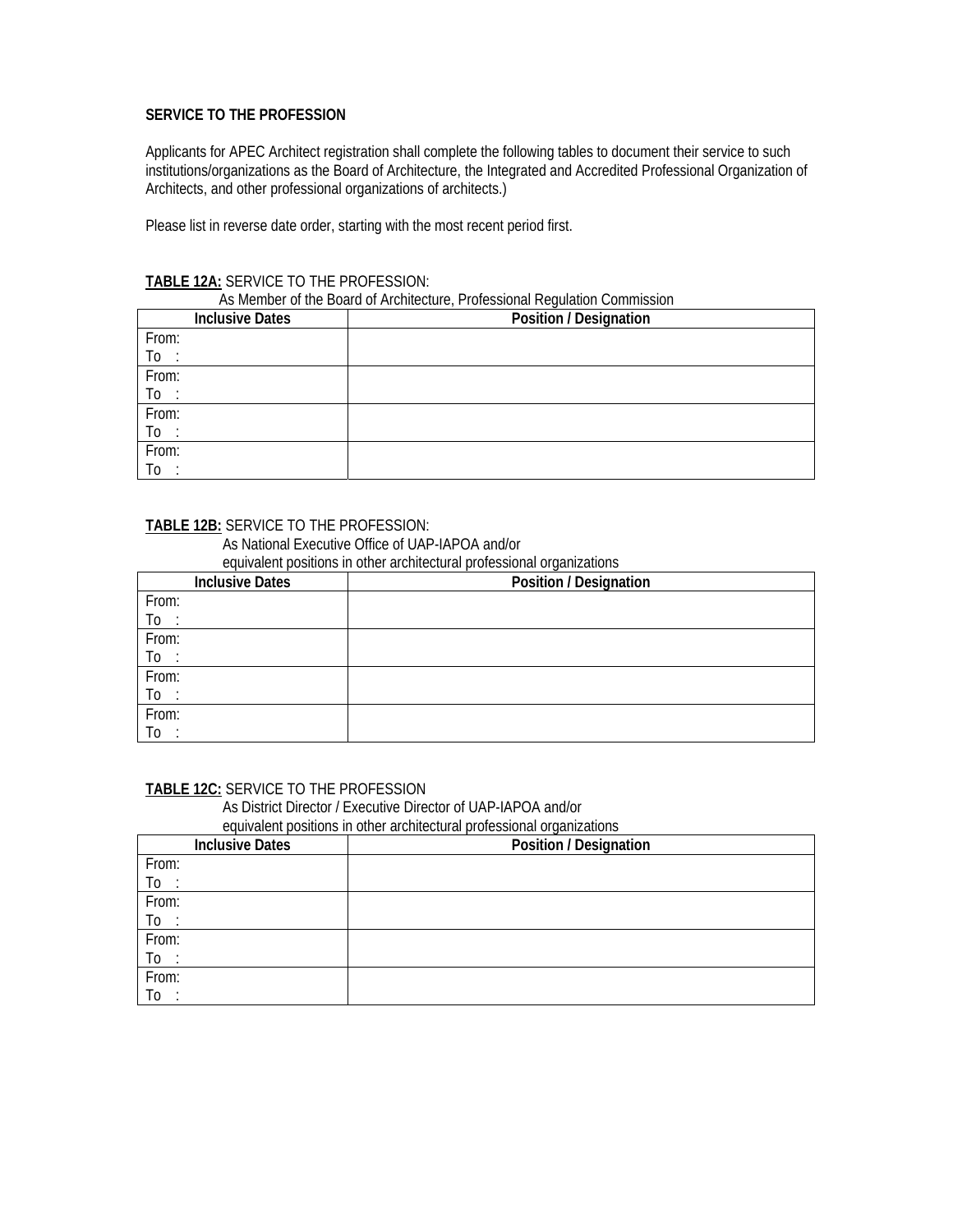## **TABLE 12D:** SERVICE TO THE PROFESSION

As National Standing Committee Chair of the UAP-IAPOA and/or

# equivalent positions in other architectural professional organizations **Inclusive Dates Position / Designation**

| Inclusive Dates | Position / Designation |
|-----------------|------------------------|
| From:           |                        |
| To              |                        |
| From:           |                        |
| $\overline{10}$ |                        |
| From:           |                        |
| To              |                        |
| From:           |                        |
| To              |                        |

# **TABLE 12E:** SERVICE TO THE PROFESSION

 As Chapter President of the UAP-IAPOA and/or equivalent positions in other architectural professional organizations

|       | <b>Inclusive Dates</b> | <b>Position / Designation</b> |
|-------|------------------------|-------------------------------|
| From: |                        |                               |
| To    |                        |                               |
| From: |                        |                               |
| To :  |                        |                               |
| From: |                        |                               |
| To :  |                        |                               |
| From: |                        |                               |
| To    |                        |                               |

#### **TABLE 12F:** SERVICE TO THE PROFESSION:

 As Office Bearer of international organizations of architects (UIA, ARCASIA, APEC ARCHITECT COUNCIL)

|                     | <b>Inclusive Dates</b> | Position / Designation |
|---------------------|------------------------|------------------------|
| From:               |                        |                        |
|                     |                        |                        |
| $\frac{T_0}{T_0}$ : |                        |                        |
|                     |                        |                        |
| $To : From:$        |                        |                        |
| To :                |                        |                        |
| From:               |                        |                        |
| To                  |                        |                        |

#### **TABLE 12G:** SERVICE TO THE PROFESSION

 As Member of international organizations of architects (UIA, ARCASIA, APEC ARCHITECT COUNCIL)

| <b>Inclusive Dates</b>          | <b>Position / Designation</b> |
|---------------------------------|-------------------------------|
| From:                           |                               |
| To<br>$\bullet$                 |                               |
| From:                           |                               |
| $\overline{10}$                 |                               |
| From:                           |                               |
| $\underline{\operatorname{To}}$ |                               |
| From:                           |                               |
| Тo<br>$\cdot$                   |                               |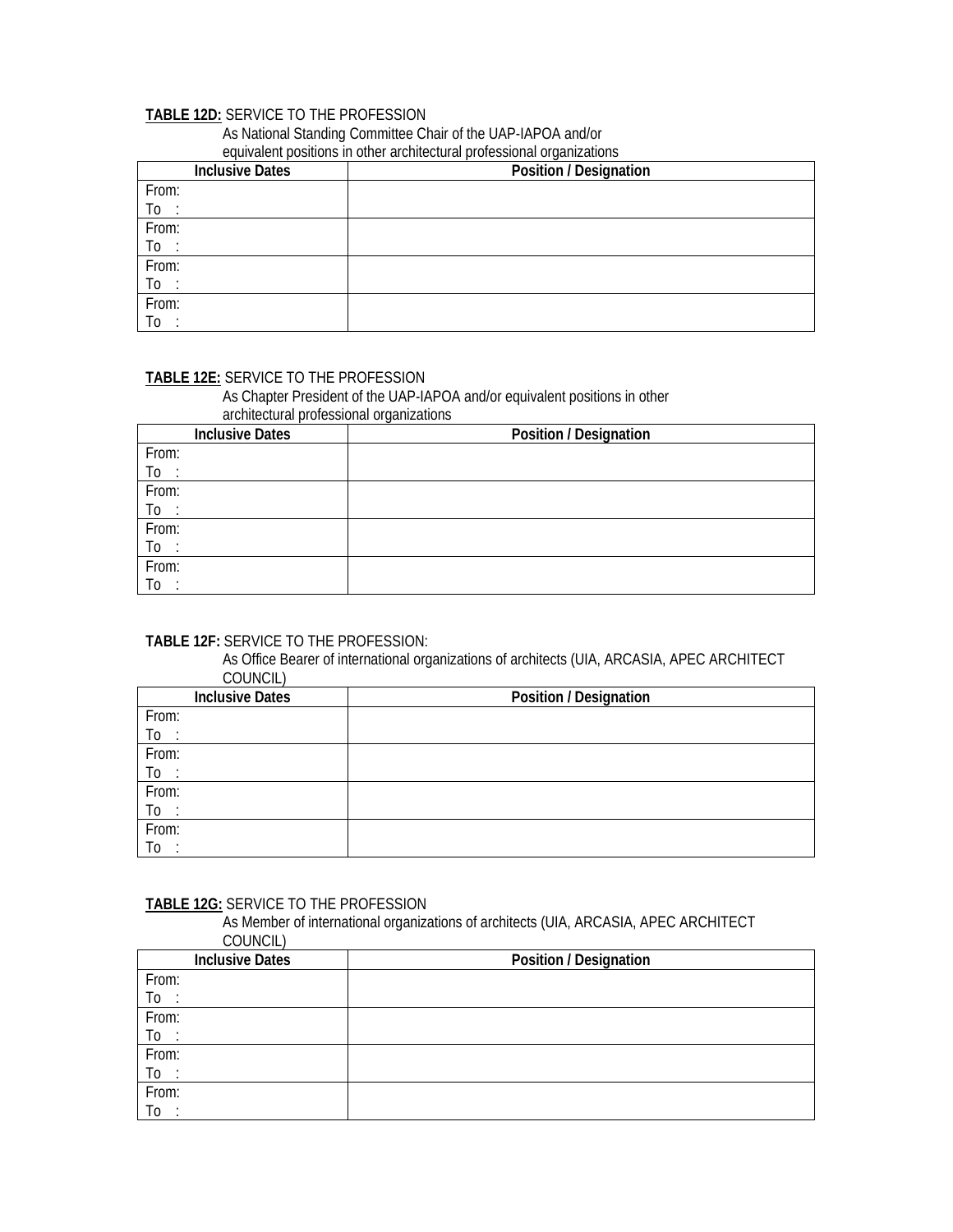Date:

# **The Monitoring Committee Philippine Section**

APEC Architect Register 5F, No. 53 Scout Rallos Diliman, Quezon City **Philippines** 

Gentlemen/Ladies,

I have the honor to apply for assessment for registration as an APEC Architect. Enclosed please find the following:

- 1. 3-copies of 2" x 2" photographs
- 2. Duly accomplished Forms for Application for Registration as an APEC Architect
- 3. Photocopies of documents and other submittals required in the Forms for Application
- 4. Detailed Curriculum Vitae indicating my employment history, experiences, awards and achievements, involvement in the UAP-IAPOA, and civic involvement
- 5. Certified True Copy of my IAPOA Certificate
- 6. Certification of Authenticity of Information and Documents
- 7. NBI Clearance

I understand that I will pay the following non-refundable fees:

 US\$50.00 for application fee US\$200.00 for processing, should my application is

endorsed by the Monitoring Committee Philippine Section

to the Central Council

and the amount of US\$250.00 as registration fee, should the Central Council accepts and approves my application for registration as APEC Architect.

I hope you find this Binder of information and data on myself in order.

Very truly yours,

\_\_\_\_\_\_\_\_\_\_\_\_\_\_\_\_\_\_\_\_\_\_\_\_\_\_\_\_\_\_\_\_ Applicant's Signature and Printed Name